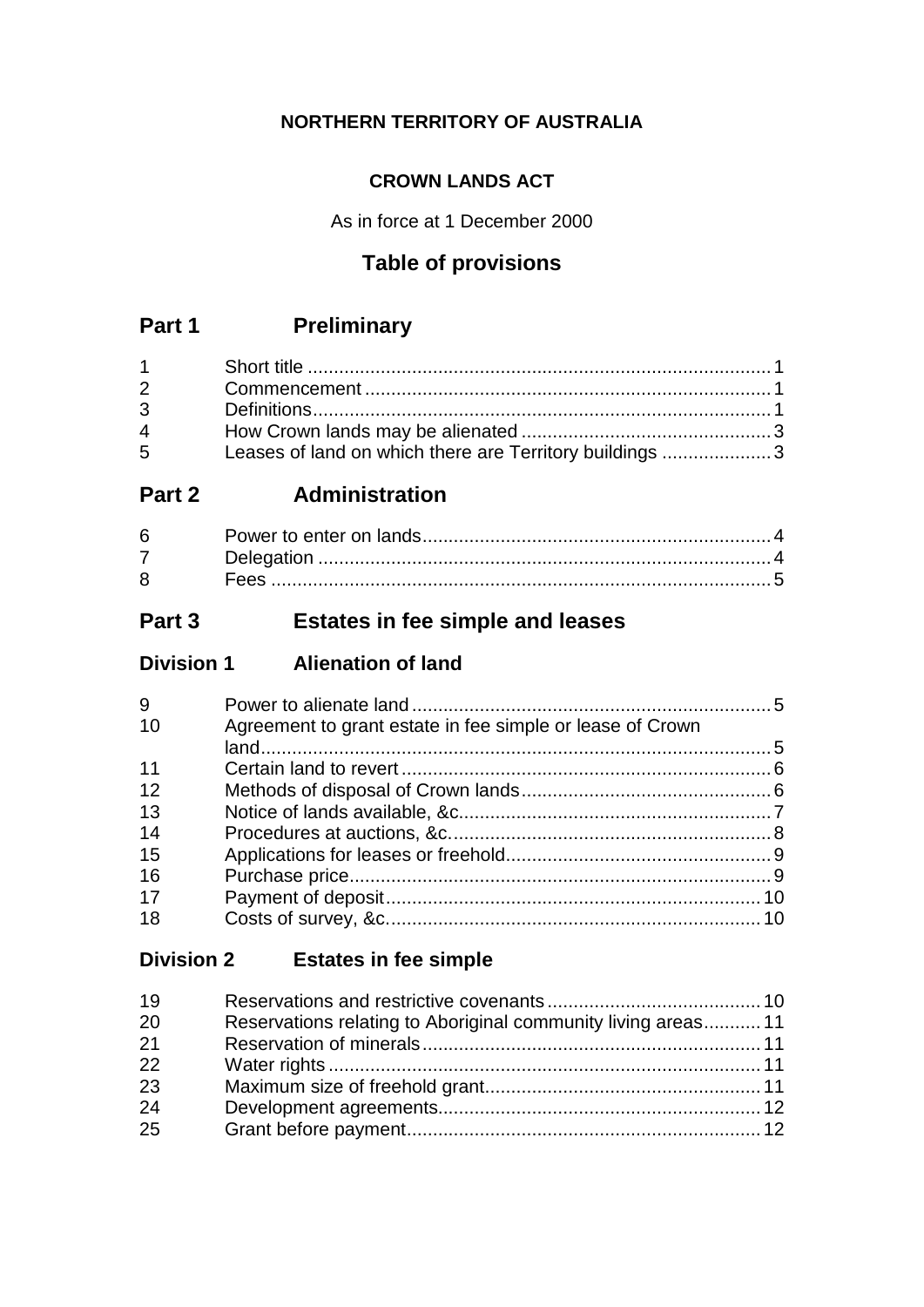| <b>Division 3</b> | <b>Leases</b>                                                      |  |
|-------------------|--------------------------------------------------------------------|--|
| 26                |                                                                    |  |
| 27                |                                                                    |  |
| 28                |                                                                    |  |
| 29                |                                                                    |  |
| 30                |                                                                    |  |
| 31                |                                                                    |  |
| 32                |                                                                    |  |
| 33                |                                                                    |  |
| 34                |                                                                    |  |
| 35                |                                                                    |  |
| 36                |                                                                    |  |
| 37                |                                                                    |  |
| 38                |                                                                    |  |
| 39                |                                                                    |  |
| 40                |                                                                    |  |
| 41                |                                                                    |  |
| 42                |                                                                    |  |
| 43                | Surrender of leases and grant of consolidated lease 20             |  |
| 44                | Subdivision applications where Planning Act applies  21            |  |
| 45                | Surrender of land for reservation as a sanctuary 23                |  |
| 46                |                                                                    |  |
| 47                |                                                                    |  |
| 48                |                                                                    |  |
| 49                |                                                                    |  |
| 50                |                                                                    |  |
| 51                | Re-appraisement of rent based on unimproved value  28              |  |
| 52                |                                                                    |  |
| 53                |                                                                    |  |
| 54                |                                                                    |  |
| 55                |                                                                    |  |
| 56                |                                                                    |  |
| 57                |                                                                    |  |
| 58                |                                                                    |  |
| 59                |                                                                    |  |
| <b>Division 4</b> | Easements, easements in gross, covenants<br>and covenants in gross |  |

| 60 |                                                          |  |
|----|----------------------------------------------------------|--|
| 61 | Power to create easements, easements in gross, covenants |  |
|    |                                                          |  |

# **Part 4 Vesting of fee simple in roads**

| 73 |                                                            |  |
|----|------------------------------------------------------------|--|
| 74 |                                                            |  |
| 75 | Title of and use by persons who have an interest in land31 |  |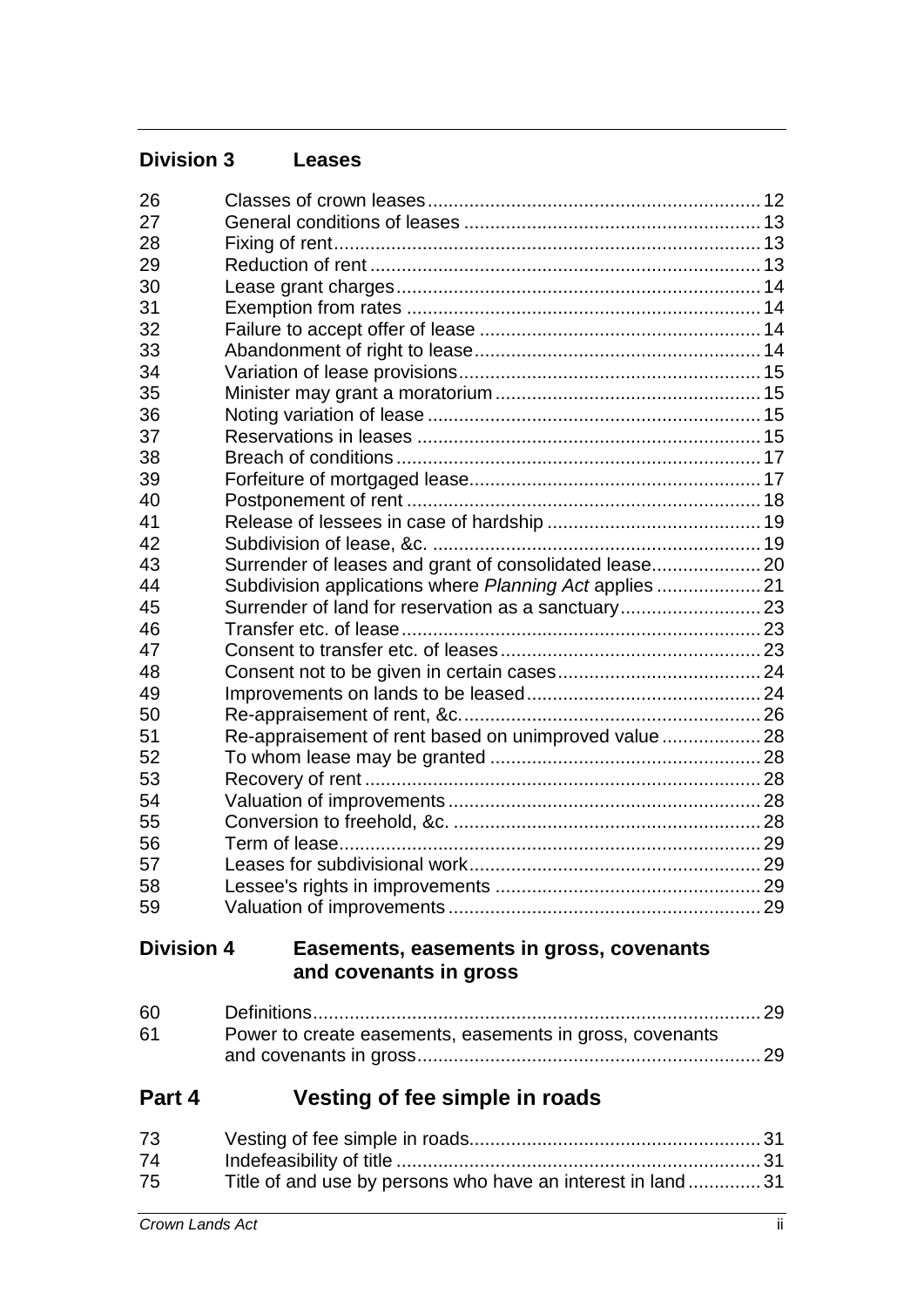# **Part 5 Reservations and resumptions**

| Resumption of part of land the subject of a lease34 |  |
|-----------------------------------------------------|--|
|                                                     |  |
|                                                     |  |
|                                                     |  |
| Cancellation of lease as regards resumed land38     |  |
|                                                     |  |
|                                                     |  |

# **Part 6 Objections and reviews**

| 83 |  |
|----|--|
| 84 |  |
| 85 |  |
| 86 |  |
| 87 |  |

# **Part 7 Licences**

| 88 |                                                               |  |
|----|---------------------------------------------------------------|--|
| 89 | Improvements on land in respect of which grazing licences are |  |
|    |                                                               |  |
| 90 |                                                               |  |
| 91 |                                                               |  |
| 92 |                                                               |  |
| 93 |                                                               |  |
| 94 |                                                               |  |

## **Part 8 Miscellaneous**

| 95  |                                                                  |  |
|-----|------------------------------------------------------------------|--|
| 96  |                                                                  |  |
| 97  | Persons authorised may conduct auction sales without licence  47 |  |
| 98  |                                                                  |  |
| 99  |                                                                  |  |
| 100 | Power to impound cattle or buffaloes trespassing and to          |  |
|     |                                                                  |  |
| 101 |                                                                  |  |
| 102 | Penalty for removing timber, &c., without a licence  49          |  |
| 103 |                                                                  |  |
| 104 |                                                                  |  |
| 105 | Power to enforce covenant or forfeit lease not affected by       |  |
|     |                                                                  |  |
| 106 |                                                                  |  |
|     |                                                                  |  |

# **Part 9 Repeal and savings**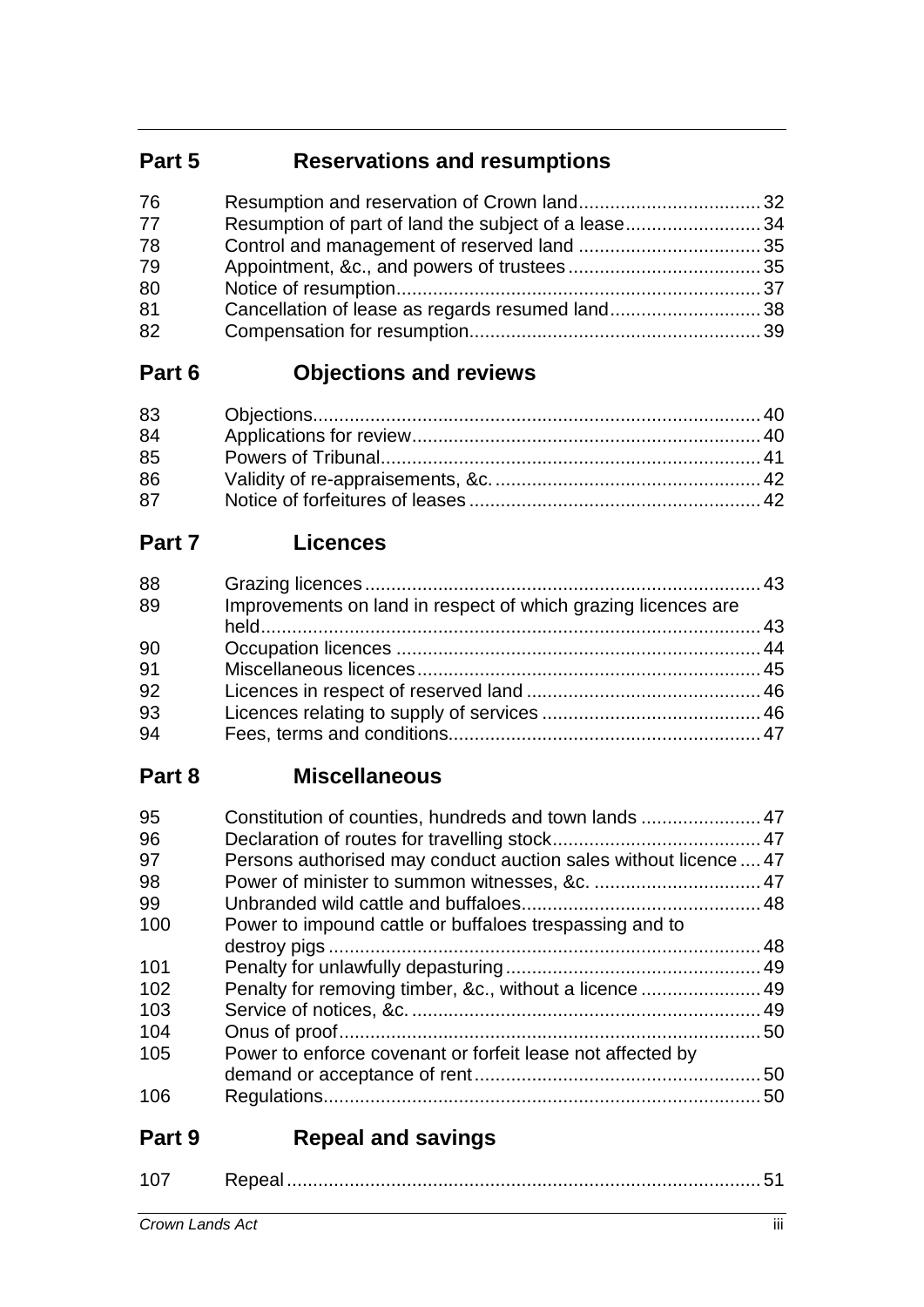108 Savings.......................................................................................... 51

# **Schedule 2 Acts repealed**

**ENDNOTES**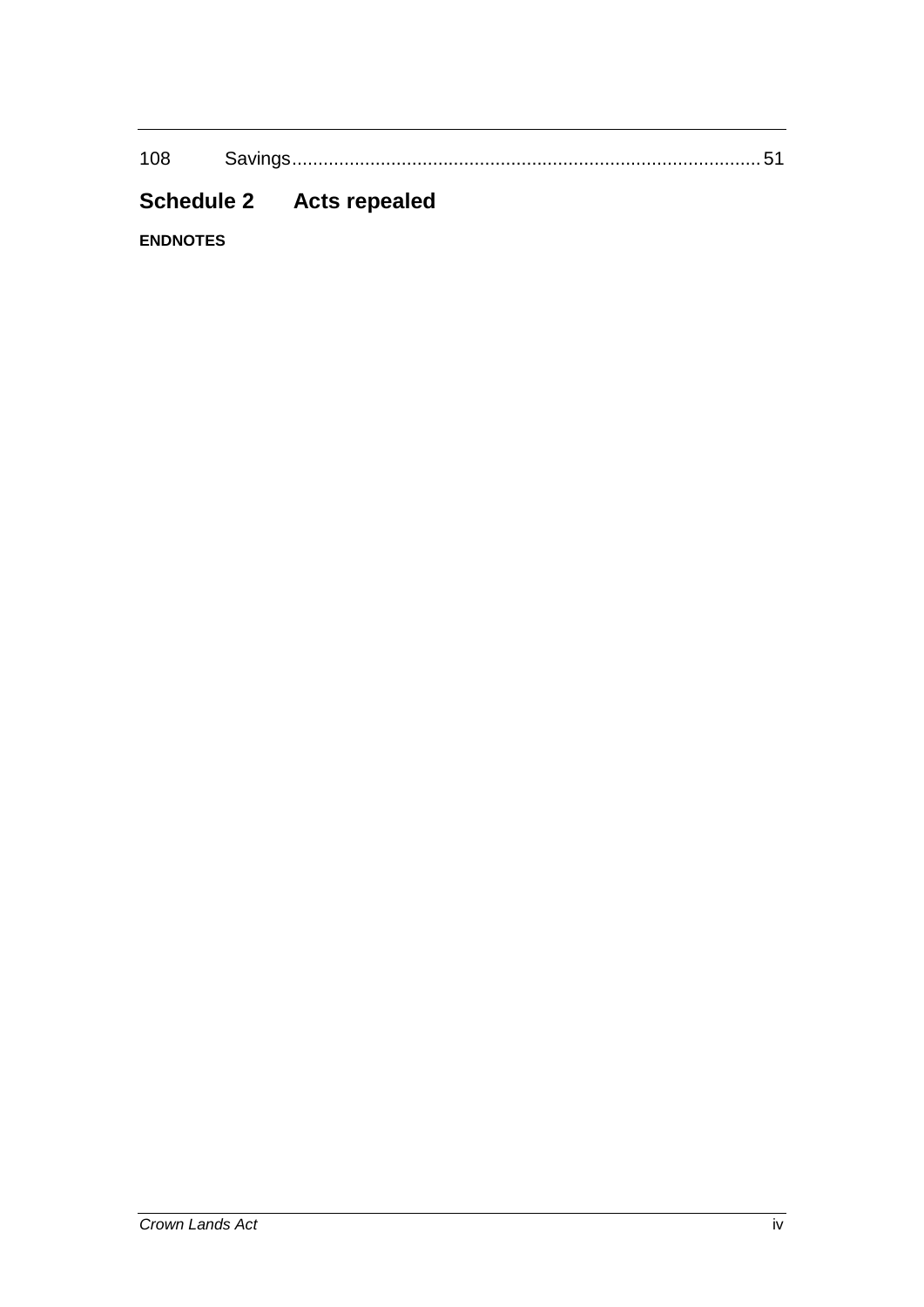## **NORTHERN TERRITORY OF AUSTRALIA**

As in force at 1 December 2000 \_\_\_\_\_\_\_\_\_\_\_\_\_\_\_\_\_\_\_\_

\_\_\_\_\_\_\_\_\_\_\_\_\_\_\_\_\_\_\_\_

#### **CROWN LANDS ACT**

An Act relating to Crown lands

## **Part 1 Preliminary**

#### **1 Short title**

This Act may be cited as the *Crown Lands Act*.

#### **2 Commencement**

This Act shall come into operation on the commencement of the *Pastoral Land Act 1992*.

#### **3 Definitions**

In this Act, unless the contrary intention appears:

*agricultural development*, in relation to land, means the development of the land for the purpose of cultivation or mixed farming and grazing and the use of the land for cultivation or mixed farming and grazing, and includes such other activities as are incidental or ancillary to that development or use of the land.

*appropriate form*, for an instrument, has the same meaning as in the *Land Title Act*.

*condition*, in relation to a lease, includes a covenant and a term.

*Conservation Commission* means the Conservation Commission of the Northern Territory established by section 9(1) of the *Conservation Commission Act*.

*covenant* has the same meaning as in Division 4 of Part 9 of the *Law of Property Act*.

*covenant in gross* has the same meaning as in Division 4 of Part 9 of the *Law of Property Act*.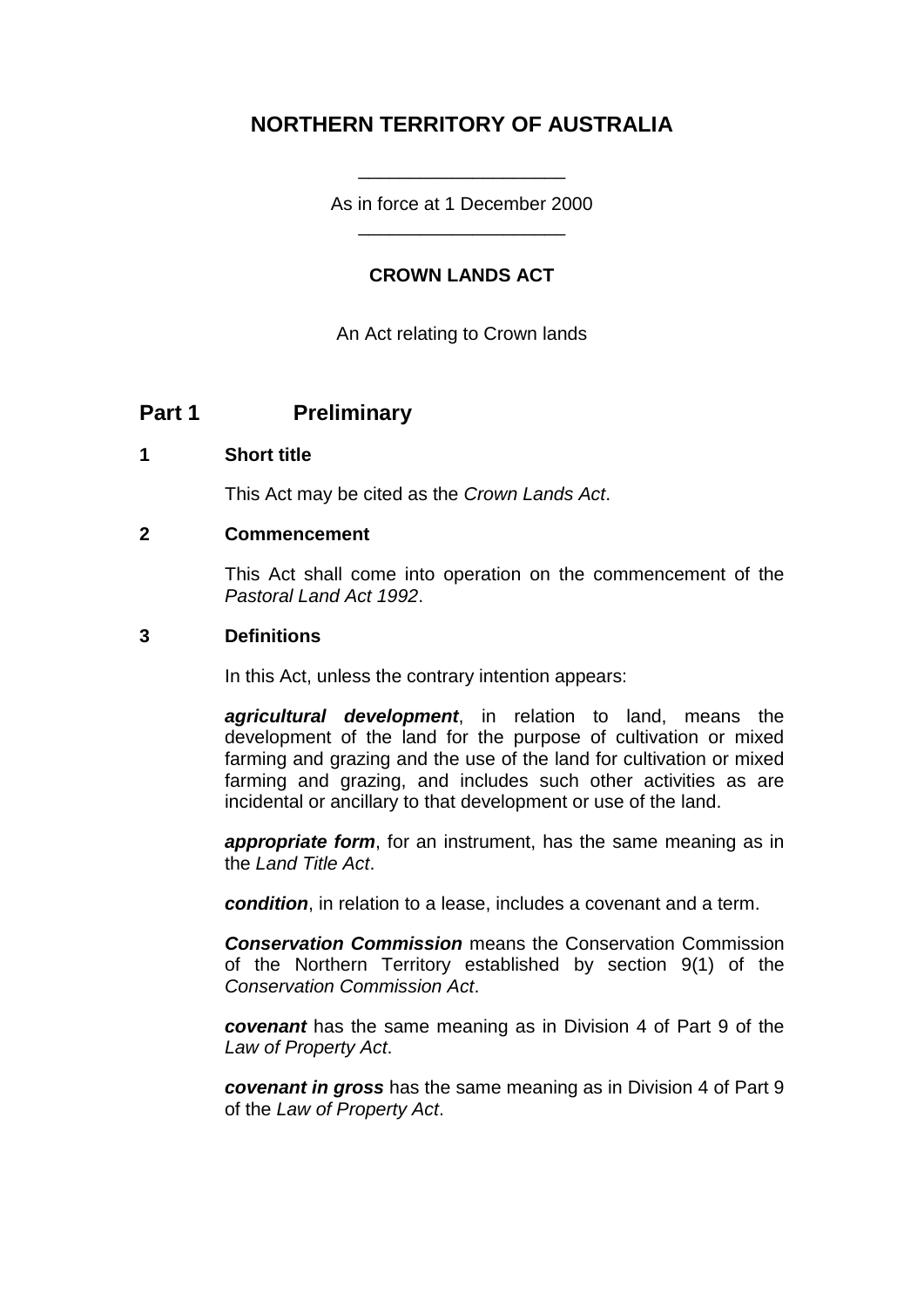*Crown lands* means all lands of the Territory, including the bed of the sea within the territorial limits of the Northern Territory, and including an estate in fee simple that is registered in the name of the Territory, but does not include reserved or dedicated lands.

*Darwin town area* means the land described in the Schedule to the *Darwin Lands Acquisition Act 1945*.

*easement* has the same meaning as in Division 2 of Part 9 of the *Law of Property Act*.

*easement in gross* has the same meaning as in Division 2 of Part 9 of the *Law of Property Act*.

*improvements* has the same meaning as in the *Valuation of Land Act*.

*interest*, in relation to Crown land, does not include a pastoral lease.

*Land and Valuation Review Tribunal* or *The Tribunal* means the Land and Valuation Review Tribunal established by the *Valuation of Land Act*.

*land register* has the same meaning as in the *Land Title Act*.

*lease* does not include a pastoral lease.

*lease grant charges* means the charges payable under section 30.

*lessee* includes the person to whom a lease passes, whether by transfer or devolution.

*local government council* means a municipal or community government council constituted under the *Local Government Act*.

*local government area* means a municipality or community government area constituted under the *Local Government Act*.

*pastoral lease* has the same meaning as in the *Pastoral Land Act*.

*rent* means annual rental.

*reserve price*, in relation to the sale of, or an interest in, land, means the minimum amount payable, whether in one sum or by instalments, for the land or interest.

*site for a town* means an area surveyed as a town but not constituted and defined as a town.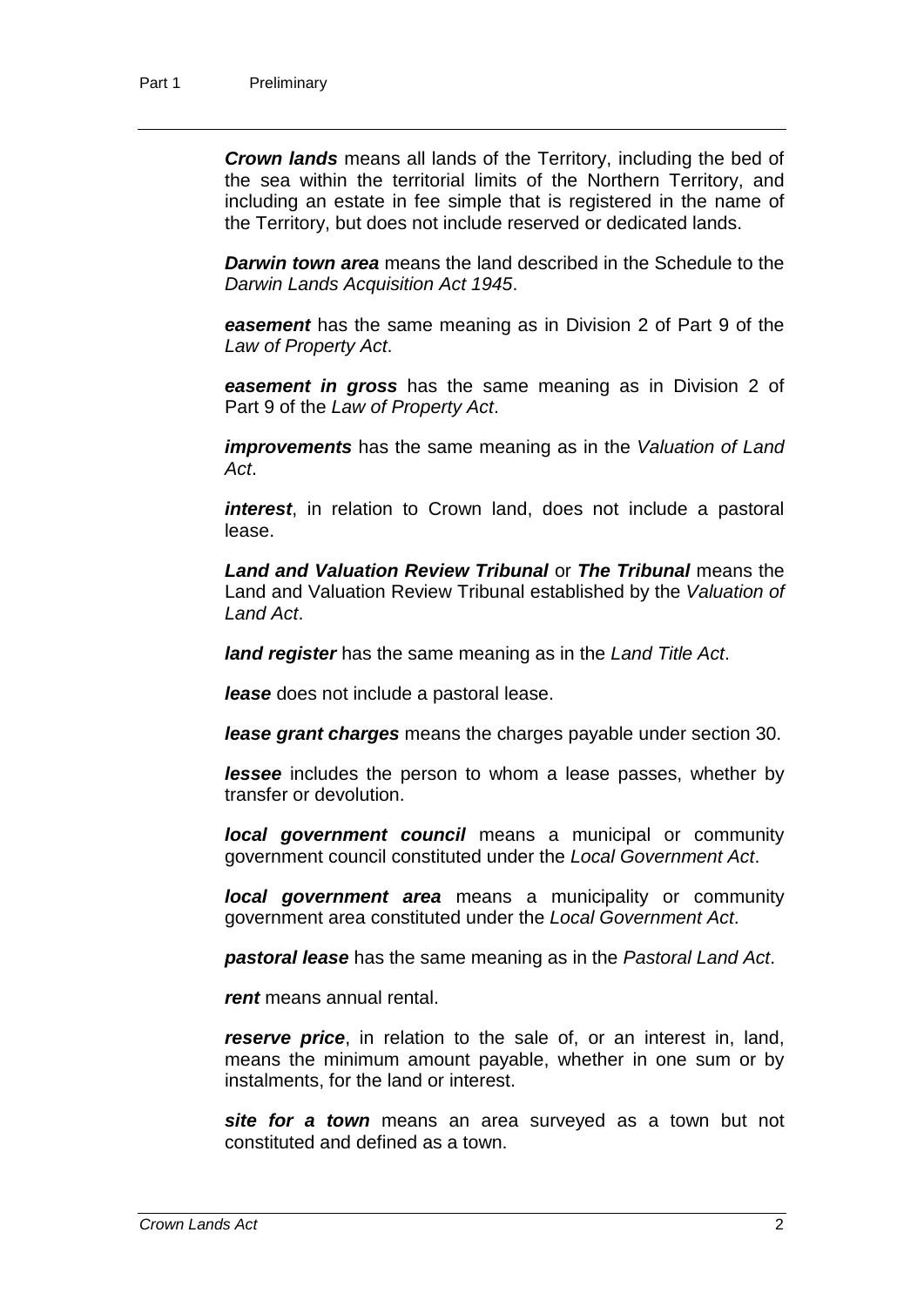*Surveyor-General* has the same meaning as in the *Licensed Surveyors Act*.

*this Act* includes the regulations made thereunder.

*town* means a town constituted and defined in accordance with this Act or in accordance with a law in force in the Territory before the commencement of this Act.

*town lands* means lands set apart as town lands under this Act or of a law in force in the Territory before the commencement of this Act.

*unimproved value* means unimproved capital value as defined in the *Valuation of Land Act*.

*Valuer-General* has the same meaning as in the *Valuation of Land Act*.

#### **4 How Crown lands may be alienated**

- (1) Subject to subsection (2), Crown lands shall not be alienated from the Crown otherwise than in pursuance of this Act.
- (2) This section does not affect:
	- (a) the granting of a lease in pursuance of an agreement or right in existence at the commencement of this Act;
	- (b) the granting of an estate in fee simple in pursuance of an Act;
	- (c) the granting of a lease in pursuance of an Act; or
	- (d) the granting of an estate in fee simple under the *Aboriginal Land Rights (Northern Territory) Act 1976* of the Commonwealth.

#### **5 Leases of land on which there are Territory buildings**

- (1) Notwithstanding anything in this Act, the Minister may, without inviting applications, by agreement in writing, grant a lease of Crown land on which there is a building the property of the Territory.
- (2) A lease may be granted under this section for business or residential purposes or for both business and residential purposes.
- (3) A lease may be granted under this section on a weekly, fortnightly, monthly or quarterly tenancy.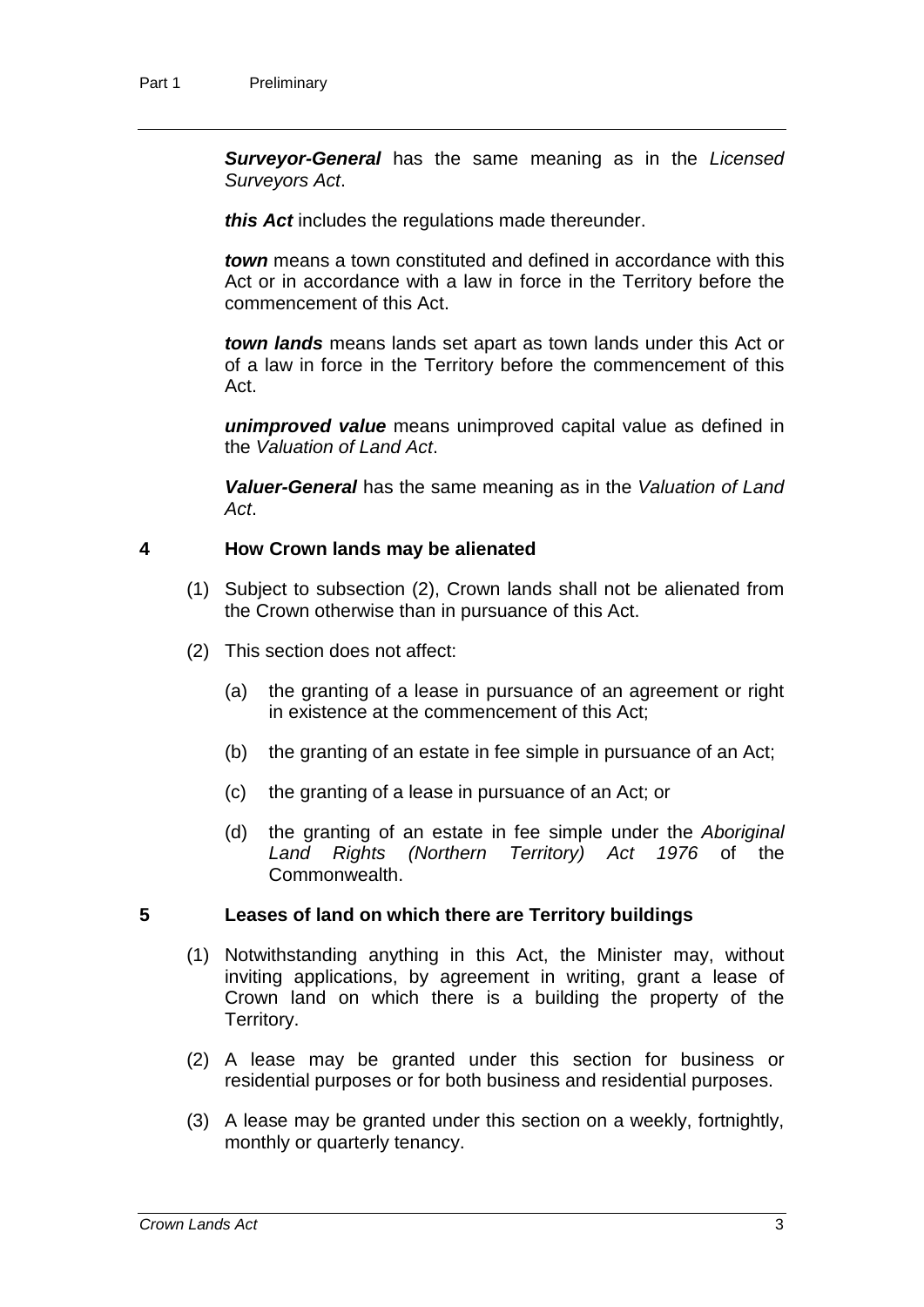- (4) A lease under this section:
	- (a) shall contain the prescribed reservations, conditions and provisions and such additional reservations, conditions and provisions as the Minister thinks fit and specifies in the agreement; and
	- (b) shall take effect according to its tenor.
- (5) This Act, other than this section, does not apply to or in relation to a lease granted under this section, but the law that would apply to and in relation to a lease of land held for an estate in fee simple shall apply to and in relation to a lease granted under this section as if the land leased were held by the Minister for an estate in fee simple.
- (6) The *Land Title Act* does not apply to leases granted under this section.
- (7) Where:
	- (a) there is on Crown land a building the property of the Territory; and
	- (b) a person is in occupation of that Crown land after having acknowledged in writing that he or she will occupy the Crown land as a tenant of the Territory from week to week, from fortnight to fortnight, from month to month or from quarter to quarter,

that Crown land shall be deemed to be leased to the person under this section and the document containing the acknowledgement shall operate and have effect according to its tenor as if it were the grant of a lease of that Crown land under subsection (1).

## **Part 2 Administration**

#### **6 Power to enter on lands**

The Minister or a person authorised in writing by the Minister may, at any time, enter on any Crown lands including reserved or dedicated lands for the purpose of giving effect to this Act.

#### **7 Delegation**

(1) The Minister may, by instrument in writing, delegate to a person any of the Minister's powers and functions under this Act, other than this power of delegation.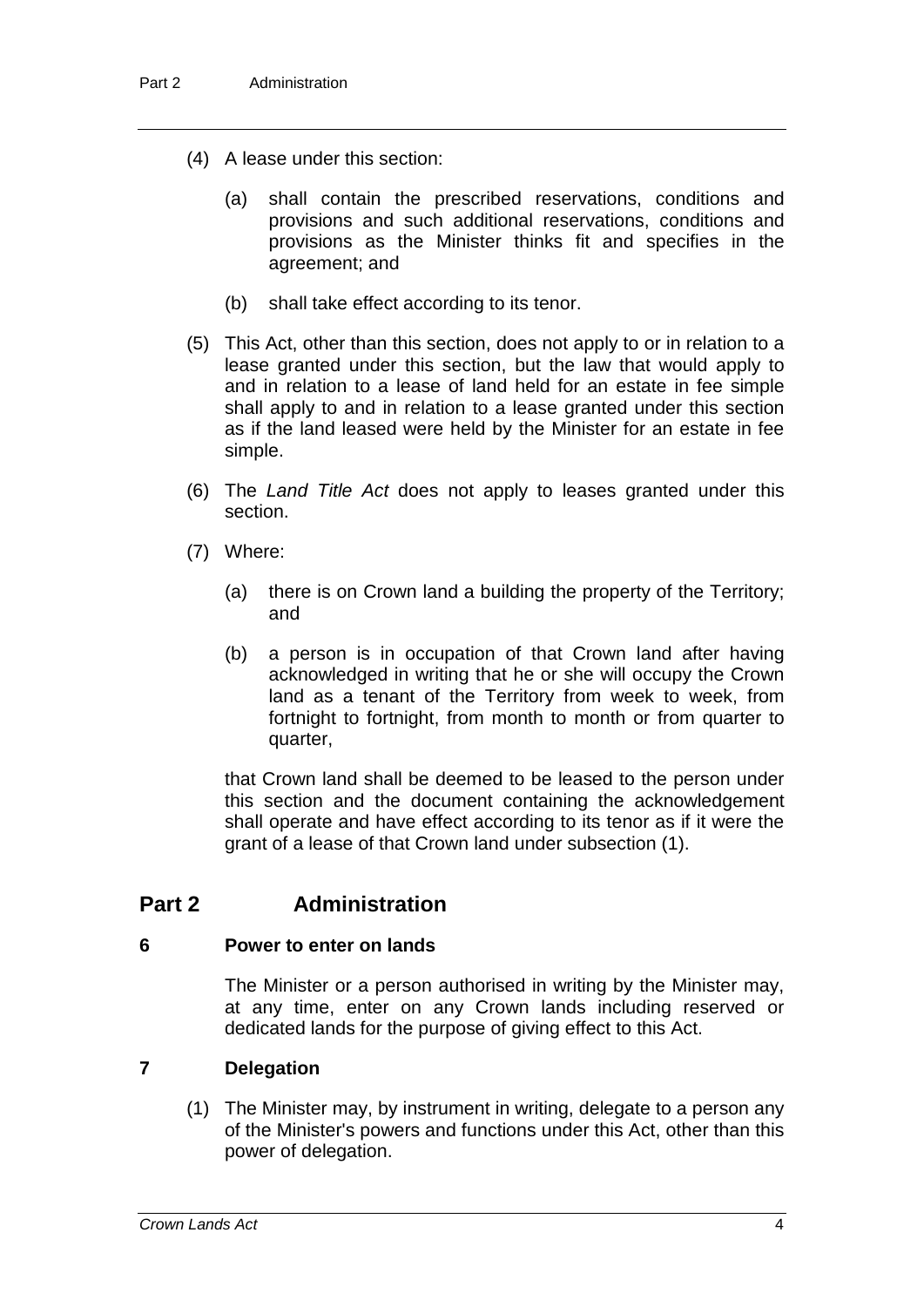- (2) A power or function delegated under this section, when exercised or performed by the delegate, shall, for the purposes of this Act, be deemed to have been exercised or performed by the Minister.
- (3) A delegation under this section does not prevent the exercise of a power or the performance of a function by the Minister.

#### **8 Fees**

The Minister may, by notice in the *Gazette*, prescribe the fees to be charged in connection with matters under this Act.

## **Part 3 Estates in fee simple and leases**

#### **Division 1 Alienation of land**

#### **9 Power to alienate land**

- (1) Subject to this Act, the Minister may, in the name of the Territory by instrument in the appropriate form under the *Land Title Act*, grant an estate in fee simple in or a lease of Crown land.
- (2) A power to grant under subsection (1) an estate in fee simple includes a power to grant an estate in fee simple to the Territory and, subject to section 11, an estate in fee simple so granted or otherwise obtained by the Territory shall not merge with the radical title to the land.
- (3) A reference in this Act to the grant of an estate in fee simple in land shall include, where the Territory is the registered proprietor of an estate in fee simple in land, a reference to the transferring of the estate in fee simple in that land under the *Land Title Act*.

#### **10 Agreement to grant estate in fee simple or lease of Crown land**

- (1) If a person has a right to be granted:
	- (a) an estate in fee simple in Crown land; or
	- (b) a lease of Crown land,

the Minister may, by instrument in the appropriate form, lodge with the Registrar-General details of the means by which the right arose, the nature of the interest to be granted and the particulars of the land.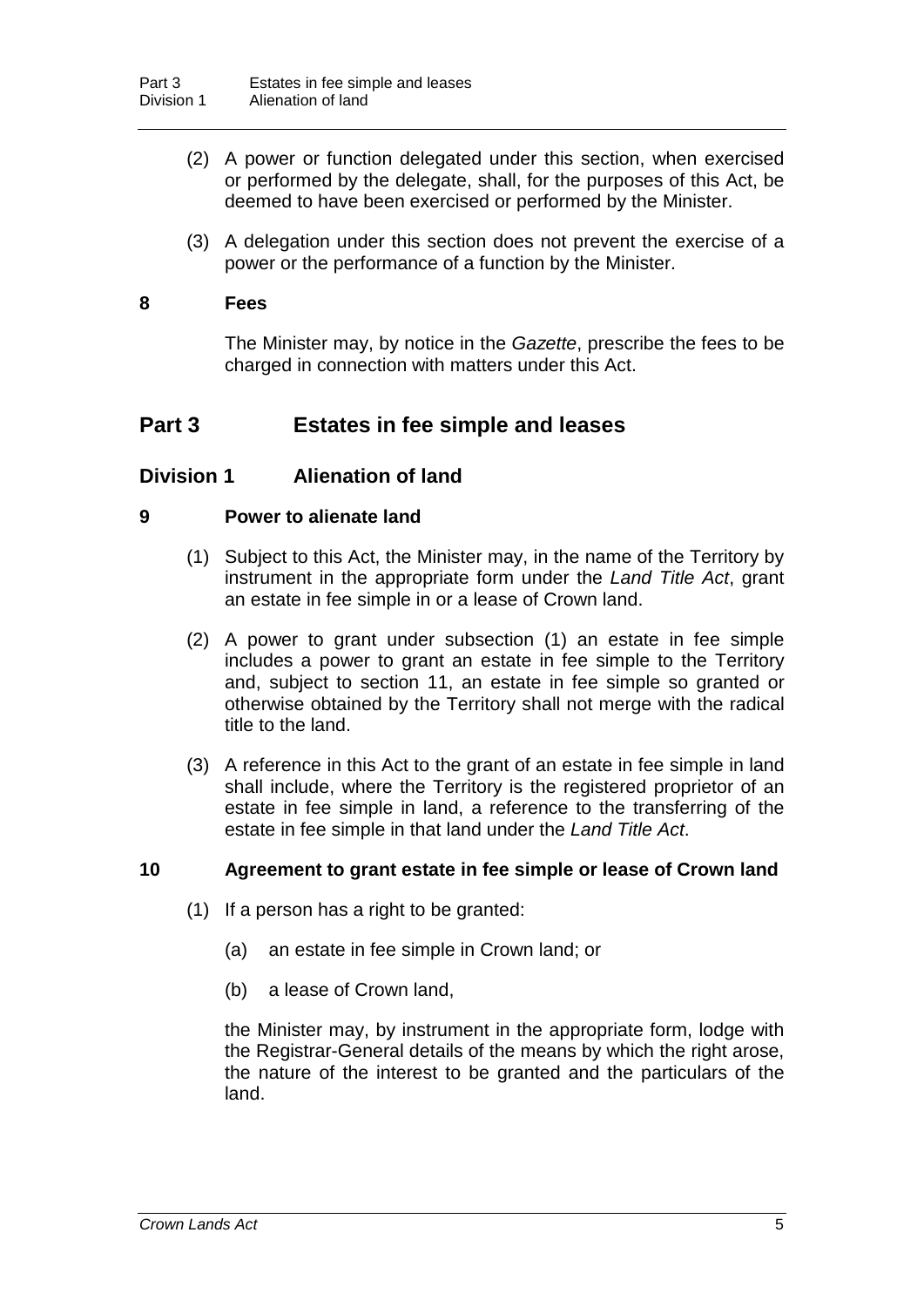- (2) On the lodgement of the details referred to in subsection (1), the Registrar-General must create an entry in the land register in relation to the land and record the particulars in accordance with the *Land Title Act*.
- (3) Despite that a lease of Crown land has not been signed by the lessee or the lessor, the recording of the particulars in the land register takes effect as a lease.

#### **11 Certain land to revert**

- (1) Where the Territory is the owner of land in which no person other than the Crown has a registered interest, the Minister may, by instrument in the appropriate form, direct the Registrar-General to cancel the entry in the land register in respect of the land and the Registrar shall comply with the direction.
- (2) Where an entry in the land register is cancelled in accordance with subsection (1), the land to which it relates is, on that cancellation, unalienated Crown land.

#### **12 Methods of disposal of Crown lands**

- (1) In this section *Crown land* does not include land held for an estate in fee simple that is registered under the *Land Title Act* in the name of the Territory.
- (2) Subject to this Act, the Minister shall not grant an estate in fee simple in, or a lease of, Crown land unless the Minister has first:
	- (a) invited applications for that estate in, or lease of, the land; or
	- (b) offered the estate in, or lease of, the land for sale by auction, tender or ballot.
- (3) Notwithstanding subsection (4), where the Minister, by instrument in writing, so determines, the Minister may grant an estate in fee simple in, or a lease of, Crown land without complying with subsection (2) in relation to the land.
- (4) The Minister may grant an estate in fee simple in, or a lease of, land without complying with subsection (2) where the Minister does so:
	- (a) in pursuance of a provision of a lease to which the land is subject; or
	- (b) for the purpose only of exercising a power to add an area of adjoining or nearby land to an area of land that is the subject of an existing estate in fee simple or lease.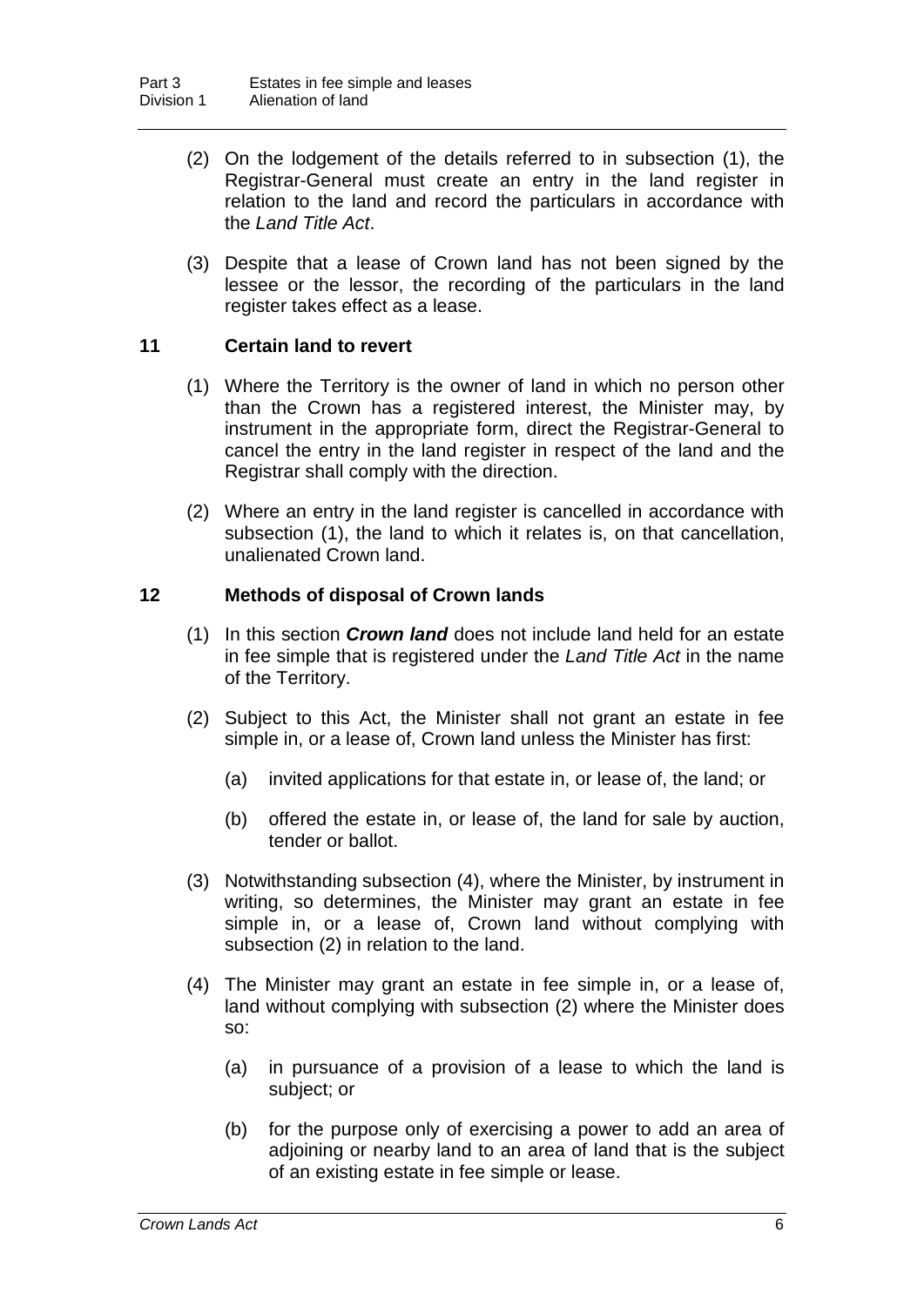- (5) Notwithstanding subsection (4), the Minister may grant a lease of land without complying with subsection (2) where the Minister does so for the purpose only of consolidating existing leases or of subdividing or renewing an existing lease.
- (6) The Minister shall cause notice of each determination made for the purposes of subsection (3) to be published in the *Gazette* within 60 days after the date on which the determination was made.
- (7) Without limiting the generality of subsection (2) or (3):
	- (a) a ballot conducted for the purposes of subsection (2) may be a ballot to determine eligibility:
		- (i) to bid at an auction; or
		- (ii) to tender; or
	- (b) a ballot may be conducted for the purposes of determining the right of a person to purchase land or an interest in land at a fixed price.

#### **13 Notice of lands available, &c.**

- (1) Where the Minister proposes:
	- (a) to invite applications for a lease or for the grant of an estate in fee simple; or
	- (b) to sell an estate in fee simple in or a lease of Crown land by auction, ballot or tender,

he or she shall give notice in the *Gazette* of:

- (c) in the case of an inviting of applications the closing date for receipt of applications and the place where applications must be lodged;
- (d) in the case of a sale by auction or ballot the date, time and place at which the auction or ballot will be conducted;
- (e) in the case of a sale by tender the closing date for the submission of tenders, and the place where they must be submitted;
- (f) a general description of the lands and the nature of the interests that will be sold; and
- (g) the place at which a member of the public may obtain details of the lands and the interests that will be sold.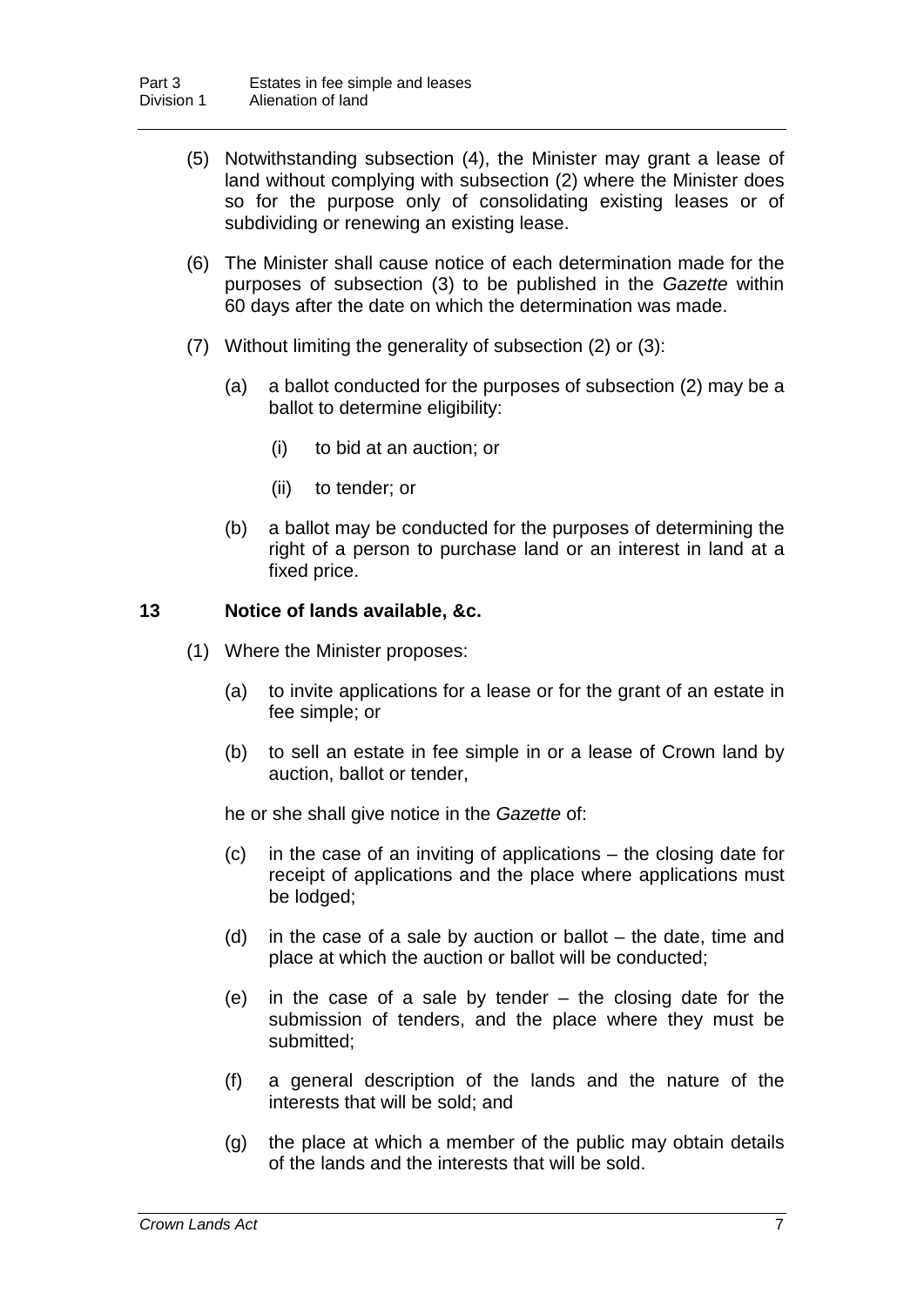- (2) A notice referred to in subsection (1) shall be published in the *Gazette* not earlier than 3 months or later than 28 days before the applications are to close or the sale is to take place.
- (3) Where the Minister proposes to include in a lease a provision by virtue of which the lessee may acquire or claim a right to an estate in fee simple or another lease, the description, referred to in subsection (1)(f), of the nature of the interests that will be sold shall include a reference to that right.
- (4) Where a notice referred to in subsection (1) relating to the sale of land by tender specifies a date as the closing date for the submission of tenders, the Minister may before that closing date, by notice in the *Gazette*, specify a later date as the closing date for the submission of those tenders and that later date so specified shall be the closing date accordingly.
- (5) The Minister may include in a proposal for the sale by tender of an estate in fee simple in or a lease of Crown land an invitation for tenderers to submit proposals to the Minister in relation to the use of the land, the terms and conditions to which the sale should be subject and the covenants, if any, that should apply.
- (6) A tender for the purchase of an estate in fee simple in or a lease of Crown land may indicate the date until which the offer to purchase remains open but, notwithstanding that such a date is indicated, the offer may be withdrawn at any time before it is accepted.
- (7) Where the Minister proposes to sell an estate in fee simple in or a lease of Crown land by tender, the Minister may, before accepting an offer by tender, negotiate with a tenderer the terms and conditions to which the sale will be subject and the covenants, if any, that will apply.
- (8) The Minister is not bound to accept the highest, or any, tender for the purchase of an estate in fee simple in or a lease of Crown land offered for sale in pursuance of this section.
- (9) The Minister may withdraw land from sale at any time before a person obtains, or obtains a right to, an estate in fee simple in or a lease of that land, notwithstanding that the Minister has given notice under subsection (1) in relation to the land.

#### **14 Procedures at auctions, &c.**

- (1) The Minister shall determine:
	- (a) the procedures to be followed in conducting an auction or ballot or in calling for tenders in relation to the sale of an interest in Crown land; and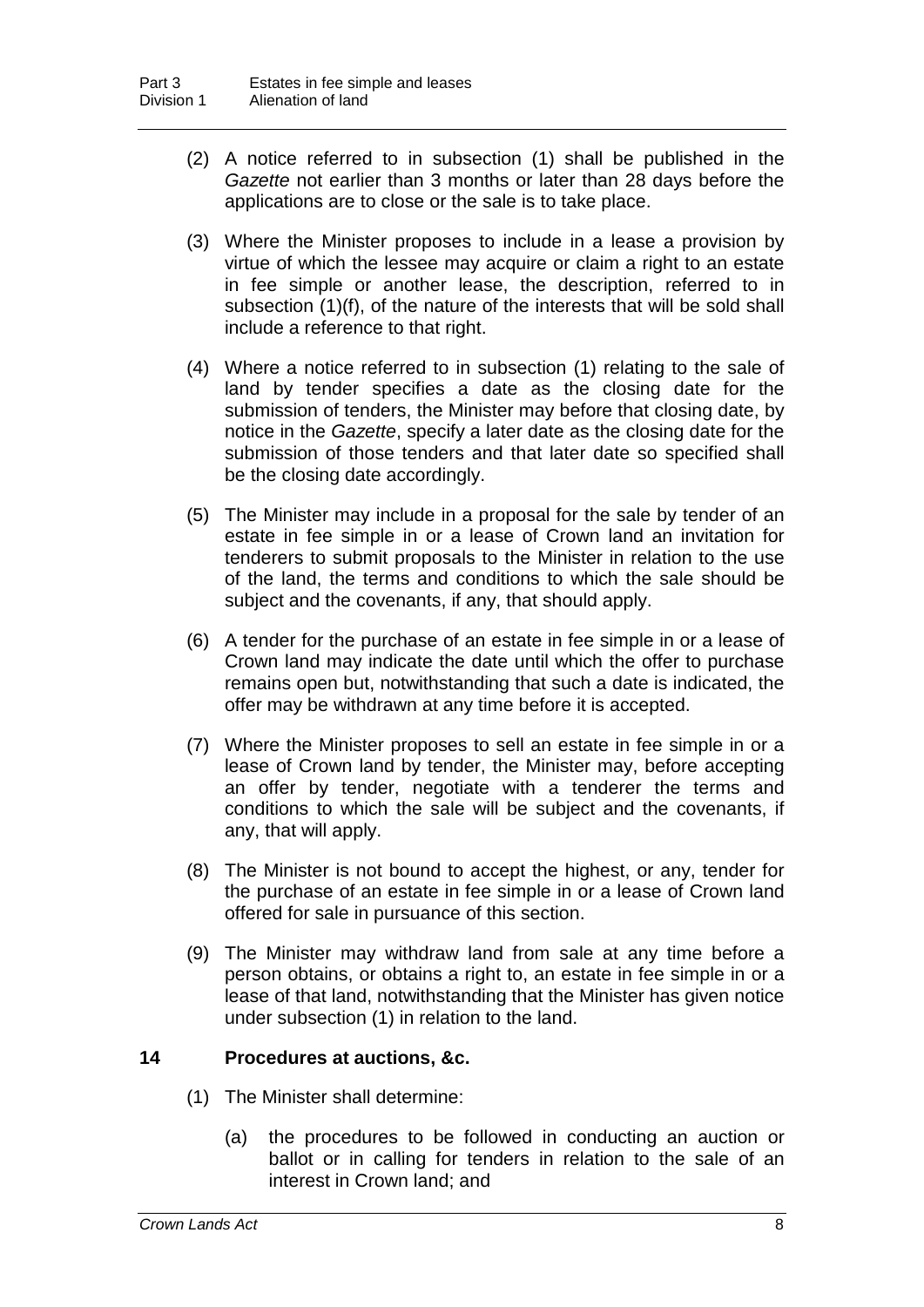- (b) the persons who will be eligible to bid at such an auction, to participate in such a ballot or to submit tenders for such a purpose.
- (2) For the purposes of subsection (1)(b), the Minister may:
	- (a) compile waiting lists of persons who want land; and
	- (b) determine factors to be considered in determining a person's position on such a waiting list and the weight to be given to each of those factors.
- (3) The conduct of an auction or ballot in relation to the sale of an interest in Crown land shall be open to the public.

#### **15 Applications for leases or freehold**

Where the Minister invites applications for a lease or an estate in fee simple:

- (a) an application:
	- (i) shall be in a form approved by the Minister; and
	- (ii) shall be accompanied by a deposit of such amount as the Minister, in the notice under section 13 in relation to the estate in fee simple or lease, specifies;
- (b) notice of the names of the successful applicants together with particulars of the lands to be granted or leased to them and the rentals and such other particulars, if any, as the Minister thinks necessary shall be published in the *Gazette* and in a newspaper circulating in the area in which the land is situated; and
- (c) all moneys deposited by an unsuccessful applicant shall be repaid to the applicant within 21 days after the application is rejected.

#### **16 Purchase price**

(1) The Minister may determine that a purchase price is payable in respect of an estate in fee simple or a lease, with or without improvements, and, where the Minister does so, the Minister shall fix the purchase price or the reserve price, or determine the manner in which the purchase price shall be fixed, and may determine the amount or the percentage of the purchase price or reserve price that shall be paid by a successful purchaser on entering into a contract for the purchase of the estate in fee simple or the lease.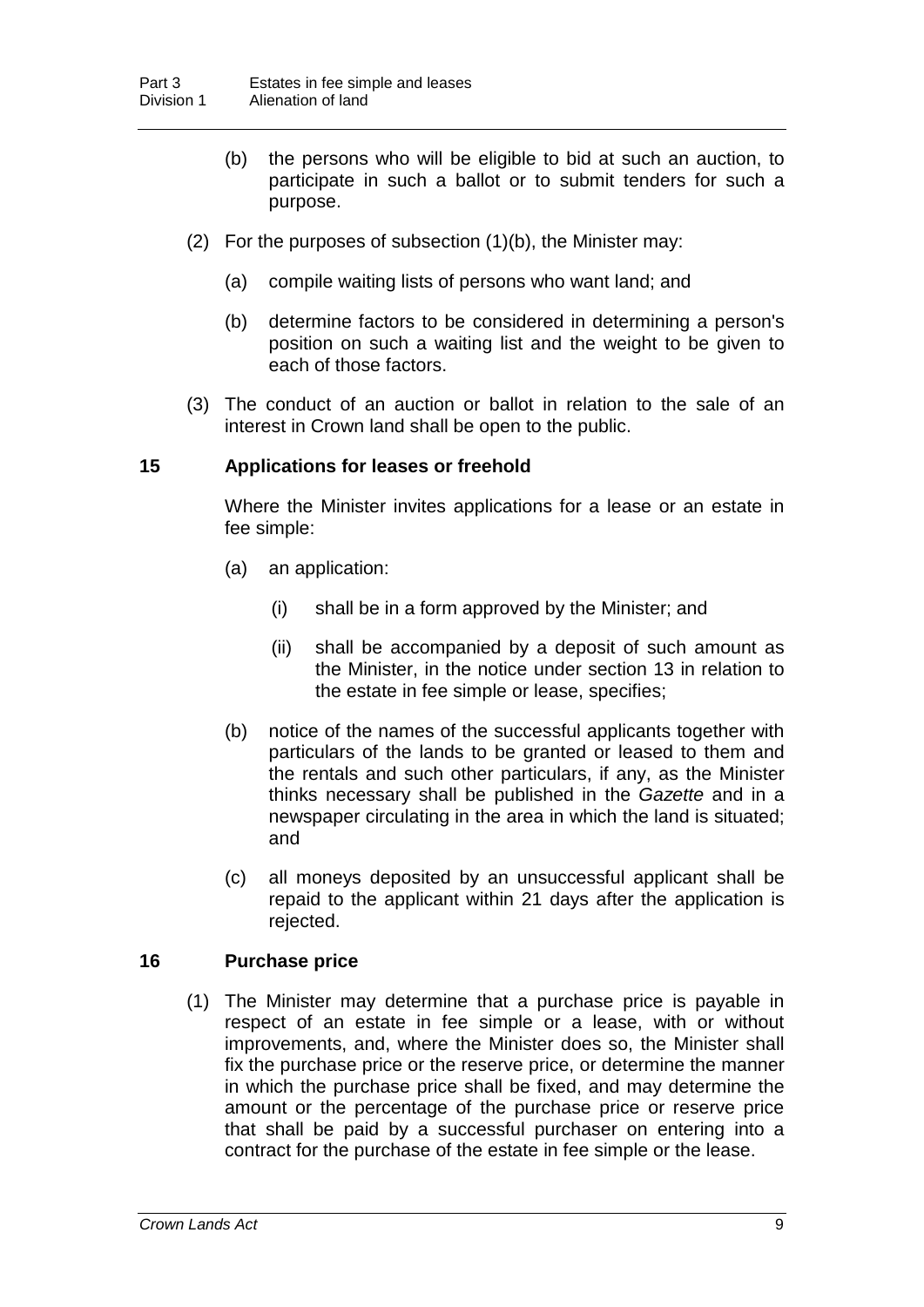(2) For the purposes of subsection (1), the Minister may require the Valuer-General to make a valuation of an area of land or of a proposed lease.

#### **17 Payment of deposit**

Where the Minister has determined under section 16 that a deposit is payable in respect of the grant of an estate in fee simple or a lease, a person shall, on entering into a contract for the purchase of the land or the lease, as the case may be, pay the deposit to the Territory and, if the person does not complete the purchase as required by the contract, the deposit shall be forfeited to the Territory.

#### **18 Costs of survey, &c.**

The Minister may determine that the person to whom an estate in fee simple or a lease is granted shall pay an amount towards the costs of:

- (a) surveying the land the subject of the grant; and
- (b) preparation and registration of the grant,

and, where the Minister does so, the Minister may fix that amount or determine the manner in which the amount shall be fixed.

#### **Division 2 Estates in fee simple**

#### **19 Reservations and restrictive covenants**

- (1) The power of the Minister to grant an estate in fee simple includes power to grant it subject to such reservations (including the reservation of easements), covenants and covenants in gross, if any, as the Minister thinks fit.
- (2) At any time while the Territory is the registered proprietor of an estate in fee simple in land, the Minister may, by instrument lodged with the Registrar-General, declare that the land is or shall cease to be subject to a reservation, easement, covenant or covenant in gross and, on the instrument being so lodged, the land shall be or cease to be, as the case may be, subject accordingly.
- (3) A reservation, covenant or covenant in gross in favour of the Crown or the Territory is not and does not become ineffective by reason only that the Territory is or becomes the registered proprietor of the land that is the subject of the reservation, easement or covenant.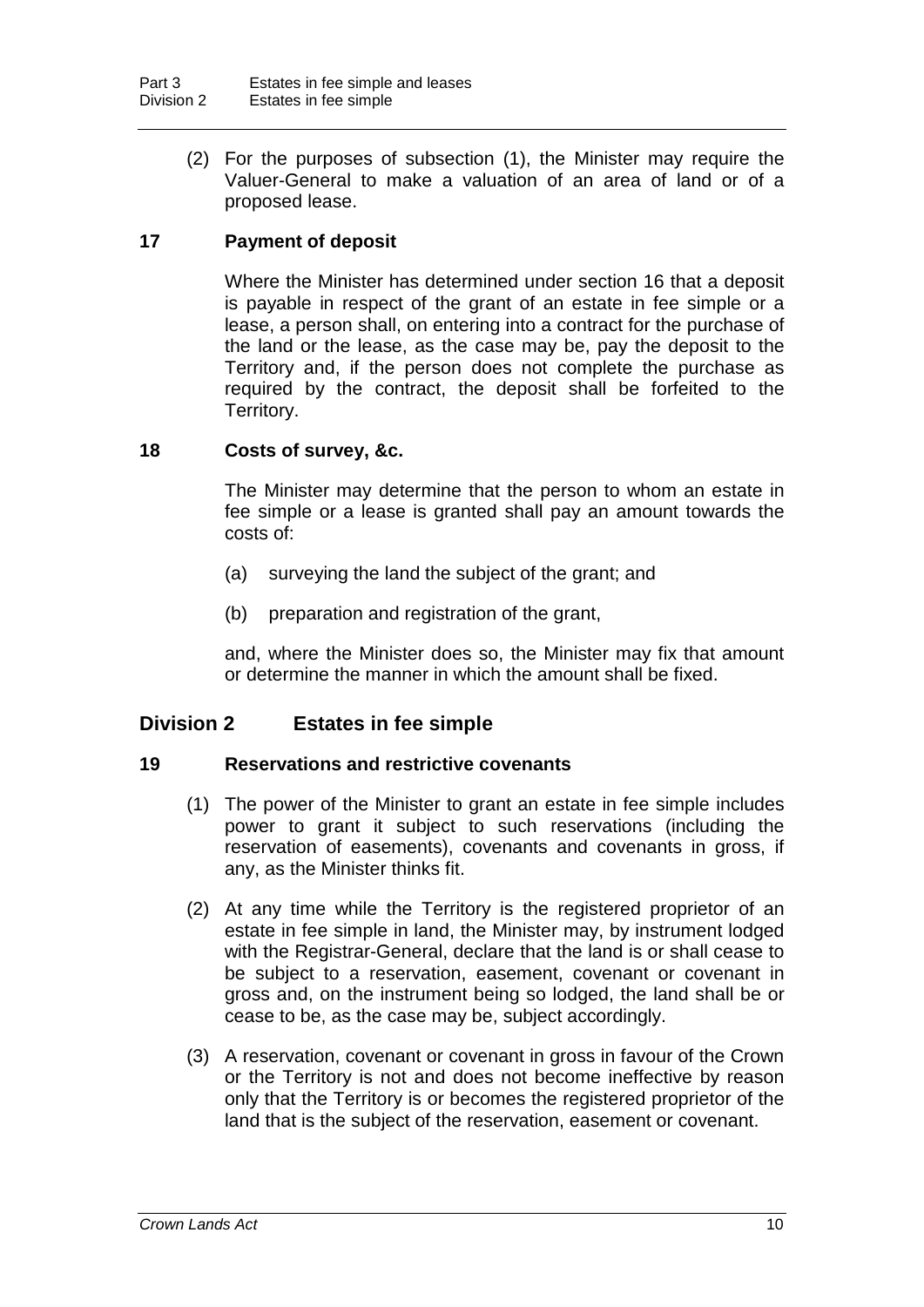#### **20 Reservations relating to Aboriginal community living areas**

- (1) There is reserved to the Territory in every grant effected by section 46(1A) of the *Lands Acquisition Act* of an estate in fee simple to an association for the purposes of an Aboriginal community living area such interests (including the reservation of easements and easements in gross) as are reasonably necessary for the provision of essential services and facilities, being power (including gas), water, sewerage, road or communication services and facilities, to or across the land comprising the grant or access to any of them.
- (2) There is reserved to the Territory in every grant referred to in subsection (1) such interests (including the reservation of easements and easements in gross) as are necessary to provide such services (including the provision of health, education and police services) as are agreed on between the association to which the grant is made, at any time after it is made, and the Minister.

#### **21 Reservation of minerals**

- (1) An estate in fee simple, however acquired, is subject to a reservation to the Crown of all minerals, mineral substances and ores in or on the land including gems, stones, sands, valuable earths and fossil fuels, together with the right to authorise any person to enter upon the land to explore for and to mine or otherwise recover and remove them and to do all things necessary or convenient for those purposes.
- (2) The entry in the land register and the certificate as to title in relation to an estate in fee simple, however acquired, shall be construed as containing the reservation referred to in subsection (1).

#### **22 Water rights**

The ownership of an estate in fee simple, whether acquired under this or any other Act, does not of itself confer on the owner any property in, or the right to the use or flow or to the control of, the water at any time in a lake, spring or watercourse on, in or under the land comprised in the estate or contained by, or forming part of, the boundaries of the land.

#### **23 Maximum size of freehold grant**

The Minister shall not grant an estate in fee simple in an area of land greater than 150 square kilometres.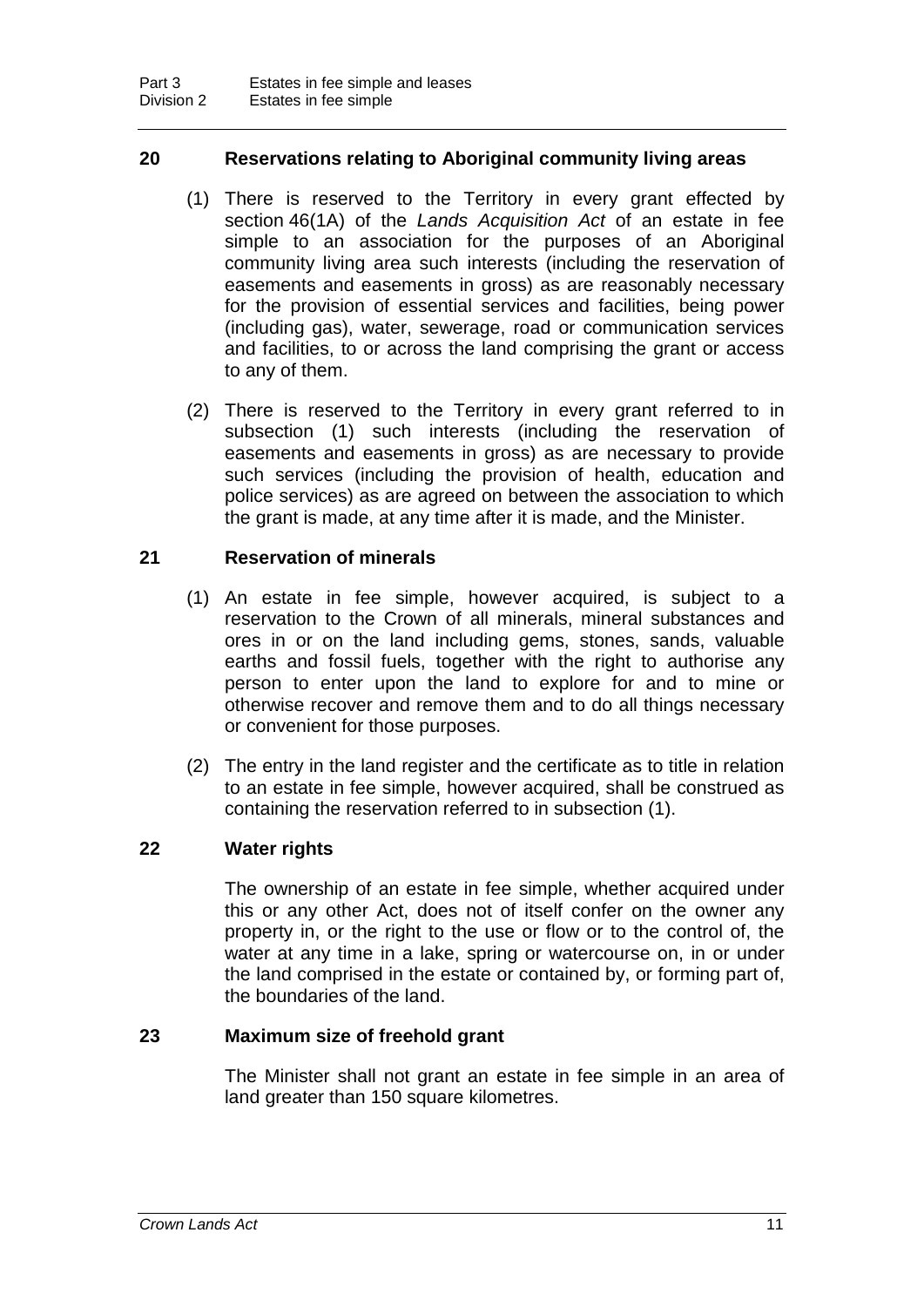#### **24 Development agreements**

- (1) The power of the Minister to sell land includes power to enter into an agreement relating to the development of the land or of land that includes that land.
- (2) An agreement entered into under subsection (1) shall include a provision that the party undertaking the development shall lodge with the Minister a bond, in a form and in an amount satisfactory to the Minister, as security that he or she will complete the development.
- (3) Where the Minister enters into an agreement under subsection (1), the Minister may thereupon:
	- (a) grant the estate in fee simple in the land; or
	- (b) grant a licence to go onto the land and carry out the development, and bind himself or herself to grant the estate in fee simple on completion of the development, or progressively on completion of the various stages of development, or otherwise, including the grant, at the direction of the developer, to a person or persons other than the developer.
- (4) Where the Minister enters into an agreement under subsection (1) binding the proprietor of an estate in fee simple in land to subdivide the land, the land that is so required to be subdivided is, while it is not so subdivided, exempt from payment of rates under the *Local Government Act*.

#### **25 Grant before payment**

Where the Minister grants an estate in fee simple to a person who is required to pay, but has not paid in full, in relation to the grant a purchase price or an amount under section 18, the Minister shall secure the out-standing balance, together with interest at such rate as is agreed between the parties, owing by mortgage.

#### **Division 3 Leases**

#### **26 Classes of crown leases**

Subject to this Act, a Crown lease that is granted under this Act shall be:

- (a) a lease for a term of years; or
- (b) a lease in perpetuity (being a lease that continues indefinitely).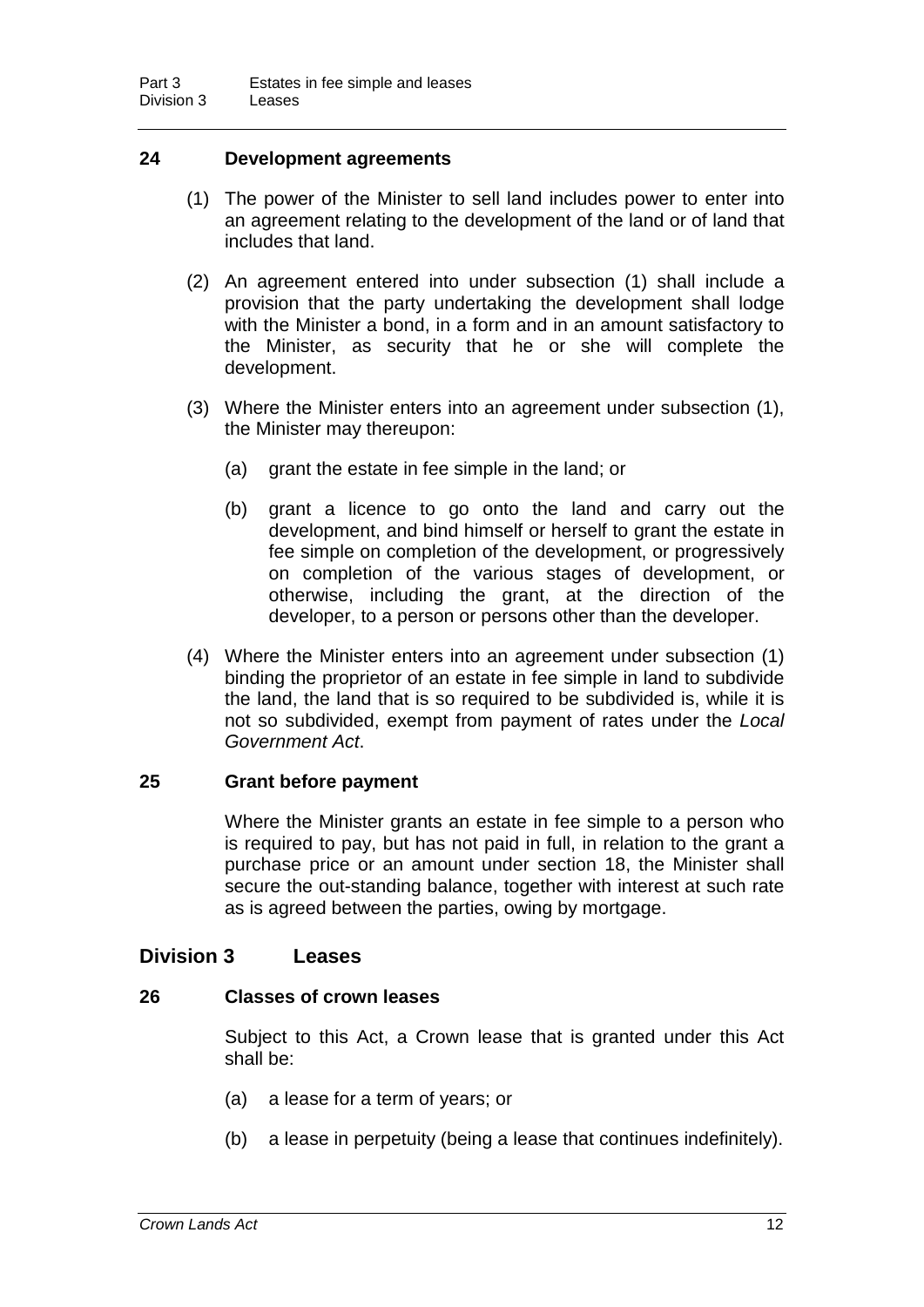#### **27 General conditions of leases**

Subject to section 28, leases under this Act (other than leases under section 5) shall contain reservations, conditions and provisions as follows:

- (a) a reservation of a right of entry and inspection;
- (b) a reservation of all minerals, mineral substances and ores in or on the land, including gems, stones, sands, valuable earths and fossil fuels;
- (c) a reservation of a power of resumption;
- (d) a covenant to pay the rent annually in advance;
- (e) a covenant by the lessee that the lessee will, subject to this Act, use the land only for the purposes for which it is leased;
- (f) a provision that the lessee, having paid all rent due by the lessee at any time, in the manner prescribed, surrender the lease;
- (g) a provision that the lease shall be liable to forfeiture if the rent is unpaid for 6 months or more;
- (h) a provision that the lease shall, subject to this Act, be liable to forfeiture for non-compliance on the part of the lessee with a condition of the lease; and
- (j) any other reservations, conditions and provisions which are prescribed, or which are considered by the Minister to be necessary under the circumstances.

#### **28 Fixing of rent**

- (1) The Minister may determine that rent is not payable in respect of a lease.
- (2) Subject to this Act the Minister shall, before any land is offered for leasing, unless rent is not payable in respect of the lease, fix the rent payable in respect of the first period of the lease.
- (3) Where rent is payable in respect of a lease, the rent is subject to reappraisement in accordance with this Act.

#### **29 Reduction of rent**

A lease may contain a provision for or in relation to reduction of rent.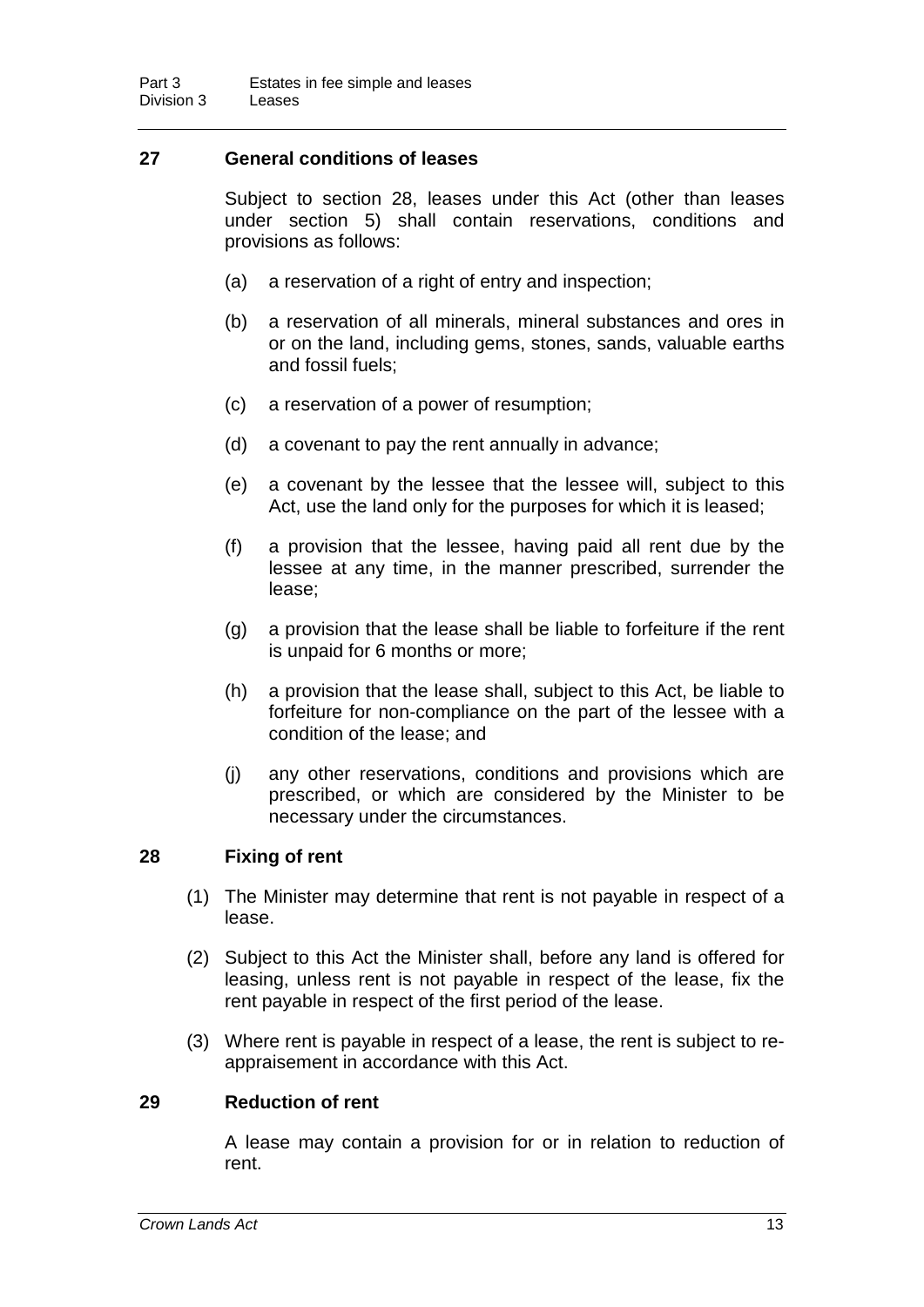#### **30 Lease grant charges**

- (1) Subject to subsection (2), the Minister shall not grant a lease to a person until the person has paid in full as lease grant charges:
	- (a) if a purchase price is payable in respect of the lease the purchase price;
	- (b) if an amount is payable under section 18 in respect of the lease – that amount; and
	- (c) if rent is payable in respect of the lease the first year's rent.
- (2) The Minister may grant a lease to a person who is required to pay, but has not paid in full, in relation to the lease a purchase price or an amount under section 18 but, where the Minister does so, he or she shall secure the outstanding balance owing, together with interest at such rate as is agreed between the parties, by lease covenant or by mortgage.

#### **31 Exemption from rates**

Where, in pursuance of a covenant contained in a lease, the lessee is required to subdivide land that is the subject of a lease, the land is, while it is not so subdivided, exempt from payment of rates under the *Local Government Act*.

#### **32 Failure to accept offer of lease**

- (1) Where a person is offered a lease and he or she fails, within such time as the Minister allows, to accept the offer or to pay an amount that is due and payable in respect of the lease, the Minister may, by notice in writing to the person, revoke the offer for the lease and retain all or such part as the Minister thinks fit of the money that the person has already paid in respect of the lease.
- (2) Where the Minister retains money in respect of a lease in pursuance of subsection (1) in circumstances where all or part of the money would be payable to an outgoing lessee, the Minister may pay all or part of the money to the outgoing lessee.

#### **33 Abandonment of right to lease**

A person who has a right to be granted a lease may, at any time before the lease is granted, by notice in writing to the Minister, and after paying all money, if any, due and payable in respect of the right, abandon the right.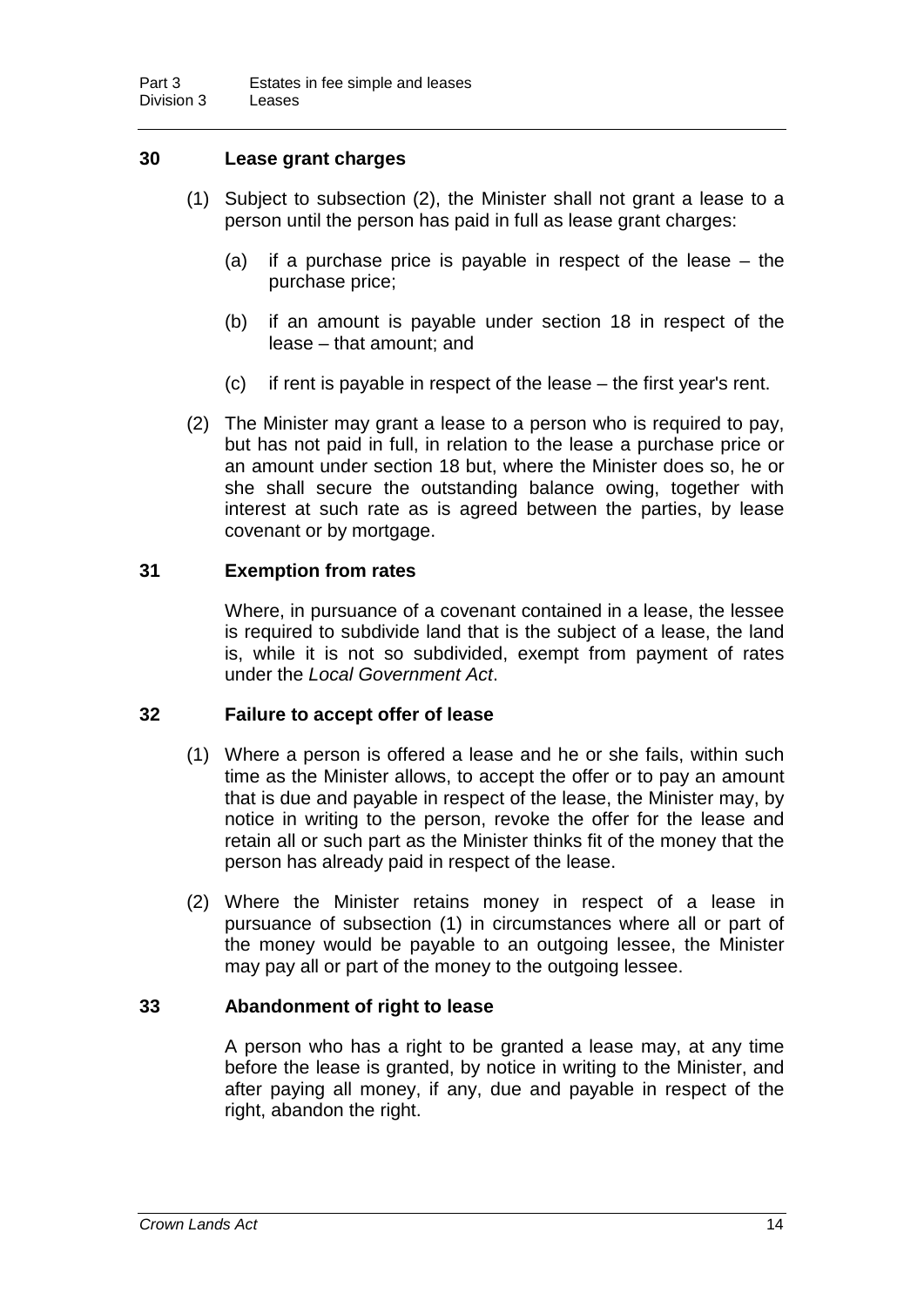#### **34 Variation of lease provisions**

The Minister may, in the Minister's discretion, on application in writing by the lessee, vary a reservation in or a condition or provision of a lease.

#### **35 Minister may grant a moratorium**

The power to vary a provision of a lease includes power to vary a provision for the purpose of allowing a moratorium.

#### **36 Noting variation of lease**

- (1) A variation of a reservation in or a term, condition or provision of a lease (including a variation referred to in section 56) does not have effect until notice in writing of the variation, in a form approved and signed by the Minister, is lodged with the Registrar-General.
- (2) On receipt of a notice referred to in subsection (1), the Registrar-General shall record the details in the land register.

#### **37 Reservations in leases**

- (1) In a lease under this Act:
	- (a) a reservation of a right of entry and inspection shall be read as a reservation of a right in favour of the Minister, or a person authorised in writing by the Minister, at all reasonable times and in a reasonable manner, to enter on the leased land or a part of it and to inspect the leased lands and any improvements, stock, and crops on it;
	- (b) a reservation of minerals shall be read as a reservation to the Crown of all minerals and extracted minerals within the meaning of the *Mining Act*, and all petroleum, within the meaning of the *Petroleum Act*, together with the right to authorise a person to enter on the land to mine, work for, win, recover and remove them or any of them, and to do all things necessary or convenient for those purposes;
	- (c) a reservation of a power of resumption shall be read as a power to resume the land in accordance with this Act; and
	- (d) a reservation of all timber shall be read as including all timber trees and all trees producing bark, resin or valuable substances together with the right to authorise a person to enter on the land and to cut or fell any timber or timber trees or trees producing bark, resin, or valuable substances, and to take away any timber, wood, bark, resin, or any such valuable substances and to do all things necessary or convenient for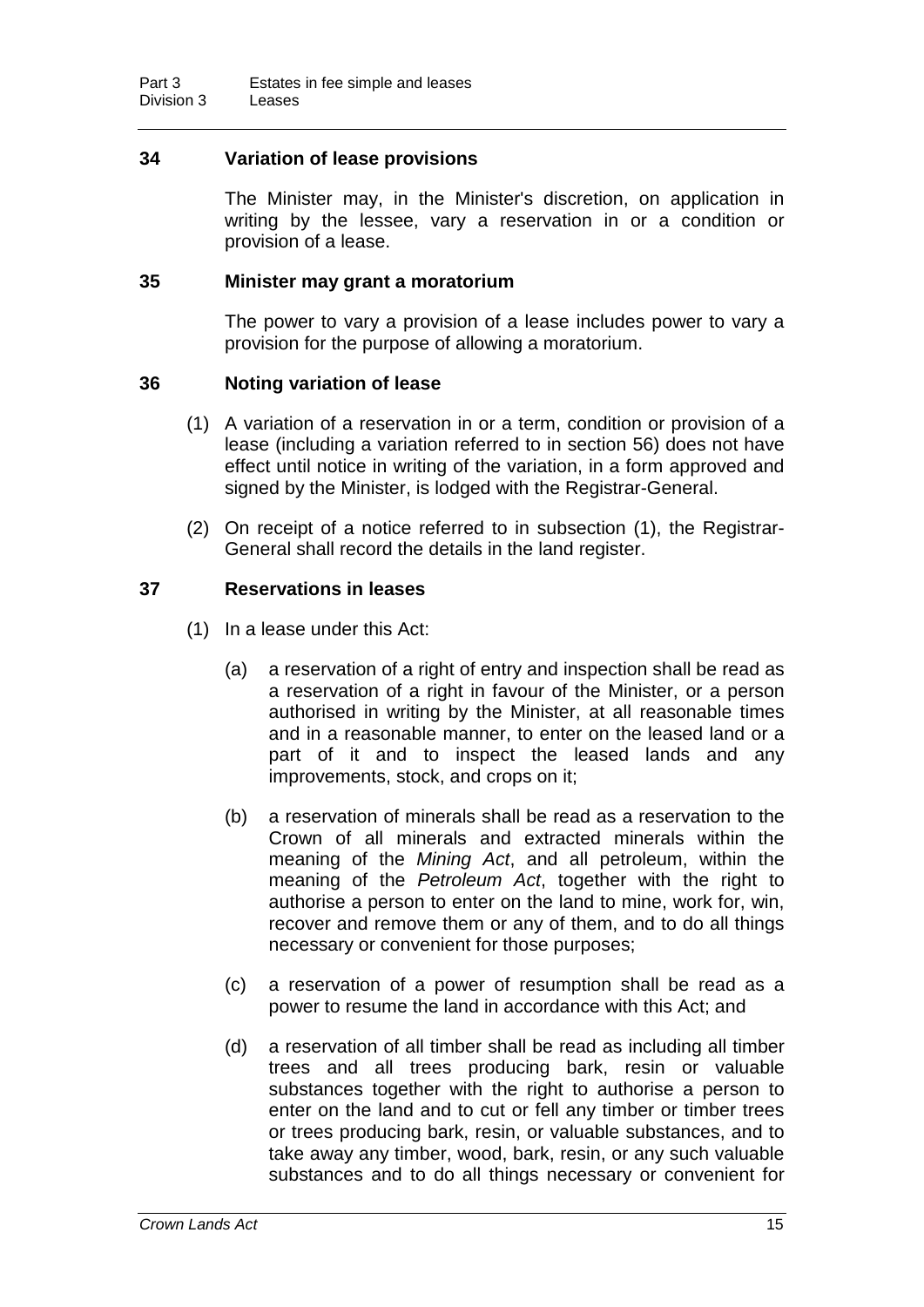those purposes.

- (2) In a lease under this Act, a reservation in favour of the Aboriginal inhabitants of the Territory shall be read as a reservation permitting those Aboriginals:
	- (a) who ordinarily reside on; or
	- (b) who, by Aboriginal tradition, are entitled to use or occupy,

the leased land:

- (c) to enter and be on the leased land;
- (d) notwithstanding any other law of the Territory, to take and use the water from the natural waters and springs on the leased land; and
- (e) subject to any other law in force in the Territory:
	- (i) to take or kill for food or for ceremonial purposes animals ferae naturae; and
	- (ii) to take for food or for ceremonial purposes vegetable matter growing naturally,

on the leased land,

but not permitting:

- (f) the Aboriginals referred to in paragraph (a) to erect or use a structure on the leased land that would serve as a permanent shelter for human occupation, other than at the place on the leased land where they ordinarily reside; or
- (g) the Aboriginals referred to in paragraph (b) to erect or use such a structure on the leased land.
- (3) Where a lease under this Act contains a reservation in favour of the Aboriginal inhabitants of the Territory a person shall not, without just cause, interfere with the full and free exercise, by the persons thereby entitled, of the rights reserved to them.

Penalty: \$5,000.

(4) For the purposes of subsection (3) *just cause* includes reasonable acts taken by or on behalf of a lessee or another person having an interest in a lease to ensure the proper management of the lease for the purposes for which it was granted.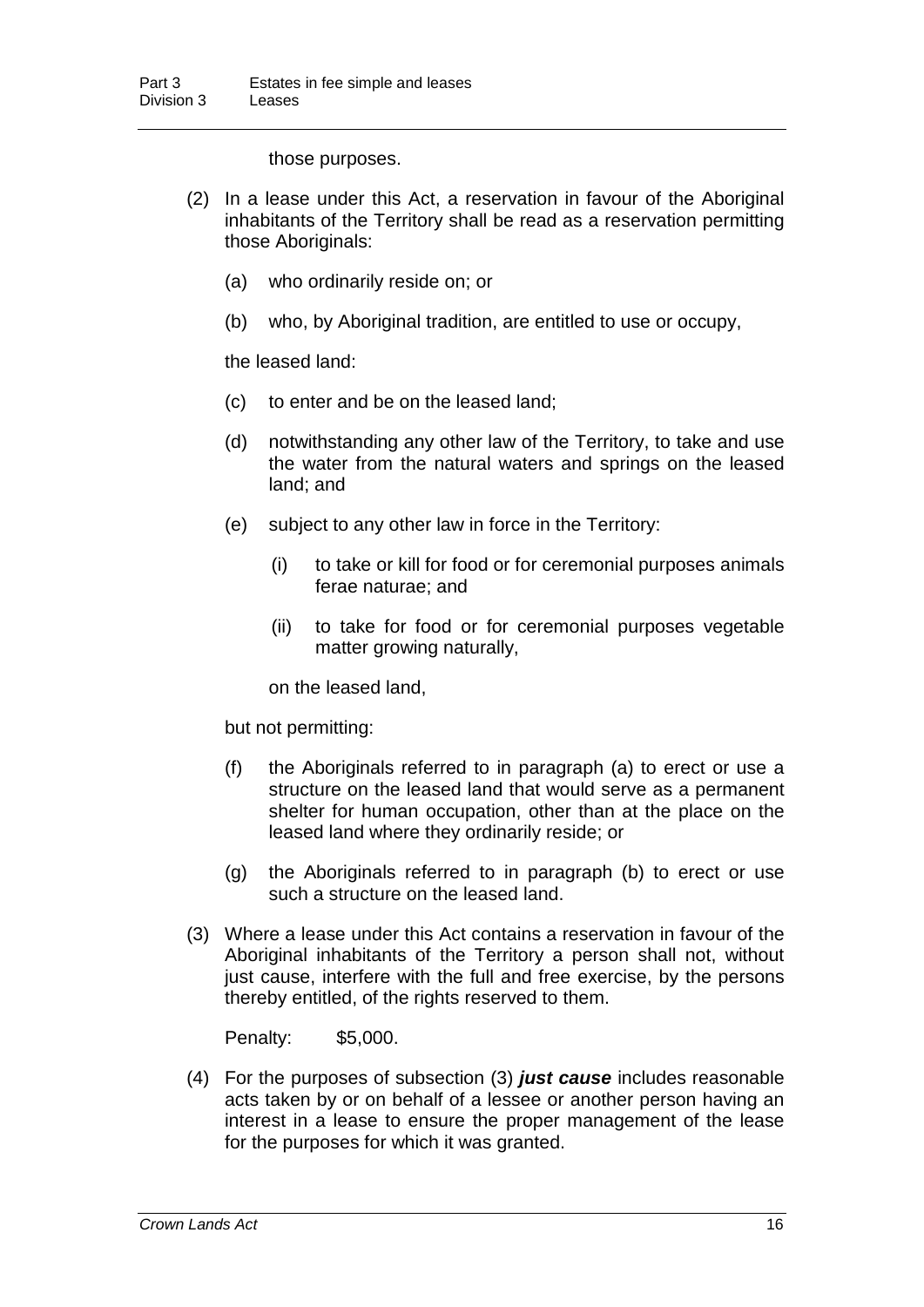#### **38 Breach of conditions**

- (1) If the Minister is satisfied that a lessee has failed to comply with a condition of a lease, the Minister may give written notice of the breach to the lessee and require the lessee to furnish to the Minister, within the time specified in the notice, an explanation of why the lessee has not complied with the condition.
- (2) If the Minister, after considering an explanation furnished as required under subsection (1), is satisfied with the explanation, the Minister may waive the breach and may direct that the condition be complied with within such time as the Minister specifies in writing to the lessee.
- (3) If:
	- (a) an explanation is not furnished as required under subsection (1);
	- (b) the Minister is not satisfied with the explanation furnished; or
	- (c) the lessee fails to comply with the condition within the time specified under subsection (2),

the Minister may, in the Minister's discretion:

- (d) by notice in writing to the lessee, direct that the condition be complied with within such time as the Minister specifies in the notice; or
- (e) if the Minister is satisfied that the non-compliance has been wilful and that the lessee has made no real effort to comply with the conditions, by notice in writing to the lessee, forfeit the lease.
- (4) If a lessee fails to comply with a notice under subsection (3)(d) within the time specified in the notice, the Minister shall forfeit the lease.

#### **39 Forfeiture of mortgaged lease**

(1) Where a lease is subject to a mortgage given for valuable consideration and registered under the *Land Title Act*, the Minister shall not cause notice of the forfeiture of the lease to be published in the *Gazette* in pursuance of section 87(1) until after the expiration of a period of 28 days after the Minister has caused notice of his or her intention to do so to be given to the mortgagee.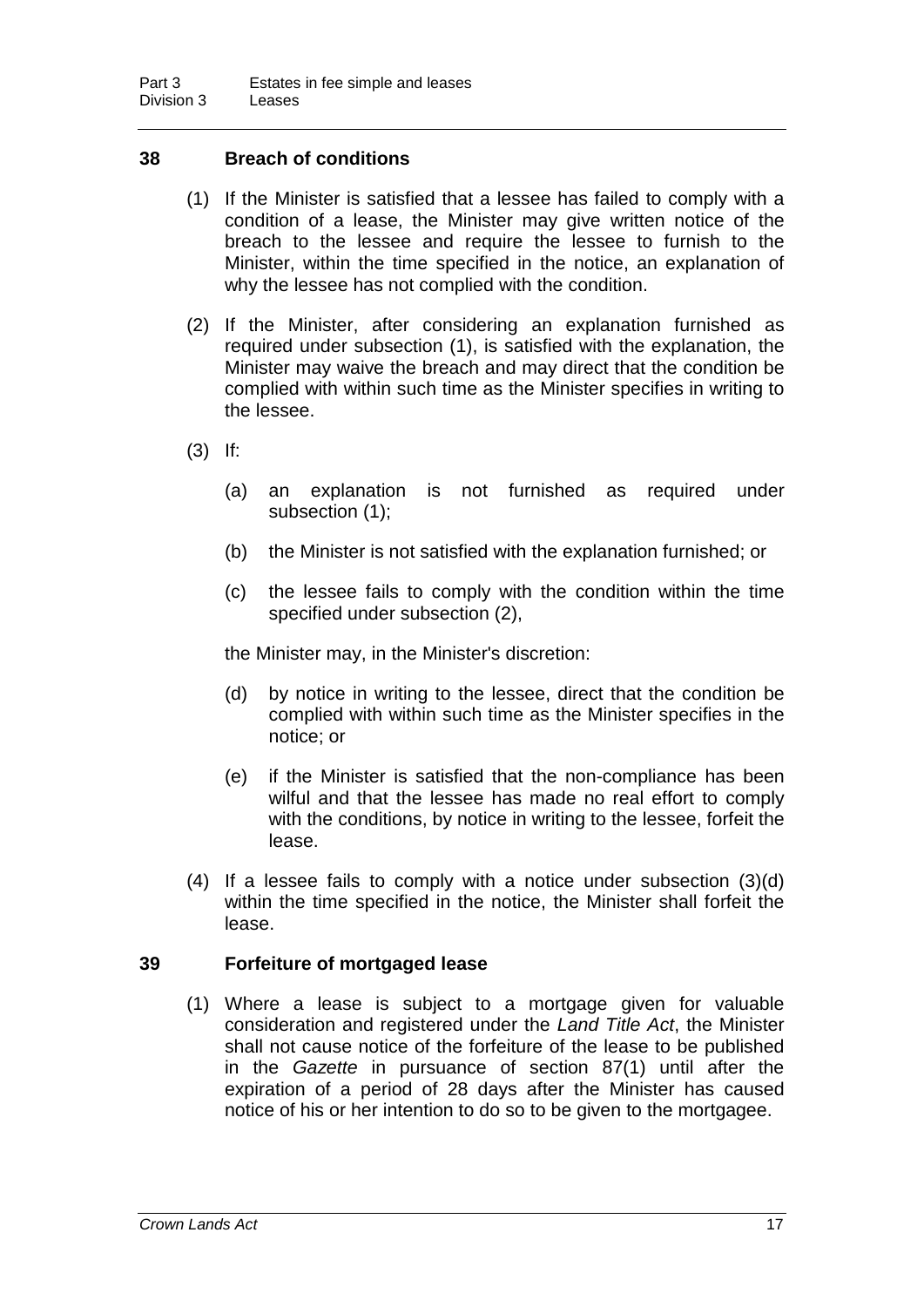- (2) The Minister shall cause a copy of the notice under subsection (1) to be given to the lessee, and thereafter the lessee ceases, except with the consent in writing of the Minister, to be entitled to exercise any of the rights or powers conferred by the lease.
- (3) If, during the period of 28 days after receipt of a notice under subsection (1), or within such further time as the Minister allows, a mortgagee advises the Minister that the mortgagee wishes to exercise the mortgagee's power of sale, the Minister shall allow him or her after 6 months or such further time as, in the opinion of the Minister, is reasonable to exercise it.
- (4) Where the Minister allows a mortgagee time to exercise a power of sale, the Minister shall advise the mortgagee of the extent to which he or she is prepared to vary the requirements of the lease relating to development work, improvements and stocking and, where the Minister does so, he or she shall, if the lease is transferred following a sale, so vary those requirements.
- (5) Where a mortgagee exercises a power of sale of a lease after receipt of a notice under subsection (1) in relation to the lease:
	- (a) the total of all amounts due and payable to the Territory by the lessee in relation to the lease up to and including the date of the sale is a debt due and payable to the Territory out of the proceeds of the sale, having priority before all debts secured by mortgage;
	- (b) the balance of the proceeds of the sale after payment of all debts and expenses payable out of those proceeds, being the amount that would otherwise be payable to the lessee, is a debt due and payable to the Territory and is not payable to the lessee; and
	- (c) on the transfer of the lease following the sale, the transferee holds the lease, as varied in pursuance of subsection (4), as though the action leading up to the forfeiture of the lease had not been commenced.

#### **40 Postponement of rent**

The Minister may, on the application of the lessee, if the Minister thinks fit, postpone the payment of the rent under a lease under this Act for such period, and on such terms, as are prescribed or as the Minister thinks fit.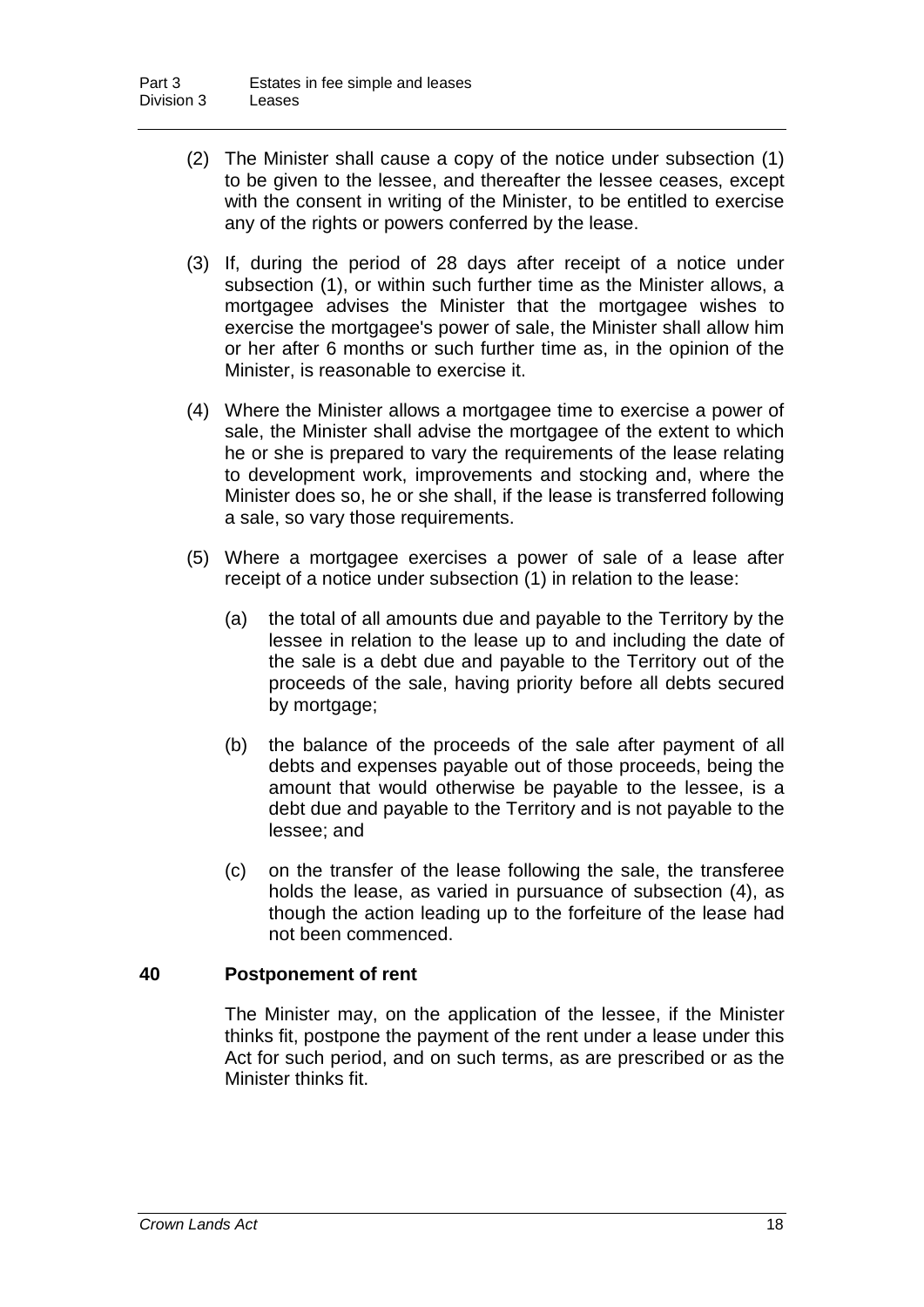#### **41 Release of lessees in case of hardship**

Where it is shown to the satisfaction of the Minister that the payment of the full amount of rent under a lease under this Act will entail serious hardship on the lessee, the Minister may remit the whole or a portion of such rent for such period and on such terms, as are prescribed or as the Minister thinks fit.

#### **42 Subdivision of lease, &c.**

- (1) A lessee may apply to the Minister for approval to subdivide the land included in his or her lease.
- (2) An application under subsection (1):
	- (a) shall be in writing; and
	- (b) shall be accompanied by a plan showing the manner in which it is proposed to subdivide the land.
- (3) The Minister may:
	- (a) approve the application; or
	- (b) refuse the application.
- (4) The Minister shall notify the lessee of the Minister's decision in writing and, if the Minister has approved the application, the Minister shall specify in the notification:
	- (a) the reservations, conditions and provisions to be included in each lease of the land if it is subdivided; and
	- (b) in respect of each of the portions into which the land is to be subdivided:
		- (i) the purchase price, if any, for the lease of the portion; and
		- (ii) the lease grant charges, if any, for a lease of the portion.
- (5) The lessee may:
	- (a) if he or she has paid all rent due under the lease;
	- (b) if he or she accepts the reservations, conditions and provisions specified by the Minister; and
	- (c) if he or she has paid the purchase prices, lease grant charges, fees and deposits specified in the notification,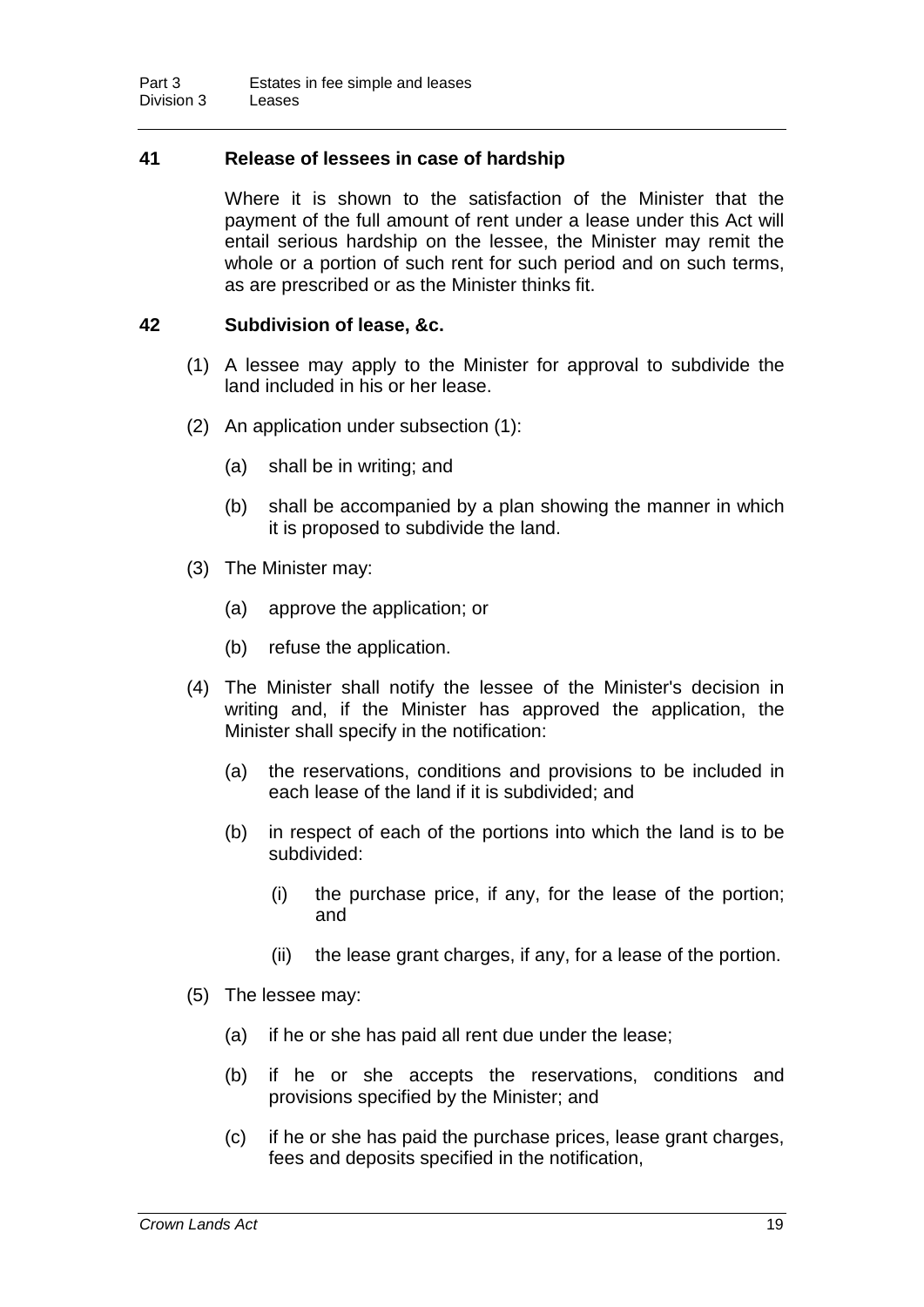surrender the lease and shall be granted a new lease for each of the subdivided portions of the land.

- (6) A surrender of a lease:
	- (a) shall be made within 90 days after the date of the notification of the approval of the sub-division; and
	- (b) shall have effect from the date of commencement of the new leases.
- (7) A new lease granted under this section:
	- (a) shall preserve the lessee's rights, if any, in respect of improvements on any land included in the new lease; and
	- (b) shall, in addition to the matters provided for elsewhere in this Act, contain the reservations, conditions and provisions which are specified in the notification under subsection (4).
- (8) This section applies subject to section 44.

#### **43 Surrender of leases and grant of consolidated lease**

- (1) Where a person is the lessee of land under a lease under this Act and is also the lessee, under another lease or other leases of the same kind as the first mentioned lease, of land which adjoins the first mentioned land, the person may apply to the Minister for the grant to the person of a new lease of all the land included in the first mentioned lease and of all the land included in the other lease or any of those other leases.
- (2) An application under subsection (1):
	- (a) shall be in writing; and
	- (b) shall be accompanied by a plan showing the land which it is desired to have included in the new lease.
- (3) The Minister may:
	- (a) approve the application; or
	- (b) refuse the application.
- (4) The Minister shall not approve an application under this section where the leases to be surrendered are for different purposes.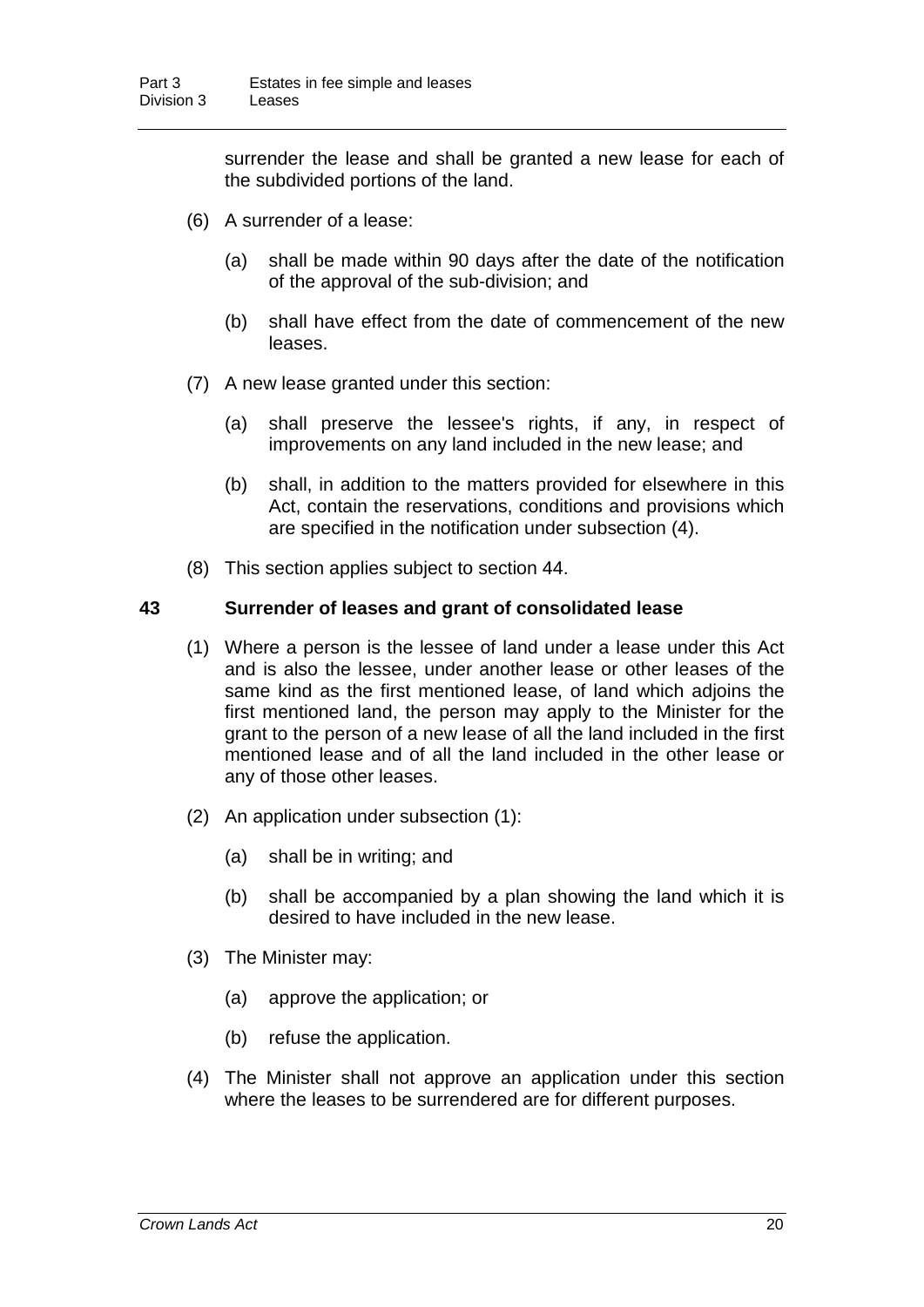- (5) The Minister shall notify the person of the Minister's decision in writing and, if the Minister has approved the application, the Minister shall specify in the notification:
	- (a) the reservations, conditions and provisions that the new lease shall contain; and
	- (b) the purchase price, if any, for the new lease and the lease grant charges, if any, for the new lease.
- (6) The person may:
	- (a) if he or she has paid all rent due under each of the leases of the respective lands that are to be included in the new lease;
	- (b) if he or she accepts the reservations, conditions and provisions specified in the notification; and
	- (c) if he or she has paid the purchase price, lease grant charges, fees and deposits specified in the notification,

surrender each of the leases, and shall be granted a new lease for all the lands included in the leases so surrendered.

- (7) A surrender of a lease:
	- (a) shall be made within 90 days after the date of the notification of the approval of the application; and
	- (b) shall have effect from the date of commencement of the new lease.
- (8) A new lease granted under this section:
	- (a) shall be of the same kind of lease as the surrendered leases;
	- (b) shall preserve the lessee's rights, if any, in respect of improvements on any land included in the new lease;
	- (c) shall be for a period which will expire on the earliest date on which any of the surrendered leases would have expired; and
	- (d) shall, in addition to the matters provided for elsewhere in this Act, contain the reservations, conditions and provisions specified in the notification of the approval of the application.

#### **44 Subdivision applications where** *Planning Act* **applies**

(1) This section applies to and in respect of land to which Part 7 of the *Planning Act* applies.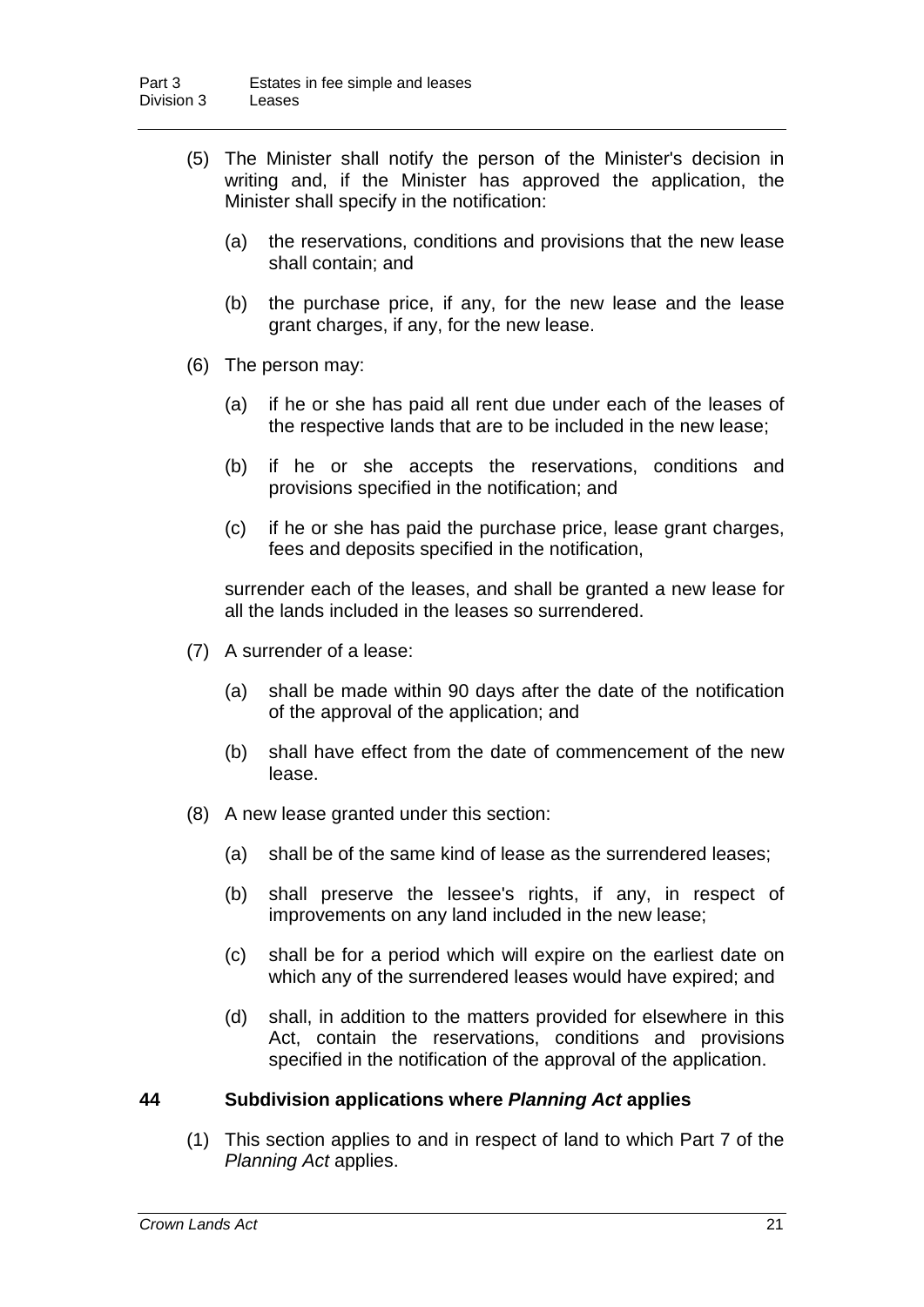- (2) In this section, *subdivision* means subdivision within the meaning of the *Planning Act*.
- (3) A lessee may apply to the Minister for issue of estates in fee simple or new leases in respect of each lot created in a subdivision of the land.
- (4) The Minister shall, on receiving an application under subsection (3), by notice in writing, advise the lessee of:
	- (a) the reservations, conditions and provisions to be included in the leases, if any, of the lots created by the subdivision; and
	- (b) in respect of each of the lots so created:
		- (i) the purchase price, if any, for the estate in fee simple or the lease of the lot; and
		- (ii) the lease grant charges, if any, for a lease of the lot.
- (5) Section 42(5), (6) and (7) apply to an application under subsection (3) in relation to the subdivision of land (other than town lands).
- (6) For the purposes of subsection (5), a reference in:
	- (a) section 42(5)(c) to *the notification*;
	- (b) section 42(6)(a) to *the approval of the subdivision*; and
	- (c) section 42(7)(b) to *the notification under subsection (4)*,

shall be read as a reference to a notice under subsection (4).

- (7) Section 43(6), (7) and (8) apply to an application under subsection (3) in relation to the subdivision of land by the grant of a consolidated lease.
- (8) For the purposes of subsection (7), a reference in section 43(6), (7) and (8) to *the notification* and *the notification of the approval of the application* shall be read as a reference to a notice under subsection (4).
- (9) The Minister shall not grant an estate in fee simple or a new lease under this section in respect of a lot created by a subdivision unless the Minister is satisfied that:
	- (a) any conditions to which a grant of the subdivision consent under Part 7 of the *Planning Act* was subject have been complied with; and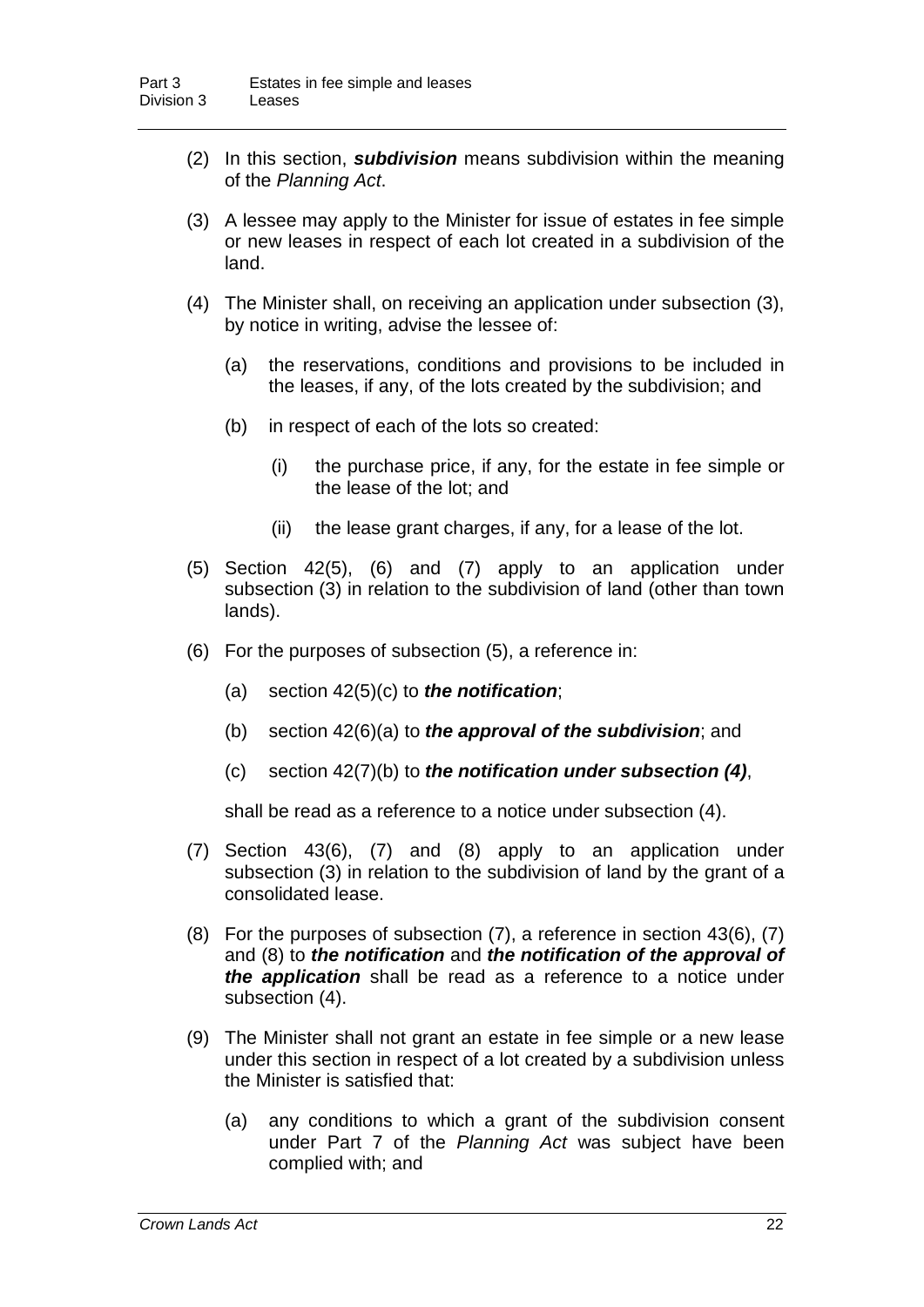(b) a plan of the subdivision has been deposited in the office of the Surveyor-General in accordance with that Part.

#### **45 Surrender of land for reservation as a sanctuary**

- (1) A lessee under a lease granted under this Act may offer to surrender the lease, or a part of the land included in the lease, in order that the land the subject of the offer may be declared to be a sanctuary under the *Territory Parks and Wildlife Conservation Act*.
- (2) An offer to surrender made under subsection (1) shall be referred to the Minister, who may accept or reject it.
- (3) Notwithstanding any other law of the Territory, a surrender offered and accepted under this section shall:
	- (a) be effective from the date of the acceptance of the surrender by the Minister; and
	- (b) not confer a right to compensation on the lessee who has surrendered the land.
- (4) Where the Minister accepts an offer to surrender made under this section, the Minister responsible for the administration of the *Territory Parks and Wildlife Conservation Act* shall declare the land in respect of which the surrender is accepted to be a sanctuary under that Act.

#### **46 Transfer etc. of lease**

- (1) Except as provided by this Act, the lessee under a lease under this Act shall not, without the consent of the Minister:
	- (a) transfer or mortgage the lease;
	- (b) sub-let or otherwise part with the possession of the land or part of the land the subject of the lease;
	- (c) create an easement or easement in gross or a covenant or covenant in gross; or
	- (d) agree to the creation of an easement or easement in gross or a covenant or covenant in gross that authorises or restricts the use of land the subject of the lease.

#### **47 Consent to transfer etc. of leases**

- (1) An application for consent:
	- (a) to transfer or mortgage a lease granted under this Act; or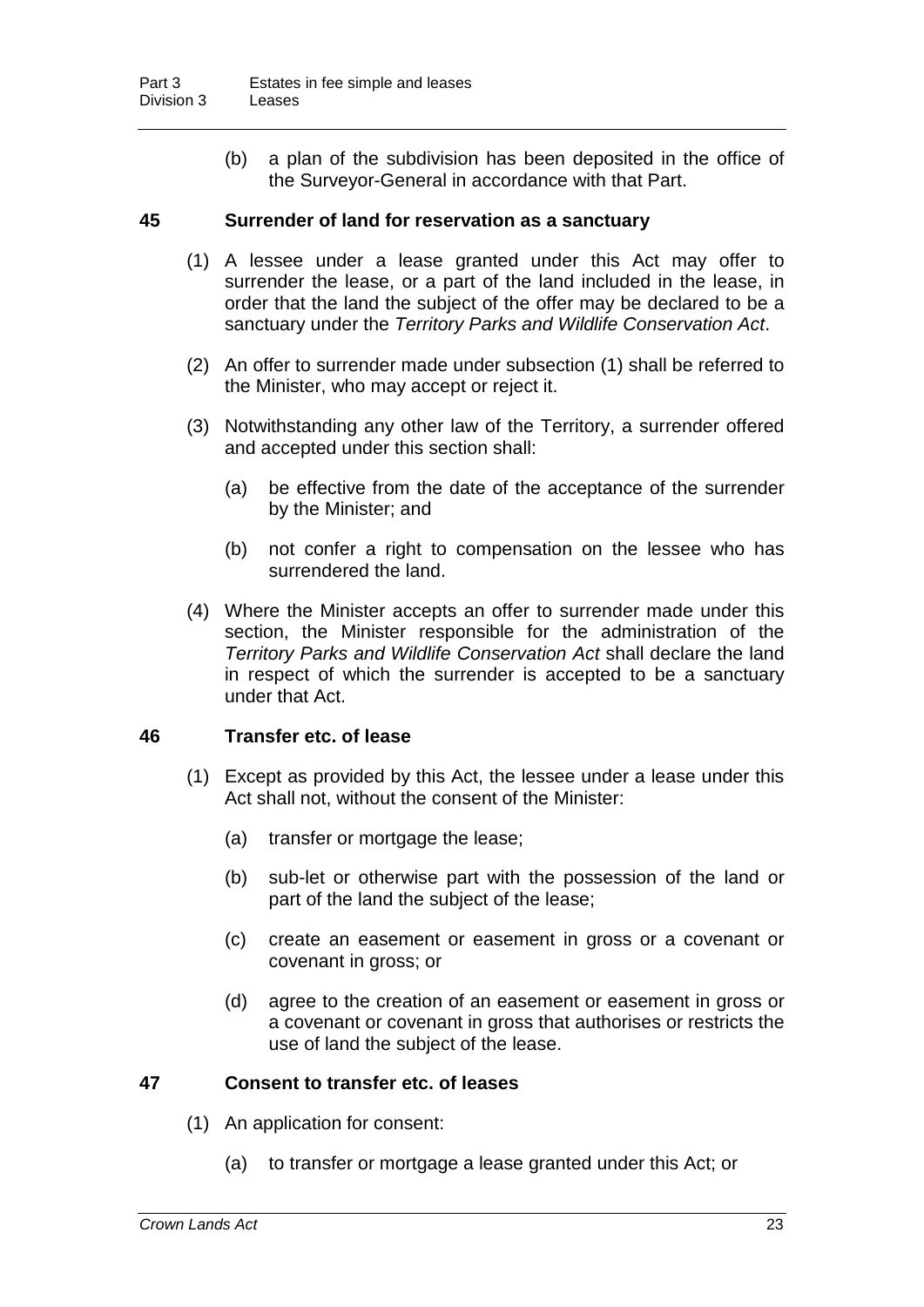(b) to create an interest of a type referred to in section 46 in the land included in a lease granted under this Act,

is to be made in writing to the Minister.

(2) The Minister may grant or refuse consent to an application made under subsection (1).

#### **48 Consent not to be given in certain cases**

Notwithstanding anything contained in sections 46 and 47, the Minister shall not consent to the transfer of a lease until all instalments of the purchase price of the lease have been paid.

#### **49 Improvements on lands to be leased**

- (1) Where land which is available for leasing has on it improvements belonging to the Crown, the Minister may determine:
	- (a) that the value of the improvements be taken into consideration in fixing the rent to be reserved under the lease; or
	- (b) that a lease of the land shall not be granted unless the proposed lessee agrees to make payment in respect of the value of the improvements.
- (2) The value of the improvements on land available for leasing for the purposes of this section shall be such amount as is determined by the Minister.
- (3) The amount so determined by the Minister as the value of the improvements shall:
	- (a) be specified as the purchase price of the improvements in the notice in relation to the land given under section 13(1); and
	- (b) be specified in the lease offered to the proposed lessee.
- (4) Where the value of the improvements is taken into consideration in fixing the rent to be reserved under the lease, the lease shall contain a recital to that effect and a covenant by the lessee to maintain the improvements in good and tenantable repair.
- (5) Where a proposed lessee agrees to make payment in respect of the value of the improvements on land to be leased to him, the Minister may permit the payment to be made by instalments, and, in that event, the lease shall, in addition to the matters provided for elsewhere in this Act:
	- (a) specify the amount of each instalment;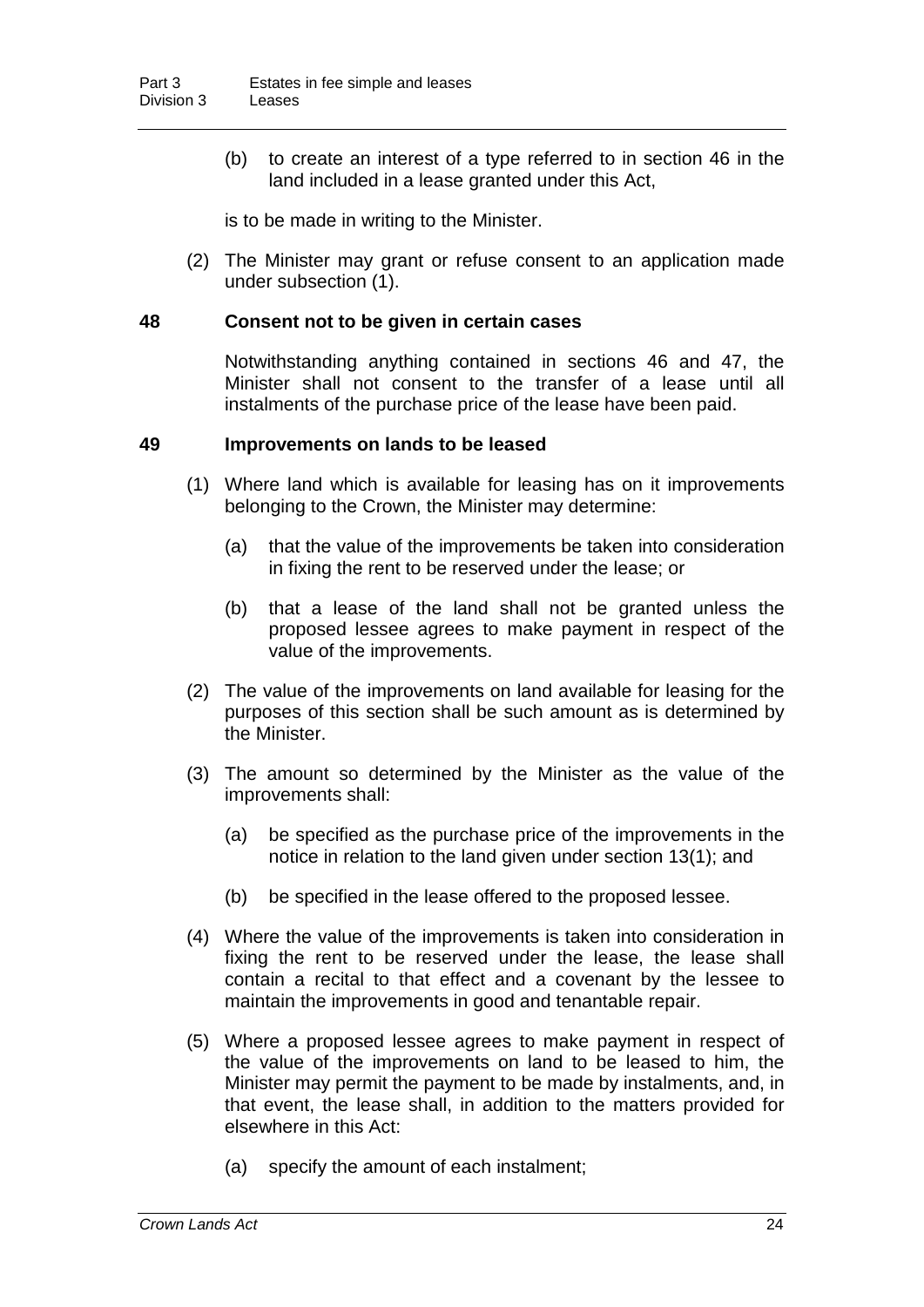- (b) specify the respective dates on which each instalment shall be payable;
- (c) contain a covenant by the lessee to pay the value of the improvements by the instalments specified in the lease, and a provision that in the event of the surrender of the lease or of the forfeiture of the lease for the lessee's failure to pay the instalments or any amount due for interest or additional interest, the balance of the value of the improvements unpaid at the date of the surrender or forfeiture of the lease is an amount owing under the lease;
- (d) contain a provision that the lessee shall, with each instalment, pay interest on the unpaid balance at such rate as the Minister from time to time determines and notifies in writing to the lessee;
- (e) contain a provision that, if the amount of interest or any part of the interest so payable is not paid on or before the date on which it is payable, the lessee shall pay additional interest at such rates as the Minister from time to time determines and notifies in writing to the lessee on the amount of the interest unpaid;
- (f) contain a covenant by the lessee that the lessee will maintain the improvements in good and tenantable repair until the payment has been made in full; and
- (g) contain a covenant that the lessee will keep the improvements insured as prescribed until payment has been made in full.
- (6) An amount payable under the lease that remains unpaid is a debt due by the lessee to the Territory charged on the land.
- (7) Where a lessee fails to pay an amount payable under the lease, other than the rent reserved by the lease, for a period exceeding 28 days after the date on which payment fell due, the Minister may, by notice in writing served on the lessee, require the lessee to pay, within 28 days after the date of the notice, the amount that the lessee has failed to pay.
- (8) Where a lessee fails to pay the amount specified in a notice under subsection (7), the Minister may, without prejudice to the Territory's right to sue for, and recover, the amount, by notice in writing to the lessee, forfeit the lease.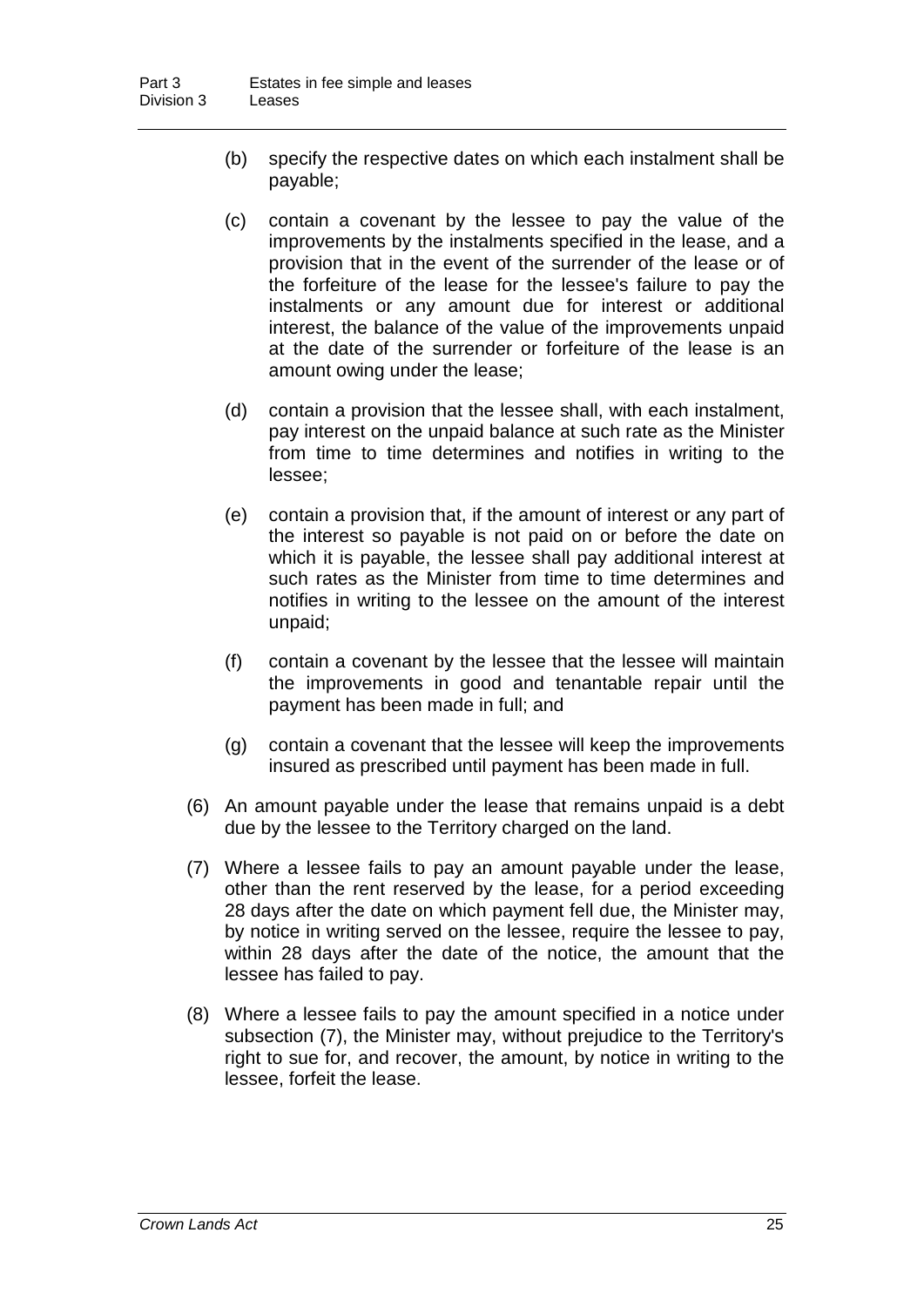- (9) Where a lease is forfeited in pursuance of subsection (8) and the value, as determined by the Minister, of the improvements on the date on which the lease is forfeited, exceeds the total of:
	- (a) all amounts owing under the forfeited lease; and
	- (b) the costs, as determined by the Minister, of and incidental to, the forfeiture of the lease,

the person whose lease has been forfeited is entitled to receive payment of the amount of the excess.

(10) An objection may not be made to, and a request may not be made to the Minister to refer to the Land and Valuation Review Tribunal for review, a determination of the value of improvements made, for the purposes of this section, by the Minister.

#### **50 Re-appraisement of rent, &c.**

- (1) This section applies to leases subject to re-appraisement of rent.
- (2) The rent payable under a lease to which this section applies shall, subject to this section and section 51, be re-appraised by the Minister during the tenth year of the term of the lease, and during each tenth year thereafter.
- (3) Unless the lessee has made an application under subsection (8), the Minister may, by notice in writing to the lessee, defer a re-appraisement of rent payable under a lease to which this section applies.
- (4) Where the Minister has deferred a re-appraisement, the Minister shall not carry out the re-appraisement until the notice under subsection (3) has been revoked.
- (5) When the deferment of the re-appraisement has been revoked, the Minister shall re-appraise the rent payable under the lease during the year of the term of the lease next after the date of revocation.
- (6) The rent payable under a lease to which this section applies is subject to re-appraisement under this section notwithstanding that a re-appraisement that should previously have been made has not been made.
- (7) The rent payable under a lease shall not be re-appraised unless notice in writing of the amount proposed to be the rent payable after the re-appraisement has been served on the lessee not earlier than 1 July in the year in which the rent is to be re-appraised under this section.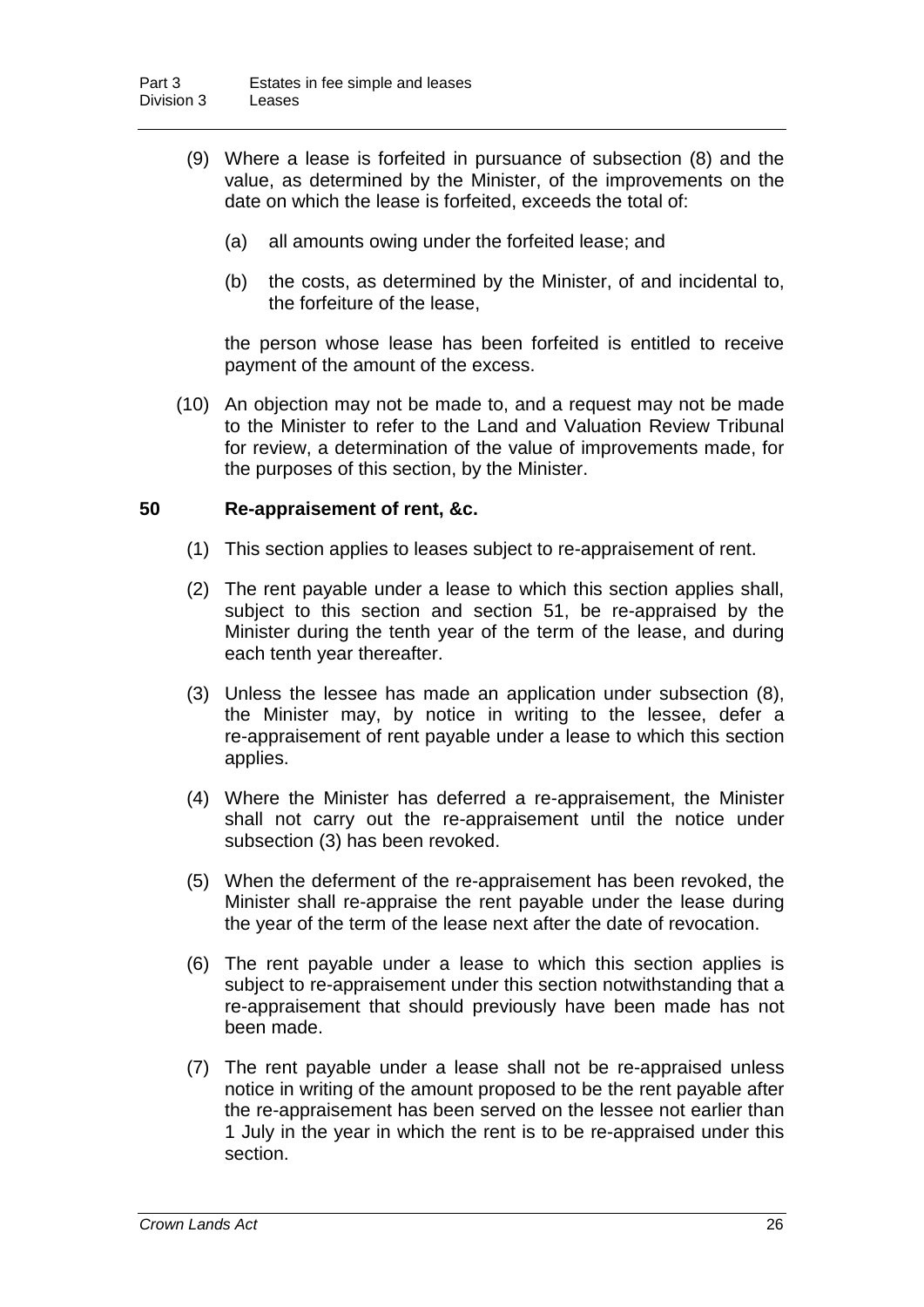- (8) Where on 31 December in the year in which the rent is to be re-appraised under this section notice under subsection (7) has not been served on a lessee, the lessee may make application for the rent to be re-appraised at an amount specified in the application.
- (9) An application under subsection (8) shall be in writing addressed to and served on the Minister and shall state the reasons on which the lessee relies in support of the application.
- (10) On receiving an application under subsection (9), the Minister shall:
	- (a) consider the reasons set out in the application;
	- (b) determine the amount the Minister proposes to be the rent payable after the re-appraisement; and
	- (c) serve notice in writing on the lessee specifying that amount to be the amount the Minister proposes to be the rent payable after the re-appraisement.
- (11) Where the Minister, under this section, re-appraises the rent payable under a lease, the rent payable under the lease after the re-appraisement is the amount of rent specified in the notice under subsection (7) or subsection (10), as the case may be, served on the lessee or, if that amount of rent is varied under this Act, the amount of rent as finally determined under this Act.
- (12) The re-appraised rent in respect of a lease is payable on and from 1 July next succeeding:
	- (a) the year of the term of the lease during which the rent is re-appraised in accordance with this section;
	- (b) the date on which notice is served on the lessee:
		- (i) in accordance with subsection (7), if the lessee does not make an application under subsection (8) or lodge an objection under section 83 to the re-appraised rent; or
		- (ii) in accordance with subsection  $(10)(c)$ , if the lessee makes an application under subsection (8) and does not lodge an objection under section 83 to the re-appraisement of the rent; or
	- (c) the date on which the lessee lodges an objection under section 83 to the re-appraised rent,

whichever is the latest.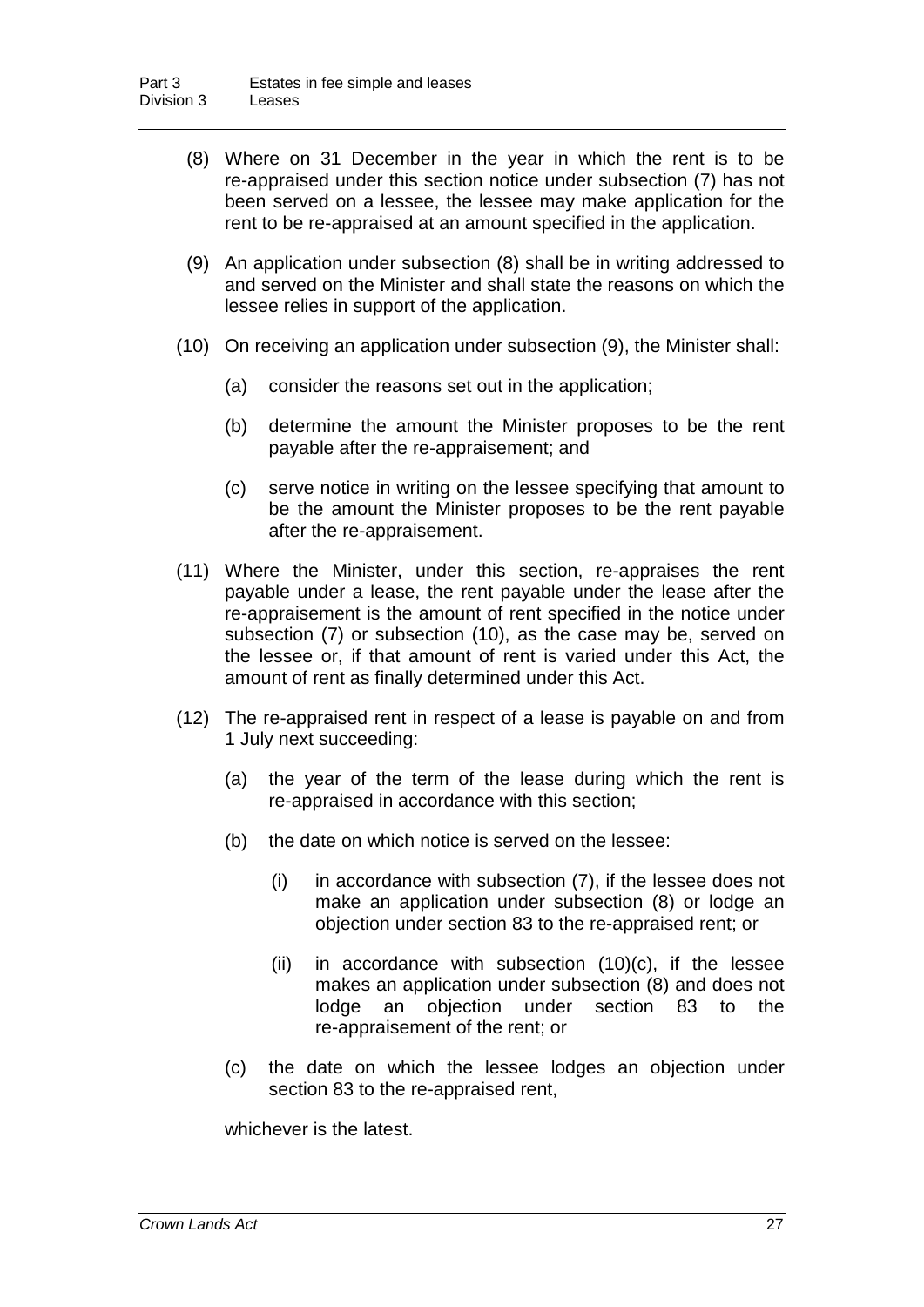- (13) The rent payable before re-appraisement shall continue to be the rent fixed by the lease or by the last preceding re-appraisement, as the case may be, until the re-appraised rent is payable.
- (14) In this section, *year* means a period of 12 months.

#### **51 Re-appraisement of rent based on unimproved value**

Where the rent payable under a lease to which section 50 applies is based on the unimproved value of the leased land, the Minister shall require the Valuer-General to re-appraise the unimproved value of the land.

#### **52 To whom lease may be granted**

A lease under this Act may be granted, transferred or assigned to a corporation or a person who has attained the age of 18 years.

#### **53 Recovery of rent**

All money payable to the Territory under this Act or under a lease granted under or continued in effect by this Act shall be recoverable by the Minister as a debt due to the Territory.

#### **54 Valuation of improvements**

- (1) Subject to this Act, where, under this Act, a person is entitled to receive payment for or in respect of improvements on land, the Minister shall require the Valuer-General to determine the value of the improvements and the value so determined or, if the value is varied under this Act, the value as finally determined under this Act, is the value of those improvements for the purposes of ascertaining the amount payable to the person for or in respect of those improvements.
- (2) Where the Valuer-General, under subsection (1), determines the value of improvements, he or she shall give to the person entitled to be paid notice, in writing, of the value, together with a plan showing the improvements on the land.

#### **55 Conversion to freehold, &c.**

A lease may contain a provision relating to the right of the lessee to surrender the lease as to all or part of the land contained in the lease in exchange for one or more estates in fee simple or one or more leases, or both.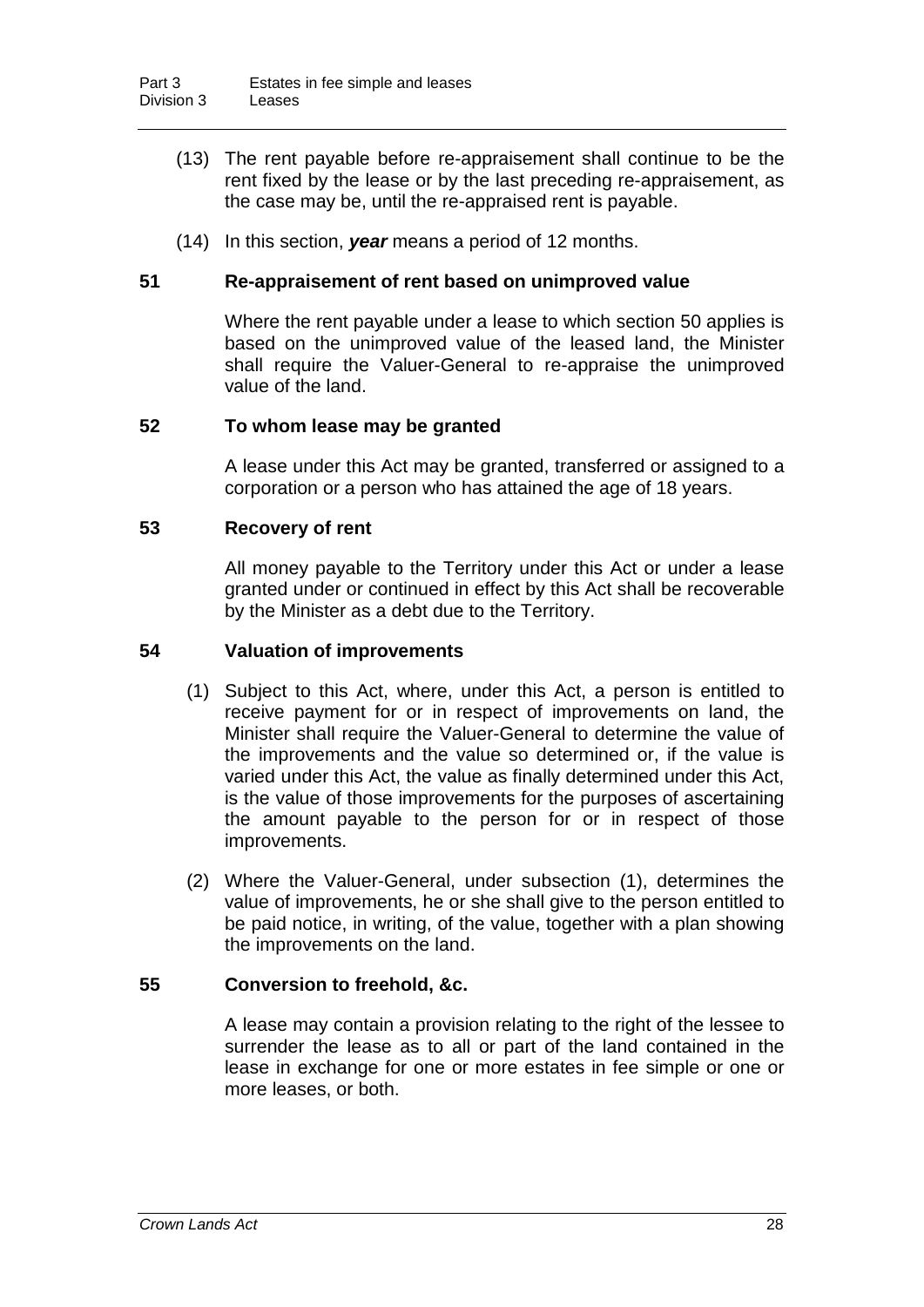#### **56 Term of lease**

- (1) Where a lease is for a fixed term, the Minister may, in his or her discretion, extend the term or renew the lease for such further term as the Minister thinks fit.
- (2) An application for renewal of a lease or for extension of the term of a lease shall be made in writing before the commencement of the last year of the lease or before such later date as the Minister allows.

#### **57 Leases for subdivisional work**

The grant of a lease for the purposes of subdivisional work does not absolve the lessee from a requirement to obtain the consent of a consent authority under the *Planning Act* to the subdivision.

#### **58 Lessee's rights in improvements**

A lease may contain provisions relating to the lessee's rights in improvements.

#### **59 Valuation of improvements**

Where the Minister and a lessee are unable to agree on the value to the Territory of improvements, for the purposes of compensation that should be paid to a lessee for improvements, the Minister shall require the Valuer-General to determine that value.

#### **Division 4 Easements, easements in gross, covenants and covenants in gross**

#### **60 Definitions**

In this Division:

*Crown land* includes reserved land and dedicated land.

*Crown lease* means a lease granted by the Minister under a law of the Territory relating to the leasing of Crown land and includes a pastoral lease.

#### **61 Power to create easements, easements in gross, covenants and covenants in gross**

- (1) The Minister may grant a lease or an estate in fee simple in Crown land subject to:
	- (a) a reservation of an easement or easement in gross; or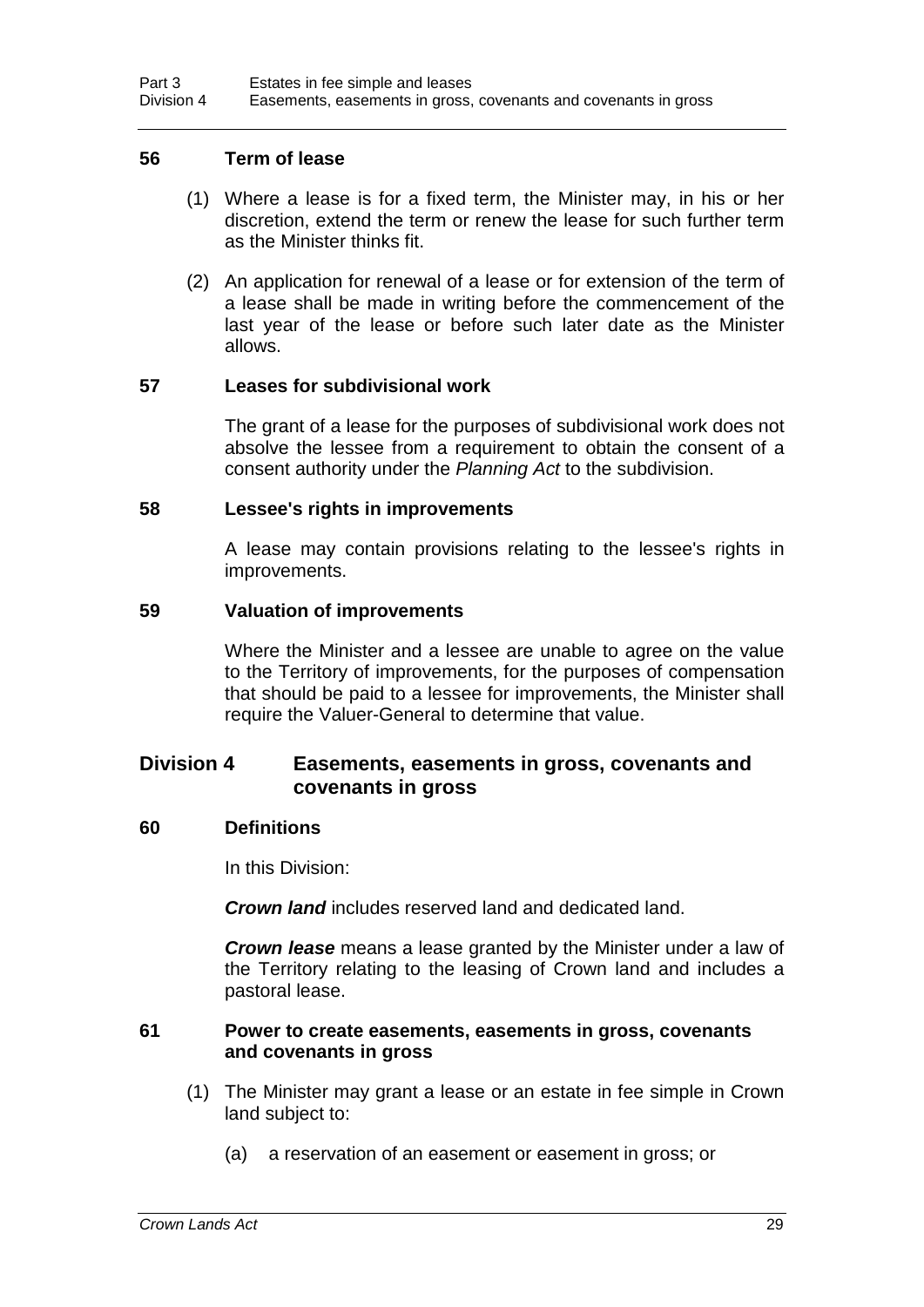- (b) a covenant or covenant in gross.
- (2) If the lease so provides, either expressly or by term implied by or under an Act (including an Act that has subsequently been repealed), the Minister may:
	- (a) grant an easement or easement in gross over the leased land; or
	- (b) create a covenant or covenant in gross affecting the leased land,

at any time during the term of the lease.

- (3) The Minister may at any time confer on the holder of a lease of Crown land, or a person to whom an estate in fee simple in Crown land has been granted, the benefit of:
	- (a) an easement or easement in gross over Crown land that is not the subject of the lease or grant; or
	- (b) a covenant or covenant in gross affecting Crown land that is not the subject of the lease or grant.
- (4) If the Minister:
	- (a) creates an easement or easement in gross, or a covenant or covenant in gross, over Crown land, and the interest created confers a benefit referred to in subsection (2); or
	- (b) grants a licence under section 93,

the Minister must not grant a lease, or another lease, or an estate in fee simple of the land affected by the interest or the licence unless the grant is subject to:

- (c) a reservation from the lease or estate in fee simple of an easement or easement in gross; or
- (d) a covenant or covenant in gross,

of the same nature and for the same benefit as existed before the grant.

(5) Nothing in this section empowers the Minister to acquire land or an interest in land.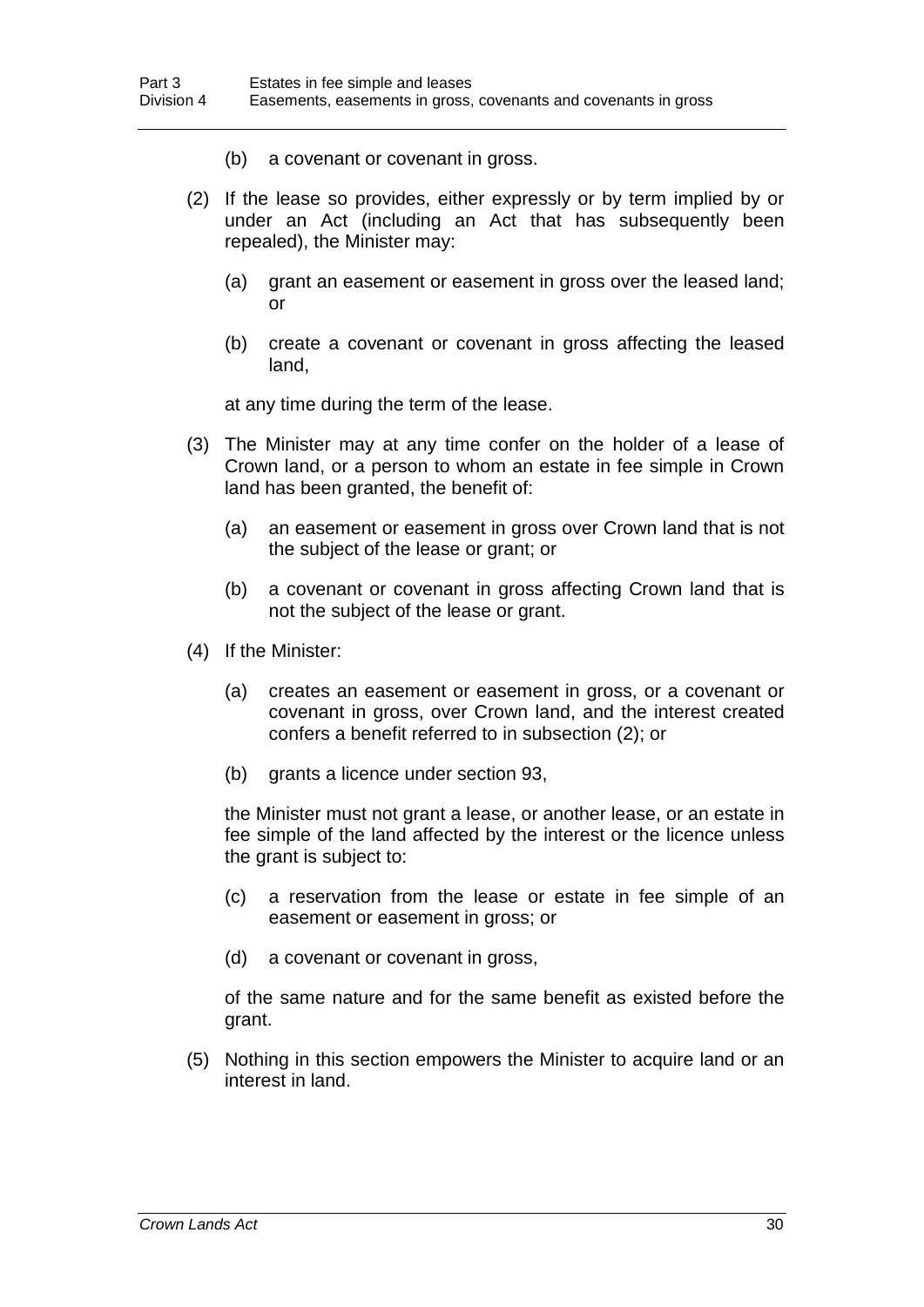## **Part 4 Vesting of fee simple in roads**

#### **73 Vesting of fee simple in roads**

- (1) Where:
	- (a) the whole of an area of land is a road or mall or a part of a road or mall;
	- (b) no person other than the Territory has an interest registered under the *Land Title Act* in the land as lessee or as the proprietor of an estate in fee simple; and
	- (c) a local government council has lodged with the Minister a plan of survey of the land, together with a request that an estate in fee simple in the land be vested in it,

the Minister may, in the name of the Territory, declare that an estate in fee simple in the land is vested in that council and forward a copy of the declaration to the Registrar-General.

- (2) The Minister shall cause a copy of a declaration under subsection (1) to be published in the *Gazette* within 28 days after the declaration is made.
- (3) A declaration under subsection (1) has effect according to its tenor.

#### **74 Indefeasibility of title**

Nothing contained in this Act or in the *Local Government Act* affects the provisions of the *Land Title Act* relating to indefeasibility of title in their application to and in relation to land on which there is a road or mall or a part of a road or mall.

#### **75 Title of and use by persons who have an interest in land**

- (1) Subject to subsection (3), the power of a person who has an interest in land on which there is a road or mall or a part of a road or mall does not include power to deal with it or use it, or permit it to be used, in a manner inconsistent with the use of the road or mall according to its status as a road or mall.
- (2) Subject to subsection (3), nothing contained in the *Control of Roads Act* or the *Local Government Act* operates to limit the power of a person who has an interest in land to deal with the land under the *Land Title Act*, but neither the vesting or registration of title to land nor a dealing with land under the *Land Title Act* affects the status of a public road or mall for the purposes of a law in force in the Territory or divests the person in whom a road, or the care, control and management of land, is vested by virtue of the *Control of*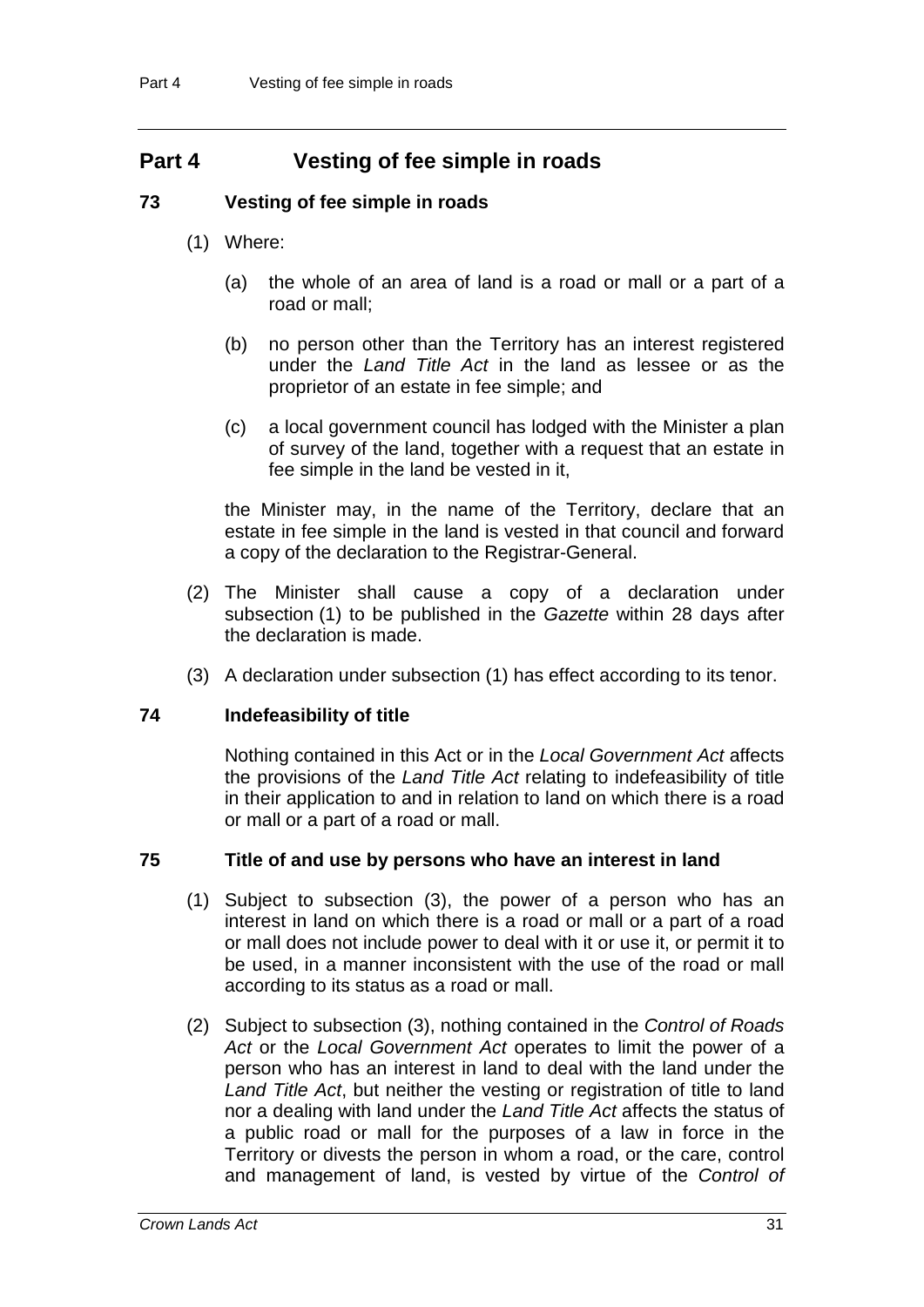*Roads Act* or the *Local Government Act*:

- (a) of the road as a road; or
- (b) of a power, function, right or obligation in relation to the road or mall as a road or mall, as the case may be.
- (3) Where under section 73 land is vested in a local government council and the council has an interest as lessee of or as the proprietor of an estate in fee simple in land contiguous to that land, the council may, with the approval in writing of the Minister, where the Minister is of the opinion that by its so doing vehicular traffic across the land will not be prevented:
	- (a) erect on the land such things:
		- (i) as are necessary for the support of structures erected over the land or on that contiguous land; or
		- (ii) as are necessary or convenient to facilitate and control access to and egress from that contiguous land; and
	- (b) notwithstanding the *Control of Roads Act*, use the land in such manner as it thinks fit to facilitate the use of a structure erected over the land, or on that contiguous land, for the purpose for which it was so erected.
- (4) Neither the vesting or registration of title to land nor any dealing with land affects the rights of the Territory, the Commonwealth, a public authority of the Territory or a public authority of the Commonwealth to use a road or mall for the provision and maintenance of services or for any other public purpose.

#### **Part 5 Reservations and resumptions**

#### **76 Resumption and reservation of Crown land**

- (1) Subject to this Act the Administrator may, at any time, by proclamation:
	- (a) resume any Crown lands the subject of a lease except a lease under the *Mining Act* or the *Pastoral Land Act*:
		- (i) for the use and benefit of the Aboriginal inhabitants of the Territory;
		- (ii) for forestry and re-afforestation;
		- (iii) for stock routes and travelling stock;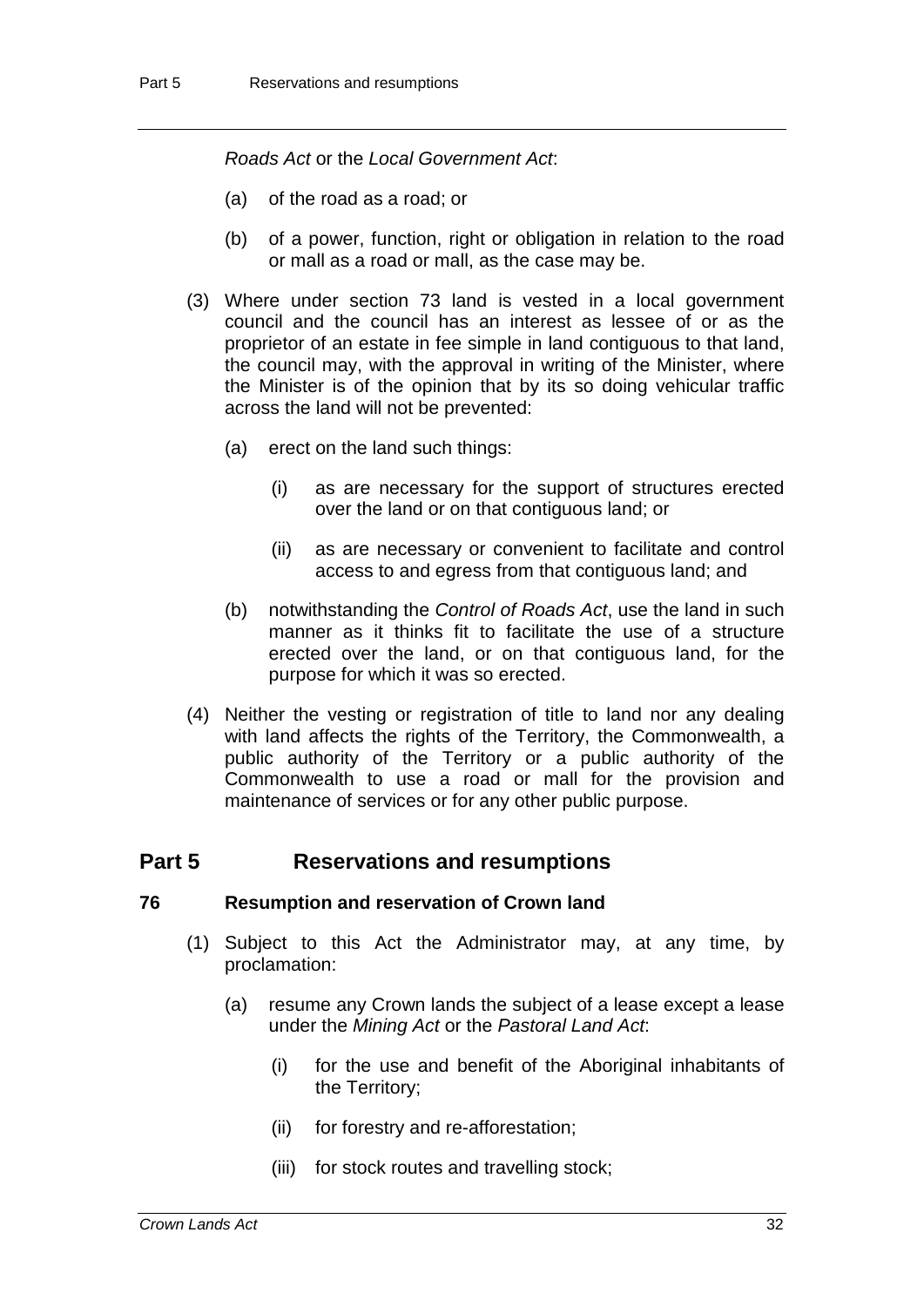- (iv) for the recreation or amusement of the public;
- (v) for railways, roads or drainage;
- (vi) for water conservation purposes;
- (vii) for the protection or conservation of wildlife;
- (viii) for fisheries or fishing;
- (ix) for the conservation of native flora;
- (x) for national or public parks or gardens;
- (xi) for purposes relating to a local government area;
- (xii) for the preservation or protection of places of historic interest;
- (xiii) for cultivation purposes; or
- (xiv) for such other purposes in relation to the Territory as the Minister thinks fit;
- (b) reserve for the purpose for which they are resumed the whole or a part of the lands so resumed;
- (c) reserve for a purpose mentioned in paragraph (a) unalienated Crown lands; or
- (d) revoke wholly or in part a reservation of land whether made before or after the commencement of this Act and whether made in pursuance of this Act or any other law of the Territory in force at any time prior to the commencement of this Act.
- (2) The power to resume land under subsection (1) includes a power to resume part of the land the subject of a lease.
- (3) Land shall not be resumed for cultivation purposes if it is the subject of a lease for agricultural purposes.
- (4) The purpose specified in subsection  $(1)(a)(i)$  for which land may be reserved under this section includes (but without limiting the generality of the expression of that purpose in that subparagraph):
	- (a) the use by Aborigines of the natural waters and springs on unleased land within the reserved land;
	- (b) subject to any other law of the Territory, the taking or killing for food by Aborigines of fish, birds and animals ferae naturae on such unleased land or in those waters or springs; and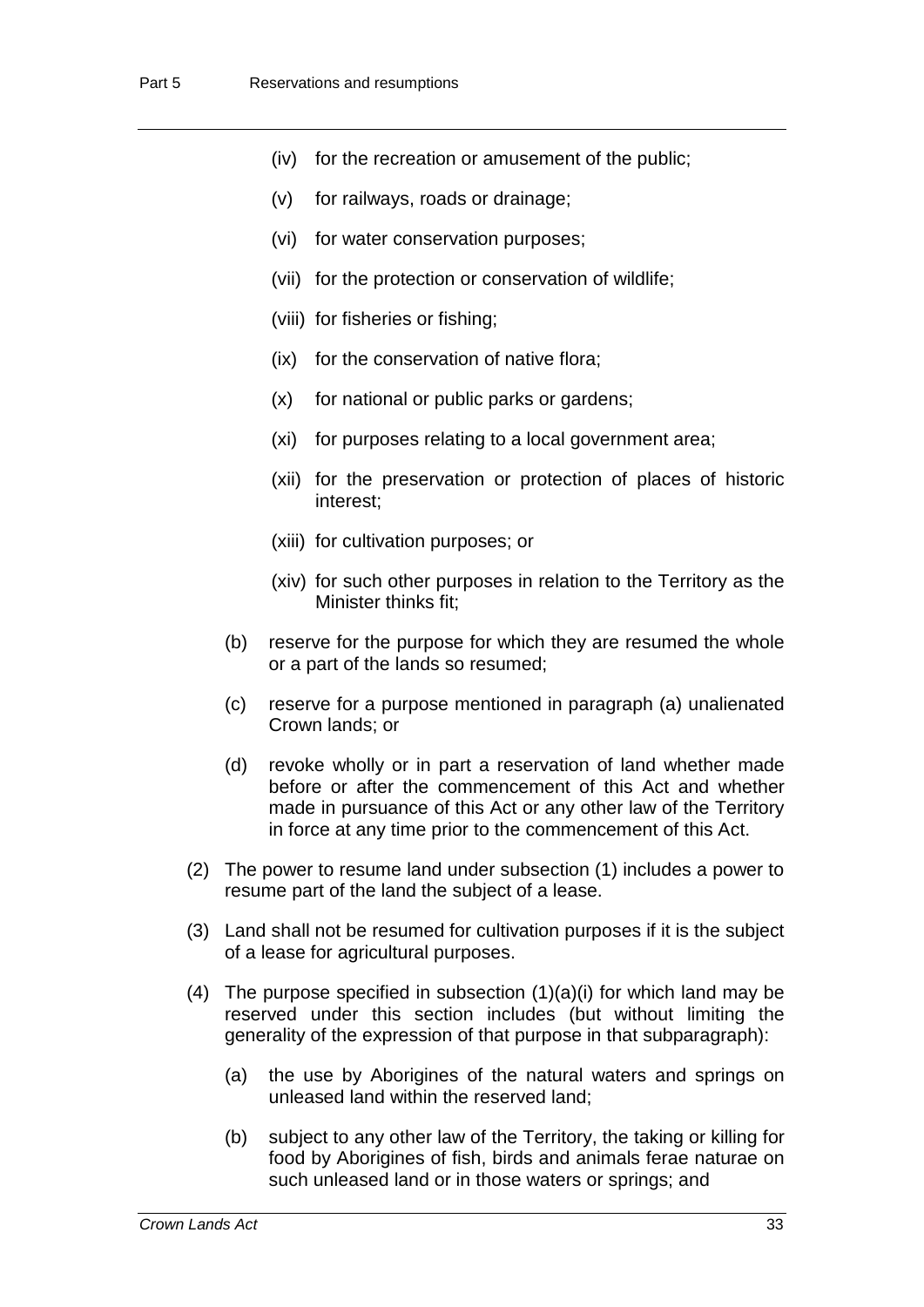- (c) the taking by Aborigines for food of vegetable matter growing naturally on such unleased land or in those waters or springs.
- (5) Where land has been reserved for a purpose specified in subsection  $(1)(a)(i)$ ,  $(iv)$ ,  $(vii)$ ,  $(ix)$ ,  $(x)$  or  $(xii)$ , the reservation of the land or any part of it shall not be revoked unless the Minister has, in accordance with this section, made to the Administrator a recommendation in writing that it be revoked.
- (6) The Minister shall not make a recommendation referred to in subsection (5) unless the Legislative Assembly has, in accordance with this section, approved that the Minister do so.
- (7) The Minister shall lay a copy of the proposed recommendation before the Legislative Assembly.
- (8) If:
	- (a) within 6 sitting days of the Legislative Assembly after the Minister has laid such a copy before it, no notice of motion that the Legislative Assembly disapprove the recommendation has been given; or
	- (b) a notice of motion that the Legislative Assembly disapprove the recommendation has been given within that time, and the motion has been moved and defeated by the Legislative Assembly,

the Legislative Assembly shall be deemed to have approved in accordance with this section that the Minister make the recommendation to the Administrator but in any other case it shall be deemed not to have done so.

#### **77 Resumption of part of land the subject of a lease**

- (1) Where part of the land the subject of a lease is resumed:
	- (a) the Minister shall forward to the Registrar-General a copy of the proclamation by which the land was resumed;
	- (b) the lease continues in force as to the part of the land which has not been resumed; and
	- (c) the Minister may, on the application of the lessee, alter, vary or modify the terms or conditions of the lease in its application to the part of the land which has not been resumed.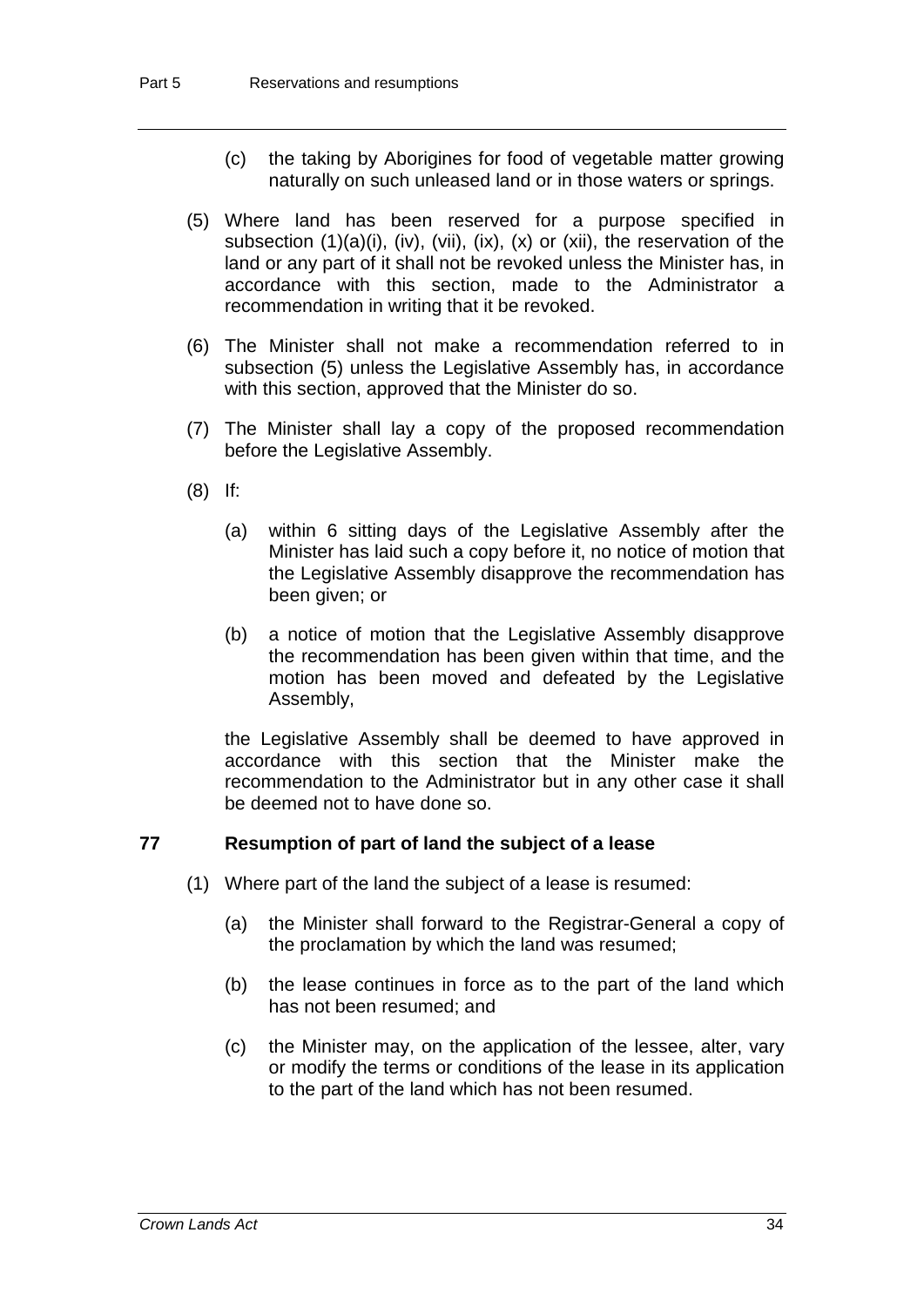(2) Where the Minister has altered, varied or modified the terms or conditions of a lease under subsection (1) the Minister shall lodge with the Registrar-General a copy of the instrument which effects the alteration, variation or modification.

#### **78 Control and management of reserved land**

- (1) Land which has been reserved for a purpose specified in section 76(1) may be managed, regulated or controlled in the manner provided by section 79 or by an Act that provides for the regulation, management or control of the land or, if there is no such Act, in such manner as is prescribed by the Regulations.
- (2) Where land which has been reserved under section 76 is not managed, regulated or controlled in accordance with section 79, and no Act or Regulations prescribe the manner in which it is to be managed, regulated or controlled, the land may be managed, regulated or controlled in such manner and by such persons as the Minister directs.
- (3) For the purposes of this section, *Act* includes an Act of the Commonwealth.

#### **79 Appointment, &c., and powers of trustees**

- (1) Where land has, before or after the commencement of this Act, been reserved for the recreation or amusement of the public or for any other public purpose, the Minister may, by notice in the *Gazette*, appoint to be trustees of the land so reserved not less than 3 nor more than 7 persons, as the Minister thinks fit, and may appoint one of the trustees to be Chairman of the trustees.
- (2) The Minister may, by notice in the *Gazette*, terminate the appointment of a trustee.
- (3) The office of a trustee shall become vacant if the trustee:
	- (a) becomes bankrupt or insolvent, applies to take the benefit of a law for the relief of bankrupt or insolvent debtors, compounds with his or her creditors or makes an assignment of his or her salary or other remuneration for their benefit;
	- (b) becomes permanently incapable of performing the duties of office;
	- (c) is convicted of an offence punishable by imprisonment for a period exceeding 6 months; or
	- (d) resigns office by writing under his or her hand addressed to the Minister.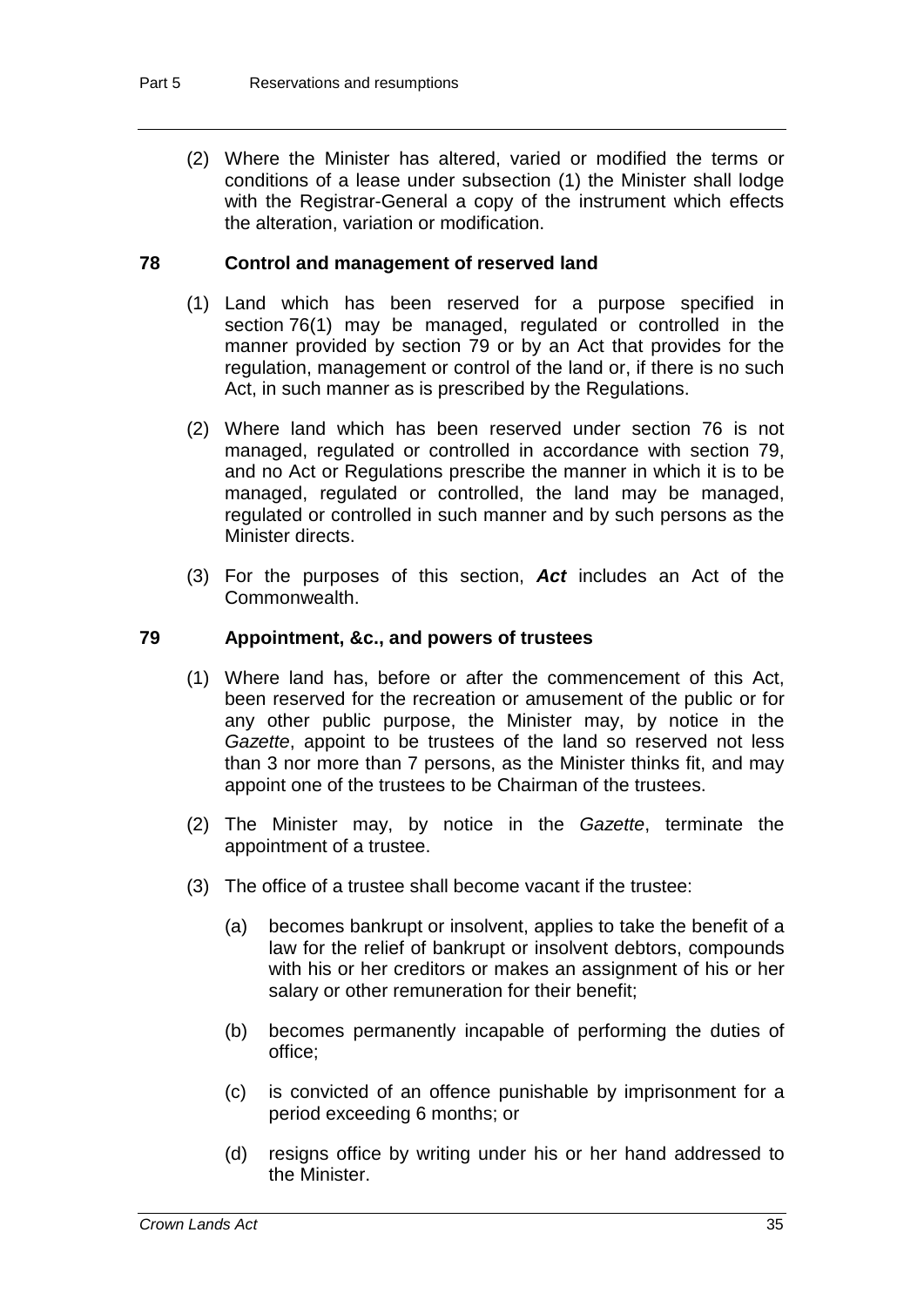- (4) Where the office of a trustee becomes vacant or a trustee dies, or an appointment of a trustee is terminated, the Minister may, by notice in the *Gazette*, appoint a person to the vacant office.
- (5) The persons for the time being holding office as trustees shall be a body corporate.
- (6) All bodies corporate constituted in pursuance of this section shall, under their respective corporate names, as determined by the Minister, have perpetual succession and a common seal and shall be capable of suing and being sued.
- (7) The trustees of land reserved as referred to in subsection (1) shall, at such times as the Minister directs, forward to the Minister, a report on the administration of the trust and on such matters in connection therewith as the Minister from time to time specifies, and shall furnish to the Minister a statement of revenue received and expenditure made during such period as the Minister specifies.
- (8) Notwithstanding this Act or any law in force in the Territory, the trustees of land so reserved as referred to in subsection (1) may use or authorise other persons to use the land for sporting or other functions, and may charge or authorise other persons to charge for the admission of persons and vehicles to the land or a part of the land when the land is so used.
- (9) The trustees of any land reserved as referred to in subsection (1) or for any other public purposes certified by the Minister to be a like purpose, may make by-laws, not inconsistent with this Act for the control and management of the reserve and, in particular, providing for or in relation to:
	- (a) the times at which the reserve or portions of the reserve shall be open and closed;
	- (b) the conduct of persons when on the reserve;
	- (c) the days on which, and the limits within which, sports and games, or training for sports and games, may be permitted on the reserve and otherwise regulating or prohibiting sports and games, or training for sports and games, on the reserve;
	- (d) the prevention or the regulation of the admission of vehicles or animals to the reserve, and for the destruction of such animals if trespassing on the reserve;
	- (e) the speed of vehicles and the parking of vehicles within the reserve;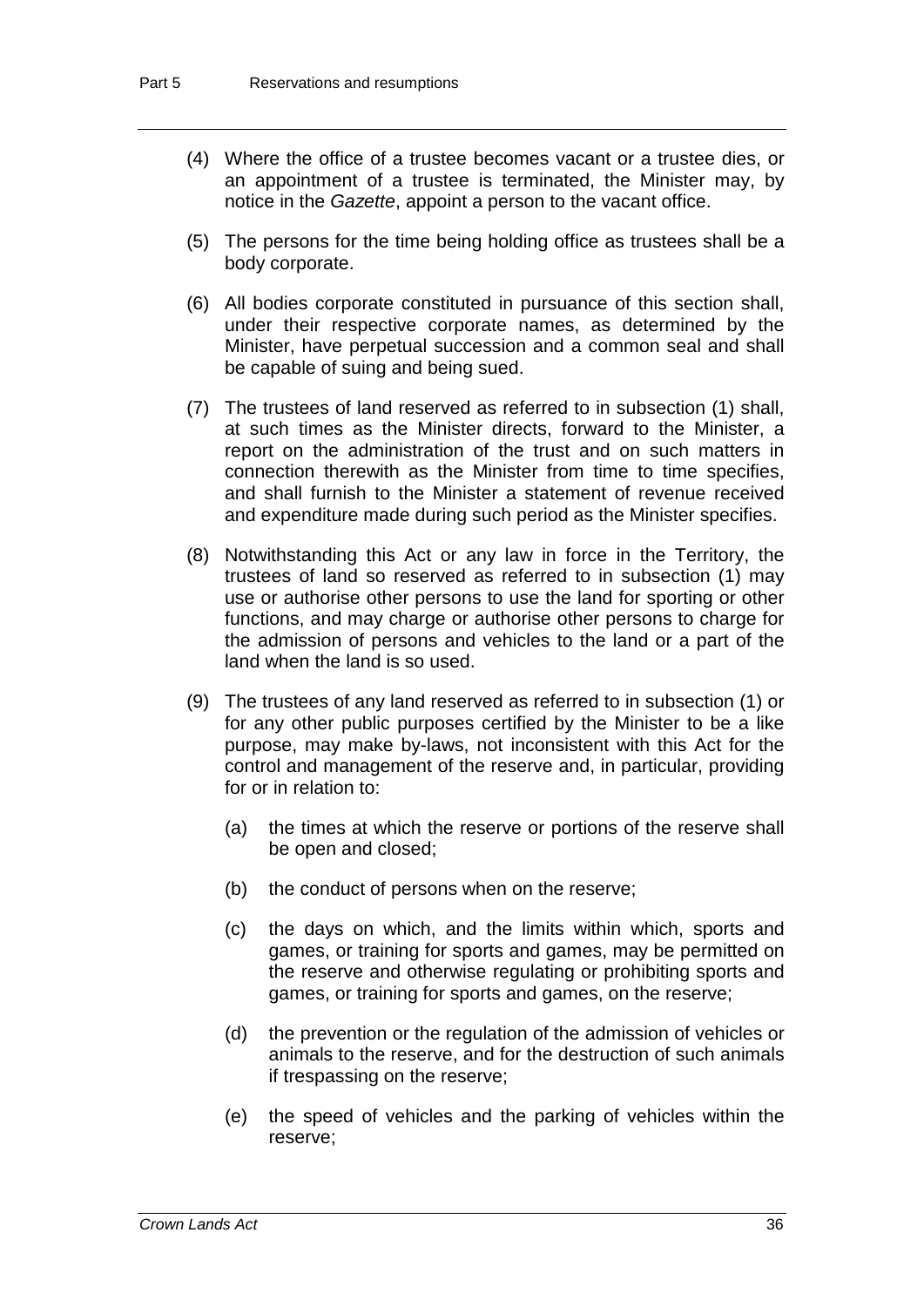- (f) the prohibition or the regulation of the sale or display for sale of goods, wares or merchandise on the reserve;
- (g) the prevention of damage or injury to, or destruction of, trees and other vegetation on the reserve;
- (h) the prevention of damage or injury to, or destruction or defacement of, buildings, structures or erections or natural features on the reserve;
- (j) the prevention of nuisances on the reserve;
- (k) the charging of fees by the trustees, or by other persons, for admission to the reserve or a part of the reserve;
- (m) the authorisation of persons to demand the names and information as to the place of abode of persons who are believed on reasonable grounds to have contravened or failed to comply with a by-law and requiring persons to comply with such a demand made by a person so authorised;
- (n) the removal from the reserve of persons who are believed, on reasonable grounds, to have contravened or failed to comply with a by-law; and
- (p) the imposition of penalties, not exceeding \$500, for the contravention of, or failure to comply with, a by-law.
- (10) A by-law made under subsection (9) shall be signed by the Chairman of the trustees and section 57 of the Interpretation Act does not apply to or in relation to it.
- (11) Where:
	- (a) a by-law has been made in relation to a reserve under this section and is in force; and
	- (b) there is an inconsistency between a by-law and the *Crown Lands (Recreation Reserve) Regulations* in force at the date of commencement of this Act or regulations under this Act amending or in substitution for those Regulations, the by-law prevails.

#### **80 Notice of resumption**

(1) Land shall not be resumed under section 76 unless notice in accordance with this section has been given by or on behalf of the Minister to the lessee of the land that it is proposed to recommend the resumption of the land under that section.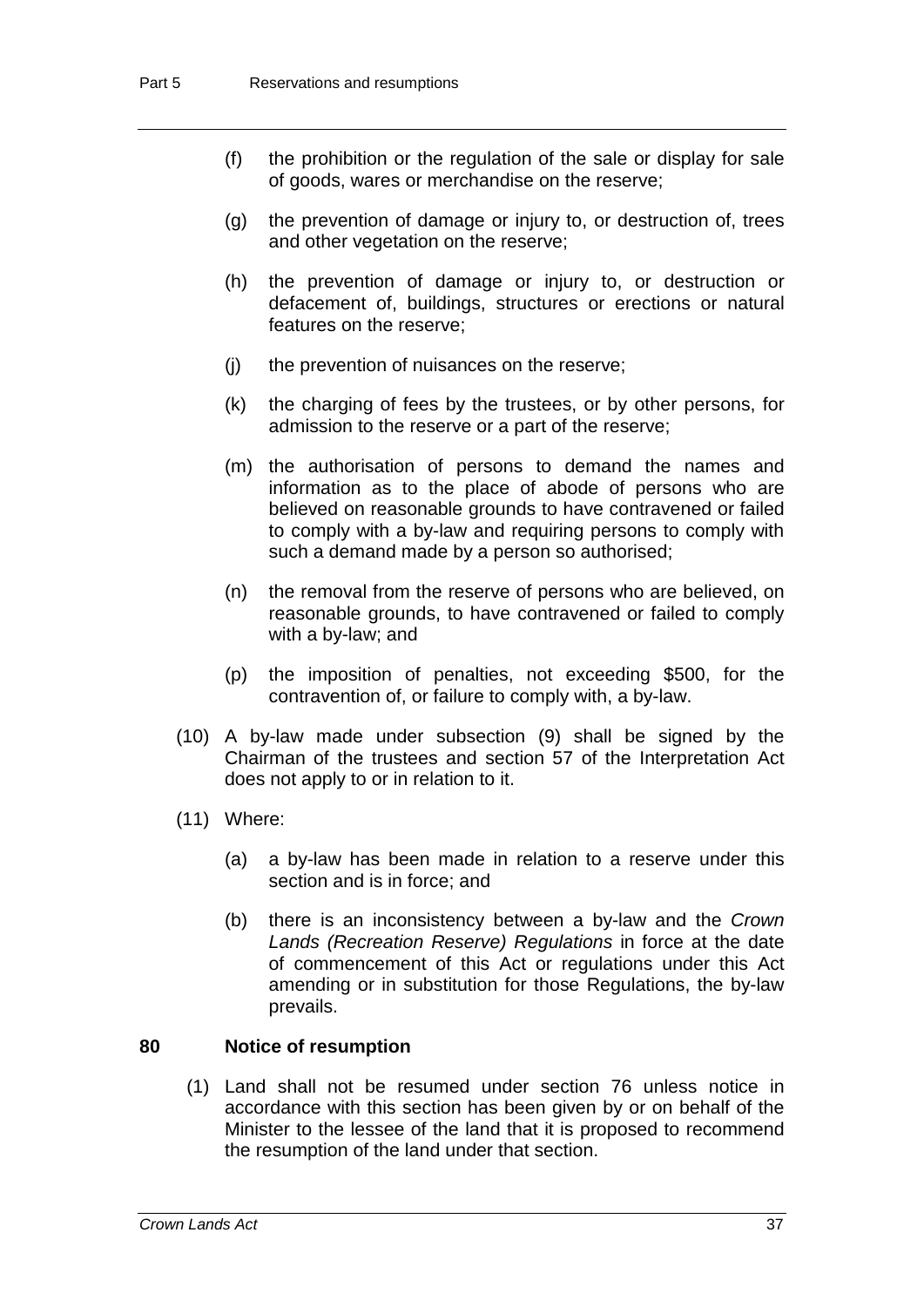- (2) Where the lease relating to land to be resumed under section 76 contains a provision that a period, specified in the instrument, of notice of intention to resume shall be given, the period of notice shall be the period so specified.
- (3) Where the lease relating to land to be resumed does not contain a provision that a period of notice of intention to resume shall be given and the land is to be resumed for any of the purposes specified in subparagraphs (i) to (xii) (inclusive) and (xiv) of section 76(1)(a), the period of notice shall be 6 months.
- (4) Where the lease relating to land to be resumed under section 76 does not contain a provision that a period of notice of intention to resume shall be given and the land is to be resumed for cultivation purposes the period of notice shall be 2 years.
- (5) Notice of intention to resume may be given to the lessee by post.

#### **81 Cancellation of lease as regards resumed land**

- (1) A notification by the Minister and published in the *Gazette* that land included in a lease has been resumed is conclusive evidence of the fact and shall have effect to cancel the lease as regards the land resumed, and to reduce the rent for the remainder of the land proportionately to the extent of the resumption.
- (2) Where a portion of the land included in a lease is resumed under section 76 and the lease contains a covenant by the lessee to comply with the requirements of the lease as to developmental work and improvements, the Minister shall, within 28 days after the notification referred to in subsection (1), review the requirements of the lease having regard to the nature and area of the lands remaining subject to the lease, determine the extent to which the requirements shall be varied and give notice, in writing, of that determination to the lessee.
- (3) Where the Minister, under subsection (2), gives notice of a determination to a lessee, the requirements of the lease as to developmental work and improvements shall be taken to be varied:
	- (a) if the determination is varied under this  $Act in accordance$ with that determination as so finally varied; and
	- (b) in any other case in accordance with the determination,

as from the date on which the determination is so varied or as from the date of the determination, as the case may be.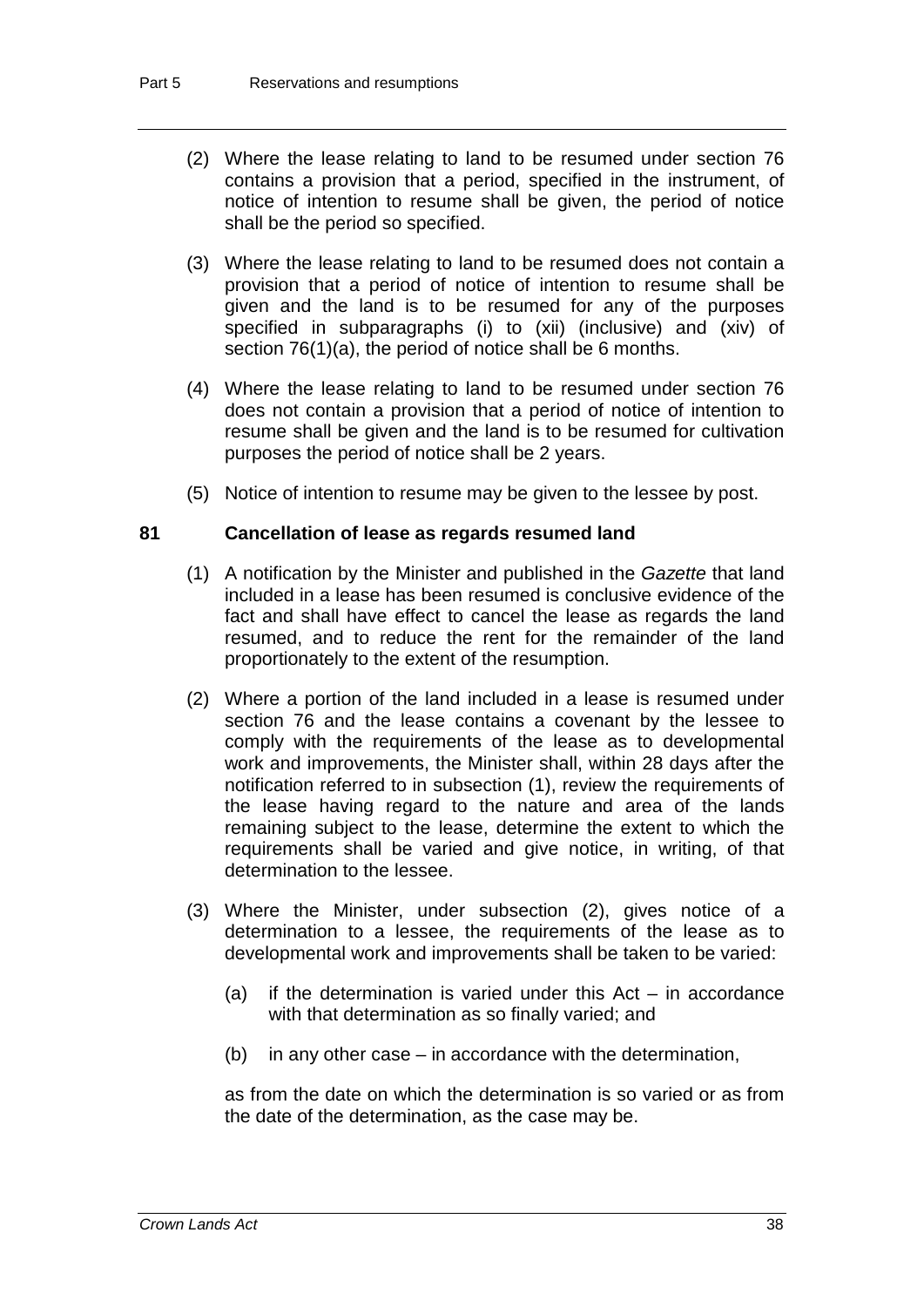#### **82 Compensation for resumption**

- (1) Where land included in a lease is resumed under section 76, the lessee is entitled to compensation for the improvements on the resumed land that are the property of the lessee and:
	- (a) if part only of the leased land is resumed, for the depreciation in the value of the lease by reason of the resumption; or
	- (b) if the whole of the leased land is resumed, for the loss of the lease,

assessed in accordance with this section.

- (2) If the lease specifies the manner in which and the matters in respect of which compensation shall be assessed, the compensation shall be assessed in the manner and with respect to the matters so specified.
- (3) If the lease does not specify the manner in which and the matter in respect of which compensation shall be assessed, the Minister shall require the Valuer-General to assess the compensation to which, under this section, the lessee is entitled.
- (4) In making an assessment under this section, the Valuer-General:
	- (a) shall not take into account any increased value of the resumed land arising from the construction of public works or from a proposal to construct public works; and
	- (b) shall set off any increase, by reason of such construction or proposal, in the value of the part of the leased land that is not resumed against the amount at which the Valuer-General would otherwise have assessed compensation.
- (5) The Valuer-General shall give the lessee notice in writing of an assessment under this section.
- (6) As soon as practicable after the resumption, the Minister shall pay to the lessee an amount equal to the compensation assessed in accordance with this section or, if that compensation is varied under this Act, an amount equal to the compensation as finally determined under this Act.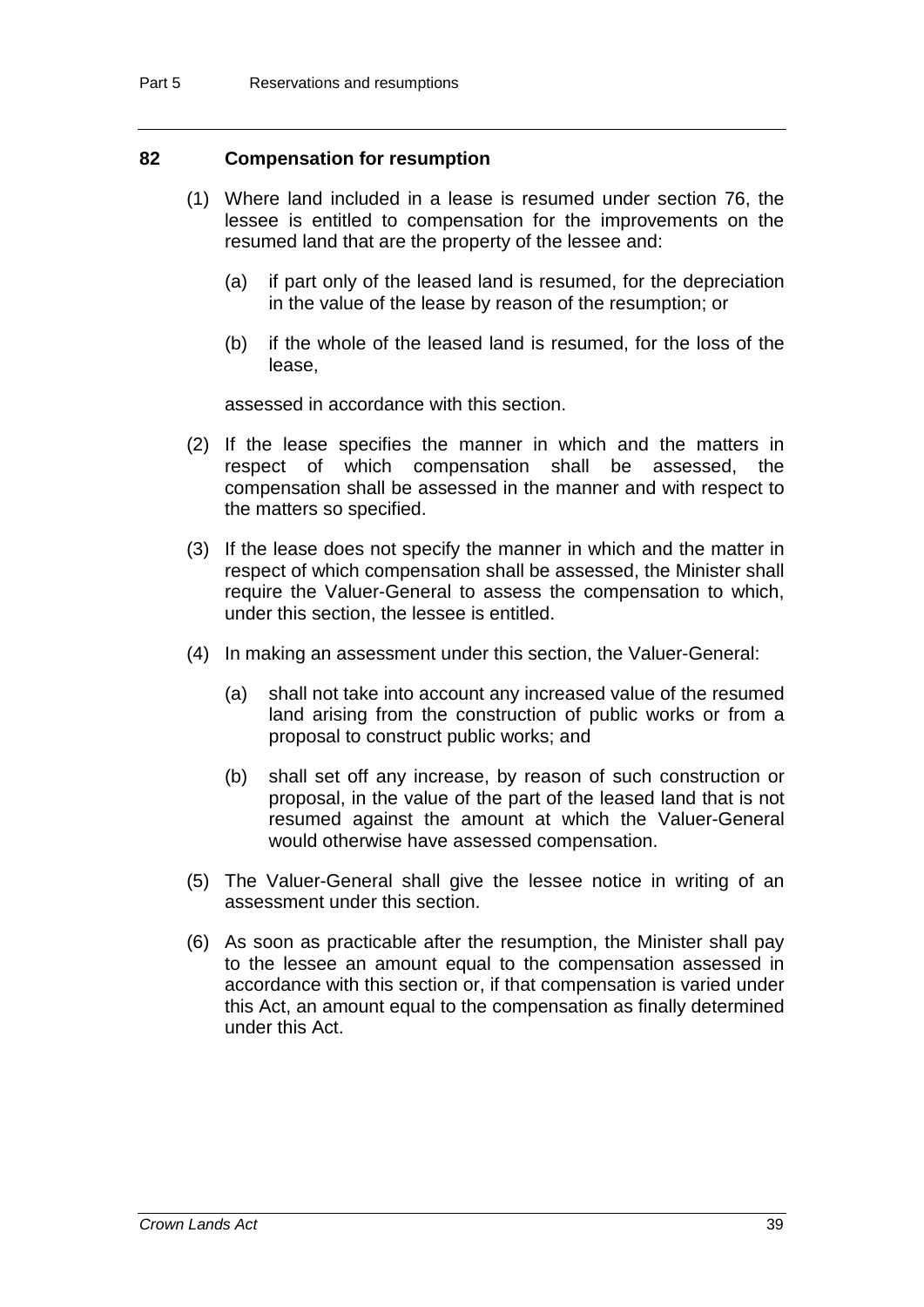## **Part 6 Objections and reviews**

#### **83 Objections**

- (1) Subject to section 49, where the Minister or the Valuer-General gives to a person notice:
	- (a) of the re-appraisement of the rent of a lease;
	- (b) of a determination of the value of improvements on land comprised in a lease or licence under this Act;
	- (c) of a determination under section 81;
	- (d) of an assessment of compensation under section 82; or
	- (e) of the forfeiture of a lease under this Act,

the person may, within the prescribed period after receipt of the notice or within such extended period as the Minister or the Valuer-General, as the case may be, allows, send by post to, or lodge with, the Minister or the Valuer-General, as the case may be, at his or her office, an objection to the re-appraisement, determination, assessment or forfeiture specifying the grounds of objection.

- (2) For the purposes of subsection (1), the prescribed period is:
	- (a) in the case of a re-appraisement of rent  $-3$  months;
	- (b) in the case of an assessment of compensation  $-6$  months; and
	- (c) in the case of a determination or forfeiture  $-28$  days.
- (3) The Minister or the Valuer-General shall, within 28 days after receiving an objection, consider the objection and may disallow it or allow it in whole or in part and shall forthwith give to the objector notice of his or her decision on the objection.

#### **84 Applications for review**

- (1) An objector who is dissatisfied with:
	- (a) a decision of the Minister or the Valuer-General on an objection to a re-appraisement, determination or assessment referred to in section 83(1); or
	- (b) a decision of the Minister to disallow an objection to the forfeiture of a lease under this Act,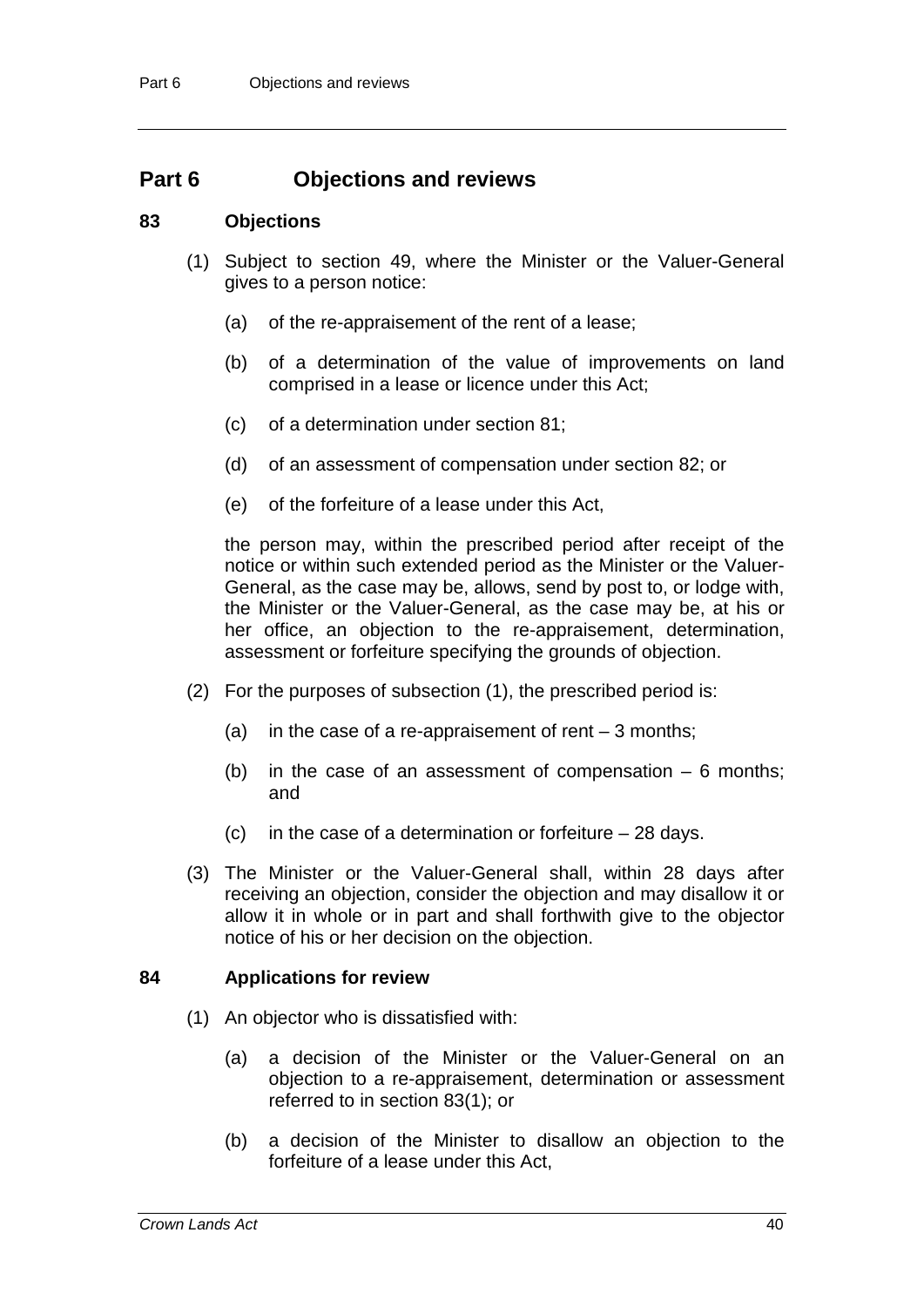may, within 28 days after receipt of the notice of the decision, by writing, request the Minister or the Valuer-General, as the case may be, to refer the decision to the Land and Valuation Review Tribunal for review.

- (2) On receipt of a request under subsection (1), the Minister or the Valuer-General shall refer the decision to the Tribunal.
- (3) On a reference under subsection (2), the objector is limited to the grounds stated in the objection.

#### **85 Powers of Tribunal**

- (1) Where the Tribunal reviews a decision of the Minister or the Valuer-General on an objection to a re-appraisement, determination or assessment referred to in section 83(1), it has all the powers of the Minister or the Valuer-General, as the case may be, in making the re-appraisement, determination or assessment.
- (2) Where the Tribunal reviews a decision of the Minister to disallow an objection to the forfeiture of a lease under this Act, it may confirm or annul the notice forfeiting the lease to which the decision relates.
- (3) Sections 27 to 29 (inclusive) and section 31 of the *Valuation of Land Act* apply to and in relation to a reference to the Tribunal under this Act and the decision of the Tribunal on the reference in like manner as they apply to and in relation to a reference to the Tribunal under that Act and the decision of the Tribunal on the lastmentioned reference.
- (4) For the purposes of section 28 of the *Valuation of Land Act* in its application to a reference to the Tribunal under this Act:
	- (a) the person requesting the reference;
	- (b) in the case of a reference of a decision of the Minister the Minister; and
	- (c) in the case of a reference of a decision of the Valuer-General – the Valuer-General,

are parties to the reference.

(5) When the Tribunal gives its decision it shall, at the same time, certify the amount which, in its opinion, would be a reasonable amount to be paid by the Minister or the Valuer-General or by the other party to the reference in respect of costs incurred by the reference to the Tribunal.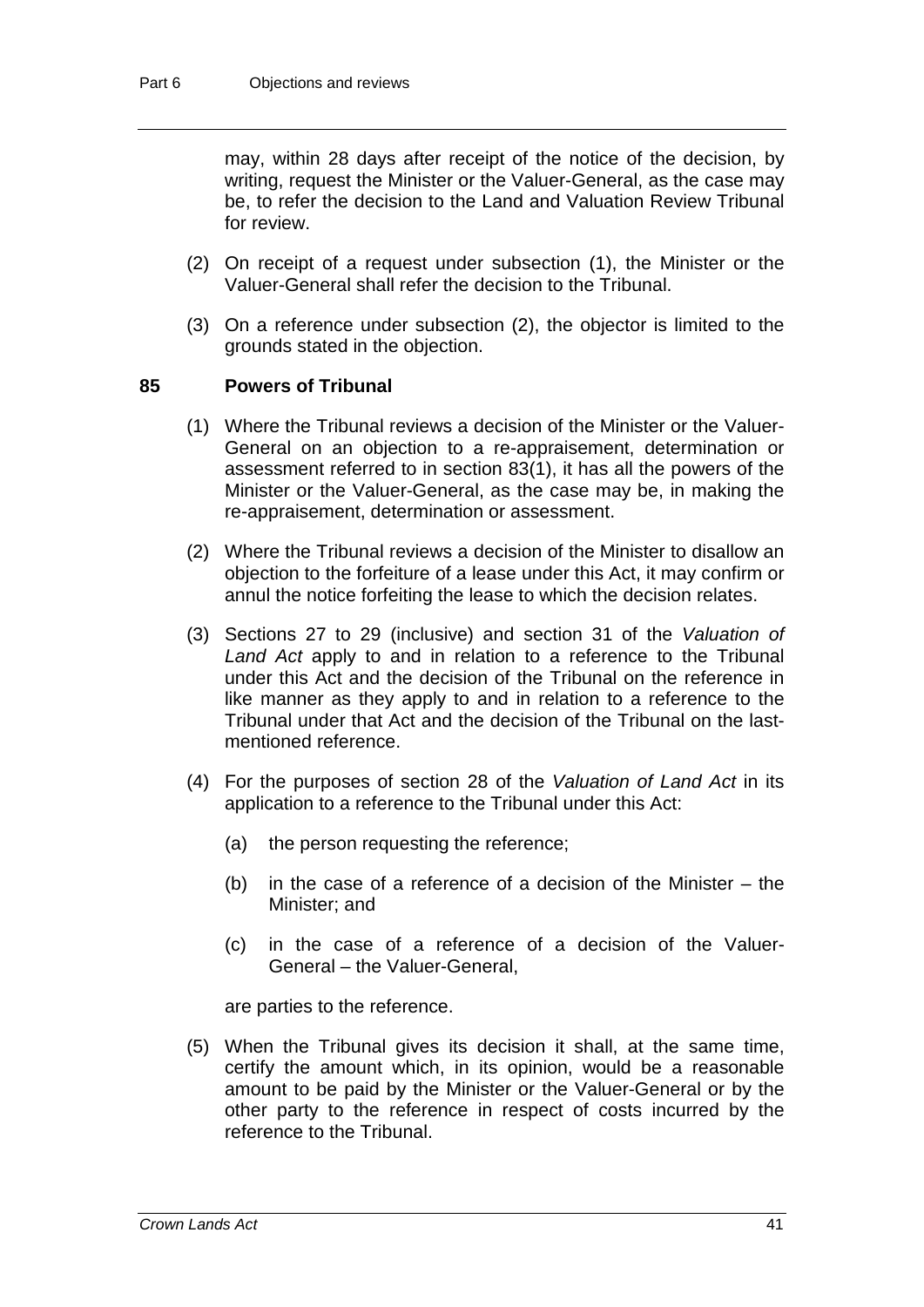(6) An amount certified under subsection (5) is recoverable as a debt due and payable by the Minister, the Valuer-General, or by the other party to the reference, as the case may be.

#### **86 Validity of re-appraisements, &c.**

The validity of a re-appraisement, determination or assessment referred to in section 83(1) is not affected by:

- (a) a failure to give notice of the re-appraisement, determination or assessment;
- (b) the lodging of an objection to the re-appraisement, determination or assessment;
- (c) a failure to give notice of a decision on an objection to the re-appraisement, determination or assessment; or
- (d) a reference to the Tribunal of a decision on an objection to the re-appraisement, determination or assessment.

#### **87 Notice of forfeitures of leases**

- (1) Where:
	- (a) the Minister gives a notice under this Act forfeiting a lease and the person entitled to object does not, within 28 days after receiving the notice, object to the forfeiture of the lease;
	- (b) the Minister gives, under section 83, notice of the Minister's decision to disallow an objection to the forfeiture of a lease under this Act and the objector does not, within 28 days after receiving the notice, request the Minister to refer the decision to the Tribunal for review; or
	- (c) on the review of a decision to disallow an objection to the forfeiture of a lease under this Act, the Tribunal confirms the notice forfeiting the lease,

the Minister may cause notice of the forfeiture to be published in the *Gazette*.

- (2) The forfeiture of a lease under this Act is not effective until a notice of the forfeiture is published in the *Gazette* in pursuance of subsection (1).
- (3) A notice published in the *Gazette* in pursuance of subsection (1):
	- (a) has the same effect as a re-entry and recovery of possession by or on behalf of, the Territory; and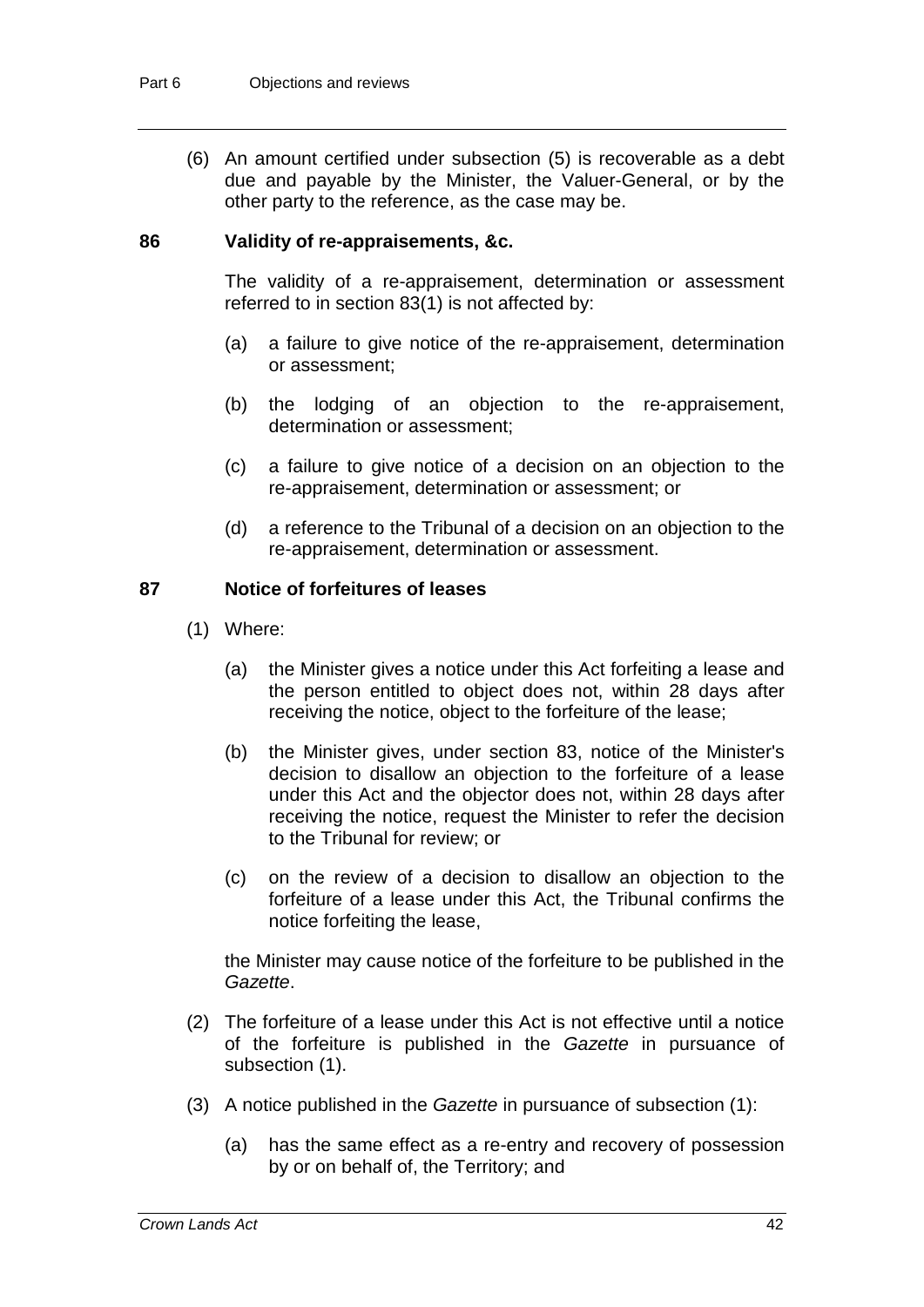- (b) is conclusive evidence that the lease to which the notice relates has been forfeited.
- (4) The Minister shall lodge with the Registrar-General a copy of each notice of the forfeiture of a lease published in the *Gazette* in pursuance of subsection (1).

## **Part 7 Licences**

#### **88 Grazing licences**

- (1) The Minister may, under and subject to the Regulations, grant licences to persons to graze stock or a particular kind of stock, on Crown lands that are not held under a lease or licence granted under this or any other Act or on reserved or dedicated lands, for such period, not exceeding 12 months, as is prescribed.
- (2) Subsection (1) does not authorise the grant of a licence in relation to:
	- (a) reserved lands within the boundaries of a local government area, being reserved lands that have been placed under the trusteeship of the council of that local government area;
	- (b) lands reserved under section 76 for stock routes and travelling stock;
	- (c) subject to paragraph (b), reserved lands within the boundaries of a town that have been reserved for a public purpose under section 76, unless the trustees of the reserved land recommend the grant;
	- (d) lands reserved for the use and benefit of the Aboriginal inhabitants of the Territory;
	- (e) lands reserved for forest reserves or for the purposes of afforestation and sylviculture; or
	- (f) reserved lands that have been committed to the care, control and management of the Conservation Commission, unless that Commission recommends the grant.

#### **89 Improvements on land in respect of which grazing licences are held**

(1) The holder of a licence to graze stock on land specified in the licence may apply to the Minister for permission to make or erect specified improvements on the land.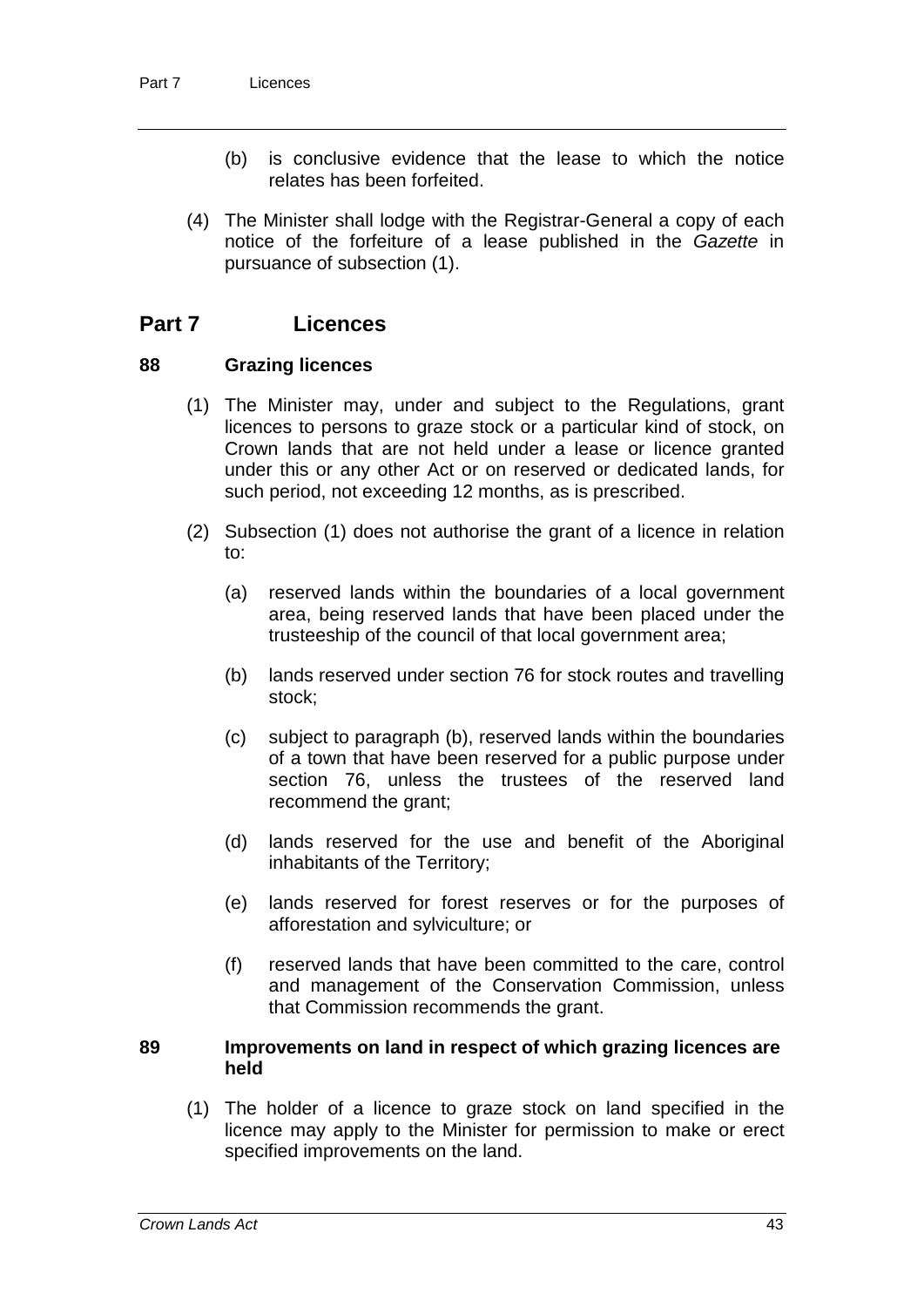- (2) The Minister may, in the Minister's absolute discretion:
	- (a) grant the application unconditionally;
	- (b) refuse the application; or
	- (c) grant the application subject to such conditions as the Minister thinks fit.
- (3) Where:
	- (a) the Minister grants the application subject to conditions; and
	- (b) the holder does not comply with those conditions,

the improvements shall be deemed not to be made or erected with the permission of the Minister.

- (4) Where:
	- (a) a licence to graze stock on land, other than land reserved for the use and benefit of the Aboriginal inhabitants of the Territory, expires or is determined;
	- (b) the person to whom the licence was granted is not:
		- (i) granted a renewal of the licence;
		- (ii) granted a further licence to graze stock on the land or on other land which includes the land; or
		- (iii) granted a lease of the land or other land which includes the land; and
	- (c) the person to whom the licence was granted has, with the permission of the Minister, made or erected, during the currency of the licence or a previous licence in respect of the same land, improvements on the land or has paid to the Commonwealth or the Territory the value of the improvements on the land,

the person to whom the licence was granted is entitled to be paid, as compensation for the improvements, an amount equal to the value of the improvements immediately after the expiration or determination of the licence.

#### **90 Occupation licences**

(1) The Minister may, under and subject to the Regulations, grant a licence to a person to occupy particular Crown lands for such purposes as the Minister thinks fit.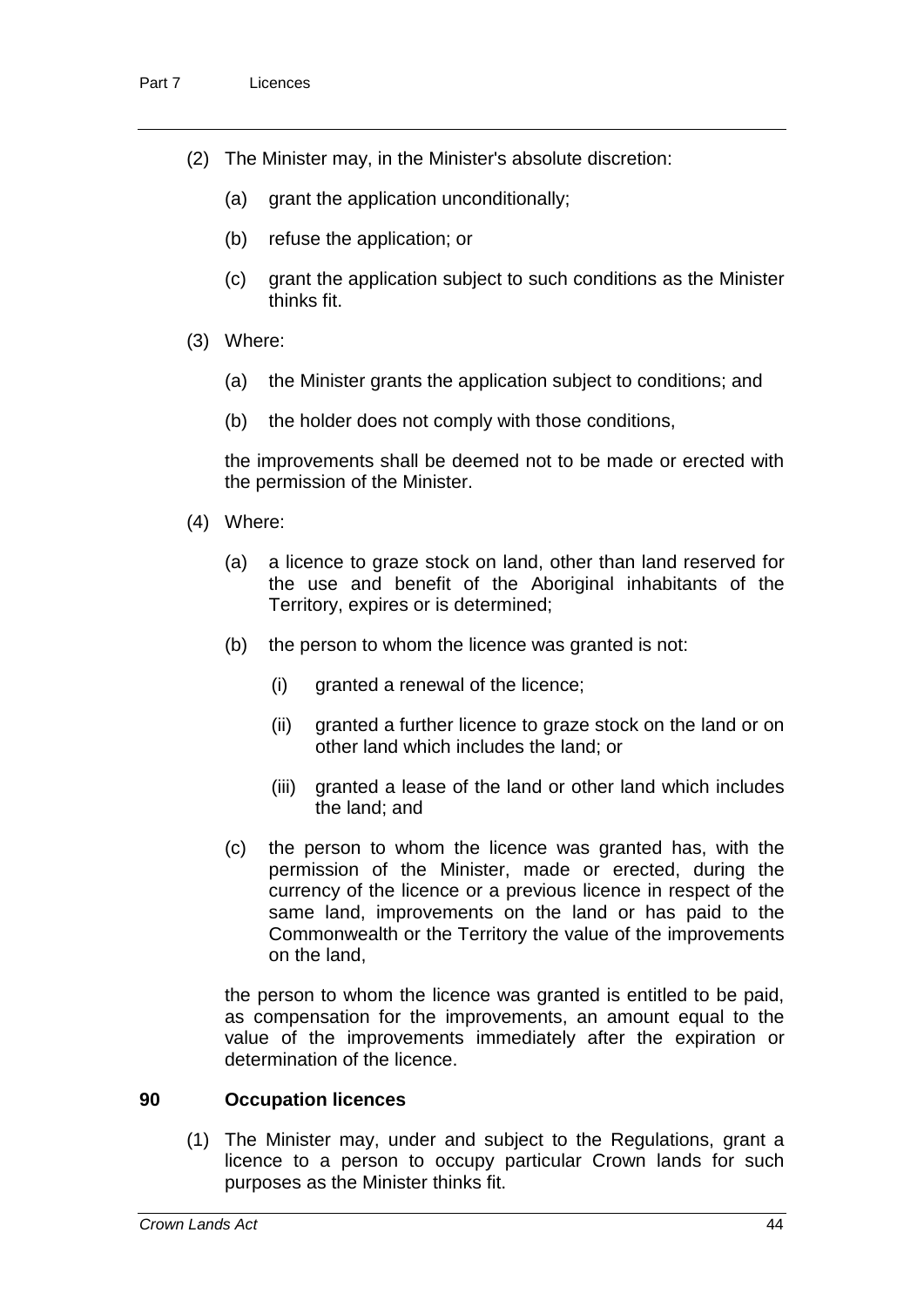(2) Licences granted in pursuance of subsection (1) may be for such period not exceeding 5 years as is prescribed.

#### **91 Miscellaneous licences**

- (1) The Minister may grant licences to go on Crown lands, or lands subject to a lease granted, whether before or after the commencement of this Act, on behalf of the Crown, or dedicated or reserved lands, and to take from the land:
	- (a) live or dead timber or wood;
	- (b) stone, shell, sand, gravel, clay or earth, not being or supposed to be metalliferous;
	- (c) salt;
	- (d) seaweed;
	- (e) bark; and
	- (f) any other substance or article the property of the Territory.
- (2) Licences in pursuance of this section shall not be granted for a period longer than 12 months.
- (3) Subsection (1) does not authorise the grant of a licence in relation to:
	- (a) reserved lands within the boundaries of a local government area, being reserved lands that have been placed under the trusteeship of the council of that local government area;
	- (b) reserved lands within the boundaries of a town which have been reserved under section 76 for a public purpose unless the trustees of the land recommend the grant;
	- (c) lands reserved for the use and benefit of the Aboriginal inhabitants of the Territory;
	- (d) lands reserved for forest reserves or for the purposes of afforestation and sylviculture;
	- (e) reserved lands that have been committed to the care, control and management of the Conservation Commission, unless the Commission recommends the grant; or
	- (f) lands included in a lease where the substance to be taken from the land under the licence is not reserved to, or the property of, the Crown.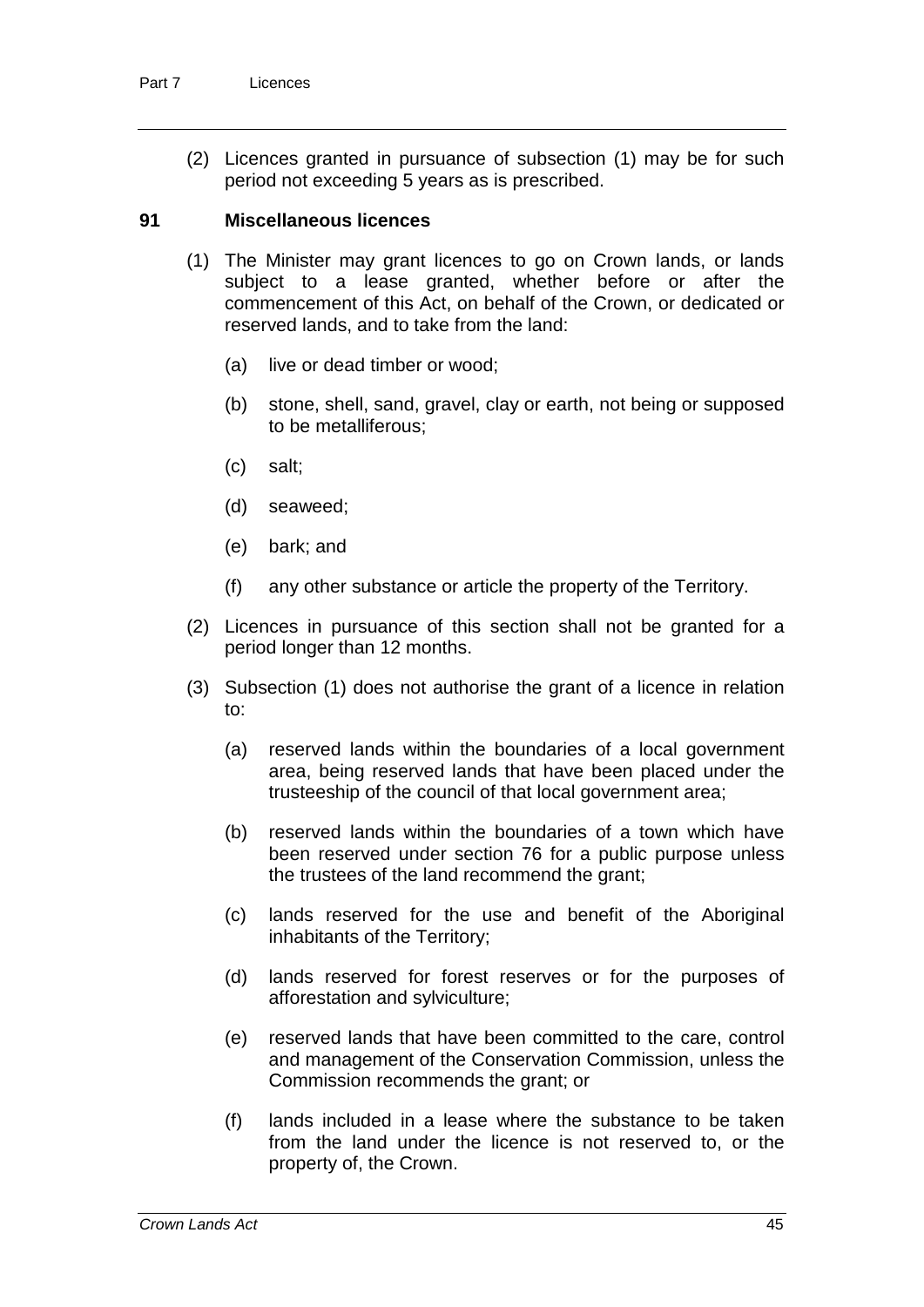#### **92 Licences in respect of reserved land**

- (1) The Minister may grant to a person for a period not exceeding 12 months a licence authorising the use and occupation of land which has been reserved for a purpose specified in section  $76(1)(a)(iv)$ ,  $(x)$  or  $(xiv)$ .
- (2) A licence granted under this section:
	- (a) is determinable upon 28 days notice in writing under the hand of the Minister or a person authorised by the Minister;
	- (b) does not confer on the licensee an exclusive right of possession of the land; and
	- (c) is subject to such terms and conditions (including the payment of the rent) as are endorsed on it.

#### **93 Licences relating to supply of services**

- (1) The Minister may grant a person a licence to:
	- (a) go onto Crown land (including Crown land reserved under section 76), other than Crown land in respect of which a lease is in force; and
	- (b) carry out the work specified in the licence on the land,

for the purpose of supplying or conveying through, under, on, across or above the land a sewerage, water supply, drainage, electricity or other energy supply or communications service by electronic means.

- (2) A licence granted under subsection (1) is subject to:
	- (a) the condition that the holder of the licence must, on completion of the construction of the works by which the service is supplied or conveyed through, under, on, across or above the Crown land, provide a record or the details of the construction of the works and the location of the service through, under, on, across or above the land; and
	- (b) any other terms and conditions specified by the Minister in the licence.
- (3) The expenses incurred in preparing and providing a record under subsection (2)(a) are not payable by or recoverable from the Territory.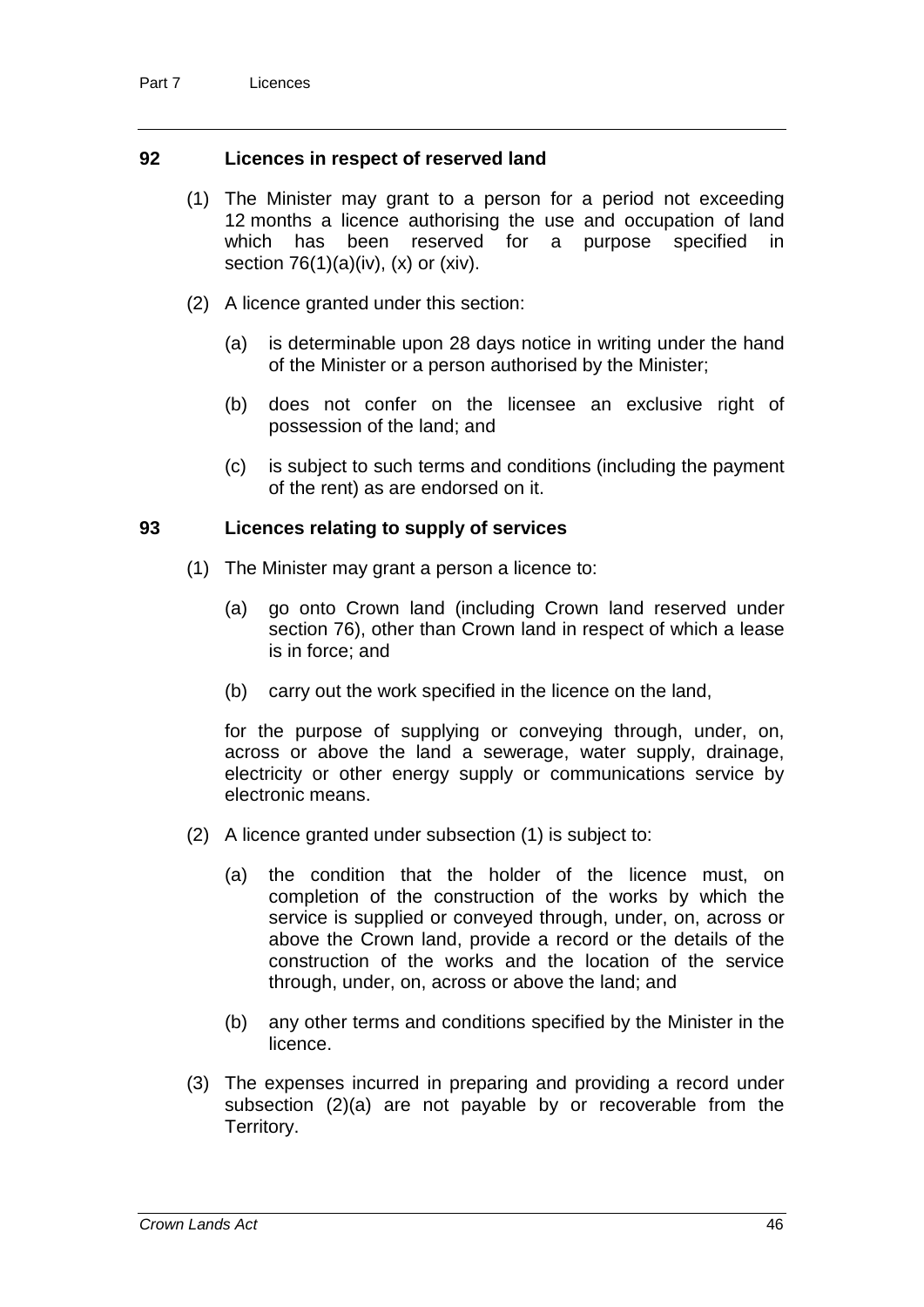#### **94 Fees, terms and conditions**

- (1) The fees payable in respect of a licence (other than a licence granted under section 92 or 93) are the fees prescribed under section 8, or such other fees, not exceeding those, if any, so prescribed, as the Minister thinks fit and specifies in the licence document.
- (2) A licence granted under this Act (other than a licence granted under section 92 or 93) is subject to such terms and conditions as are prescribed in the Regulations, or such other terms and conditions, not inconsistent with those, if any, so prescribed, as the Minister thinks fit and specifies in the licence document.

#### **Part 8 Miscellaneous**

#### **95 Constitution of counties, hundreds and town lands**

- (1) The Administrator may, by notice in the *Gazette*, constitute and define the boundaries of counties, hundreds and towns.
- (2) The Administrator may, by notice in the *Gazette*, set apart as town lands any Crown land within the boundaries of a town.

#### **96 Declaration of routes for travelling stock**

The Minister may, by notice in the *Gazette*, declare routes, not exceeding 1,610 metres in width, through Crown lands or reserved or dedicated land, whether or not that land is held under licence or lease granted under this or any other Act, to be routes for the passage of travelling stock.

#### **97 Persons authorised may conduct auction sales without licence**

A person authorised in writing by the Minister to do so may conduct sales by auction under this Act without having an auctioneer's licence or incurring, on that account, a penalty.

#### **98 Power of minister to summon witnesses, &c.**

- (1) The Minister may, for the purpose of determining a matter that under this Act comes before the Minister:
	- (a) summon witnesses;
	- (b) take evidence on oath; and
	- (c) require the production of documents, books and papers.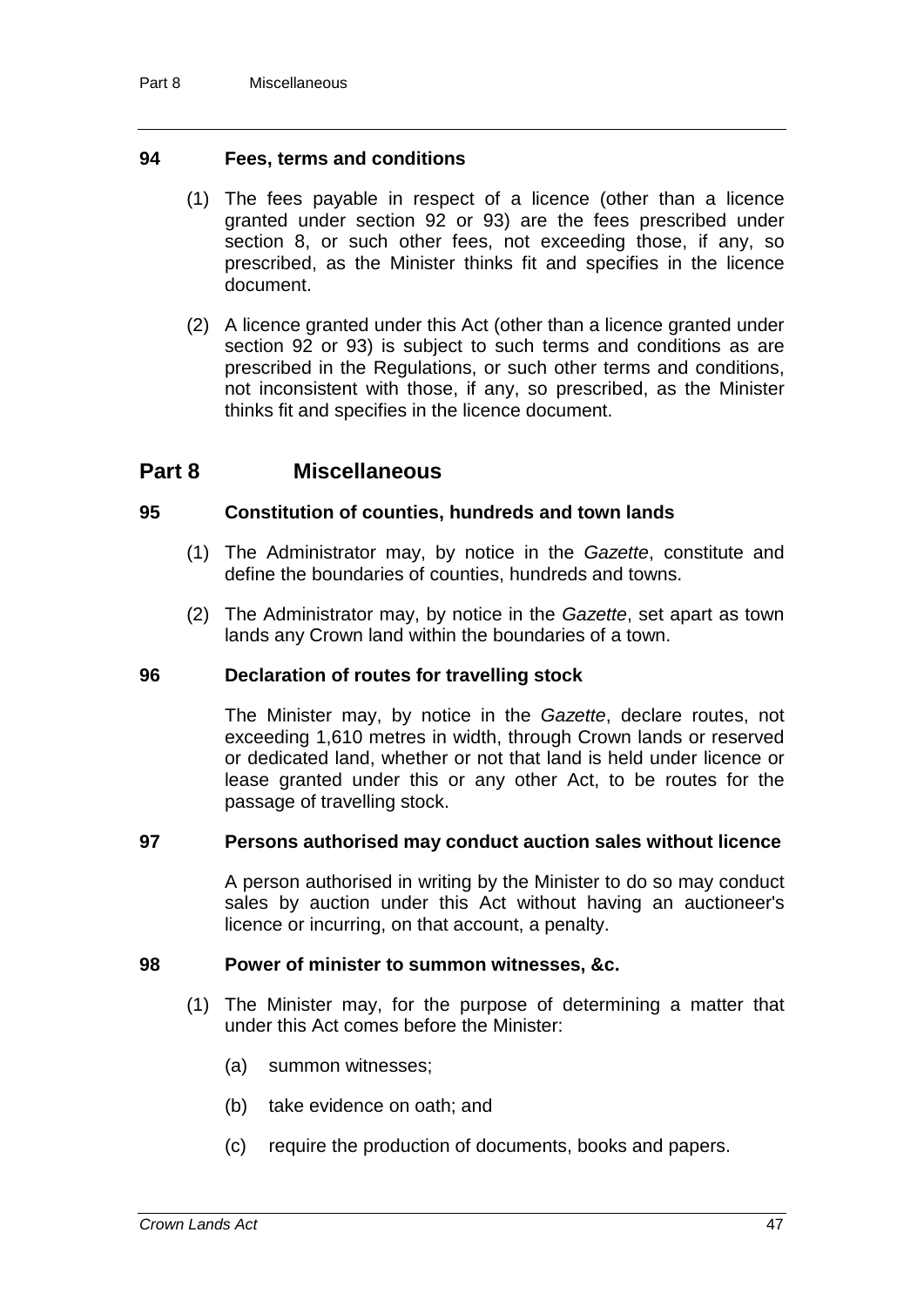(2) A person who, when properly summoned under this section to give evidence or produce documents, books or papers, fails to attend before the Minister at the time appointed in the summons, or to give evidence or produce documents, books or papers, is guilty of an offence.

Penalty: \$500.

#### **99 Unbranded wild cattle and buffaloes**

- (1) All unbranded wild horses and unbranded bovine cattle, being animals above the age of 12 months, that are at any time remaining or feeding on Crown lands (including reserved or dedicated lands but not including leased lands or lands occupied under licence or agreement) and which have no reputed or apparent owner are the property of the Territory.
- (2) All unbranded buffaloes that are at any time remaining or feeding on Crown lands (including reserved or dedicated lands but not including leased lands or lands occupied under licence or agreement) are the property of the Territory.
- (3) The Minister may cause those horses, cattle and buffaloes to be sold and disposed of by public auction, or by tender and may impose qualifications, terms and conditions on the auction, tender, bidder or tenderer.
- (4) The Minister shall notify in the *Gazette*, not later than 28 days before the time of or for the auction or tender, the object, time and place of the auction, or the time until which the tender may be made, and qualifications, terms and conditions, if any, applicable to the auction or tender.
- (5) The purchaser of the horses, cattle or buffaloes, on obtaining the written authority of the Minister for the purpose, may, within 2 months after the date of the authority or such further time as the Minister allows, with such assistance as is necessary, take possession of the horses, cattle or buffaloes and for that purpose enter on such Crown lands.

#### **100 Power to impound cattle or buffaloes trespassing and to destroy pigs**

(1) If any cattle or buffaloes are found trespassing on Crown land (including reserved or dedicated lands, but not including leased lands or lands occupied under licence or agreement), any person authorised in writing by the Minister to do so may impound them to be dealt with according to law.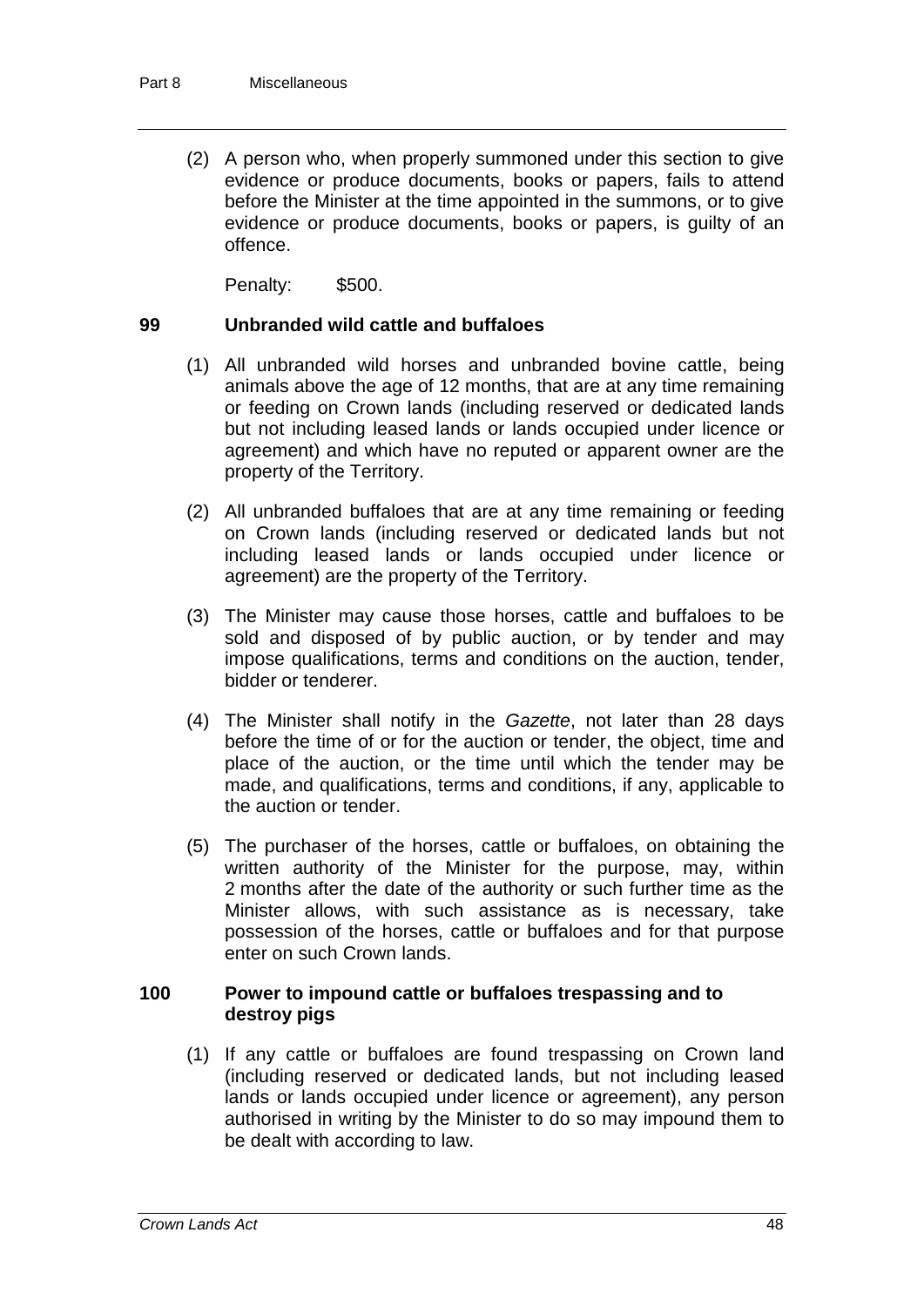(2) A person authorised in writing by the Minister may destroy, without compensation to the owner, any pigs trespassing on Crown land or reserved or dedicated land.

#### **101 Penalty for unlawfully depasturing**

A person who depastures cattle or buffaloes on Crown land (including reserved or dedicated lands, but not including leased lands or land occupied under licence or agreement), without having a valid licence or other authority to do so or depastures on such land a greater number of cattle or buffaloes than is authorised by the licence or authority, is guilty of an offence.

Penalty: \$5,000 plus \$50 for every head of cattle or buffaloes.

#### **102 Penalty for removing timber, &c., without a licence**

A person who, except in pursuance of a lease or licence or other lawful authority (proof of which lies with the person):

- (a) injures, fells, barks or destroys a tree or sapling growing on Crown land (including reserved or dedicated land) not subject to a right of, or contract for, purchase;
- (b) cuts, saws, removes, or sells timber lying or being on that land;
- (c) removes and takes away, or severs, excavates, quarries, or digs for, with intent to remove and take away, any metal or ore containing metal, or any stone, sand, gravel, or other material from that land; or
- (d) takes or removes from that land any other substance or article the property of the Territory,

is guilty of an offence.

Penalty: \$5,000.

#### **103 Service of notices, &c.**

- (1) Except where otherwise provided in this Act, a notice required by this Act to be given to a person may be delivered personally to that person or sent by post, addressed:
	- (a) in the case of an individual, to the person's last-known place of business or residence; and
	- (b) in the case of a corporation, to its registered office in the Territory or otherwise as provided by the Corporation Law.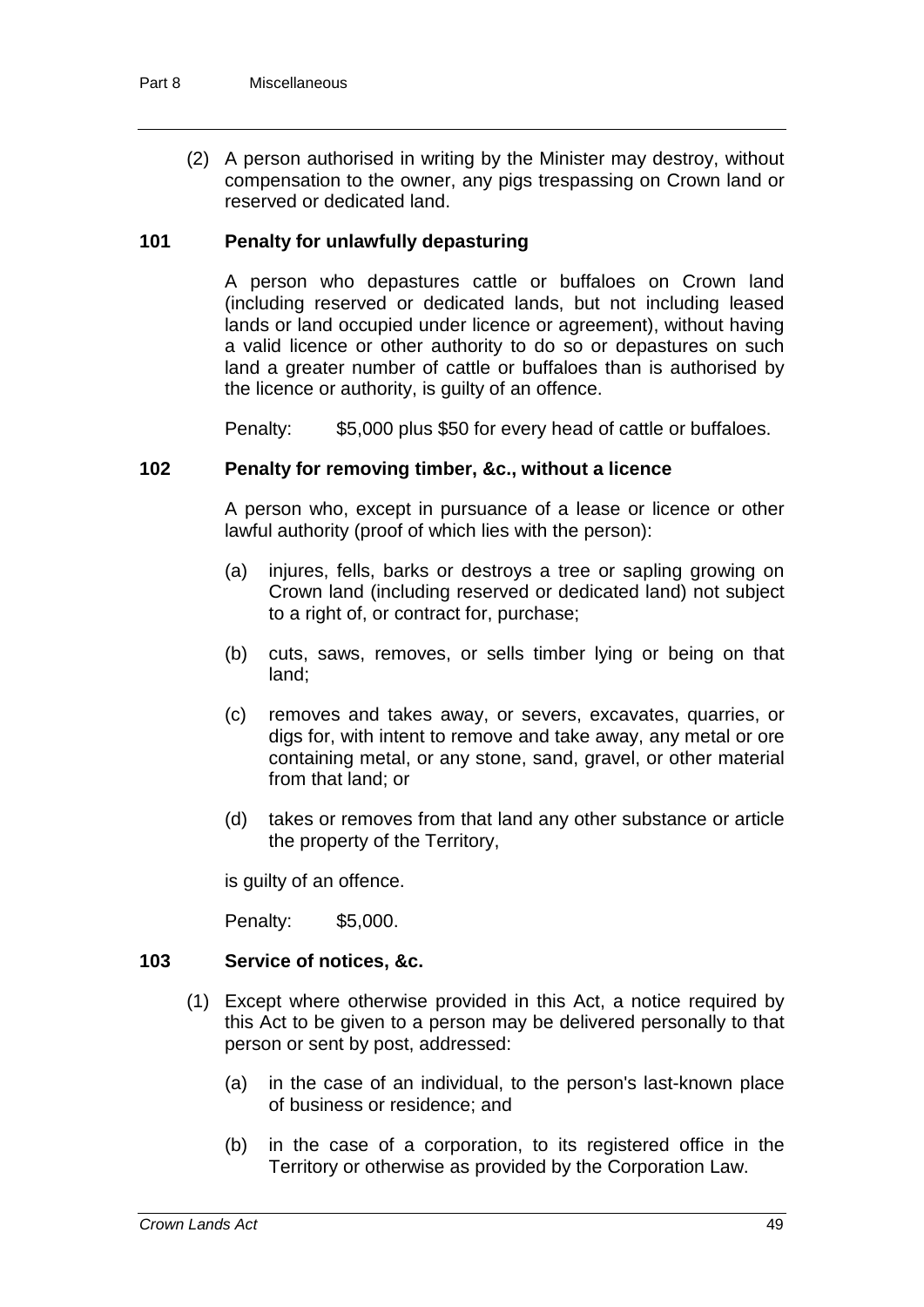(2) Without limiting the generality of subsection (1)(b), a notice under this Act or arising out of a breach of this Act or a condition of a lease under this Act may, in the case of a corporation without a registered office in the Territory, be served by affixing a copy of the notice on a conspicuous part of the land.

#### **104 Onus of proof**

In an action, suit, or proceeding under this Act:

- (a) the averment that land is Crown land, or reserved or dedicated land, or land held under lease, or occupied under licence or agreement, or that a person is authorised to take a proceeding, to do an act or perform a duty, or sue for the recovery of a penalty or other moneys under this Act is prima facie evidence of the fact;
- (b) if a question arises as to whether the defendant was authorised to do the act complained of, the proof of that fact shall lie on the defendant; and
- (c) all licences, certificates, maps, plans and copies thereof purporting to be certified as true under the hand of the Surveyor-General, shall, in all matters relating to such an action, suit, or proceeding, be sufficient evidence without production of original records, and without the personal attendance of the Surveyor-General, or proof of his or her signature.

#### **105 Power to enforce covenant or forfeit lease not affected by demand or acceptance of rent**

The demand or acceptance of rent in respect of a lease granted or agreed to be granted under this Act shall not be taken to be a waiver of the right of the Territory or the Minister to enforce the observance of a condition or regulation under which the demised premises are held, or the right to forfeit the lease for breach of a condition or regulation committed before the making of the demand or the acceptance of the rent.

#### **106 Regulations**

(1) The Administrator may make regulations not inconsistent with this Act, prescribing all matters which by this Act are required or permitted to be prescribed, or which are necessary or convenient to be prescribed, for the purpose of carrying out or giving effect to this Act, or for regulating the conduct of any business in connection with the administration of Crown lands in the Northern Territory, and in particular for prescribing: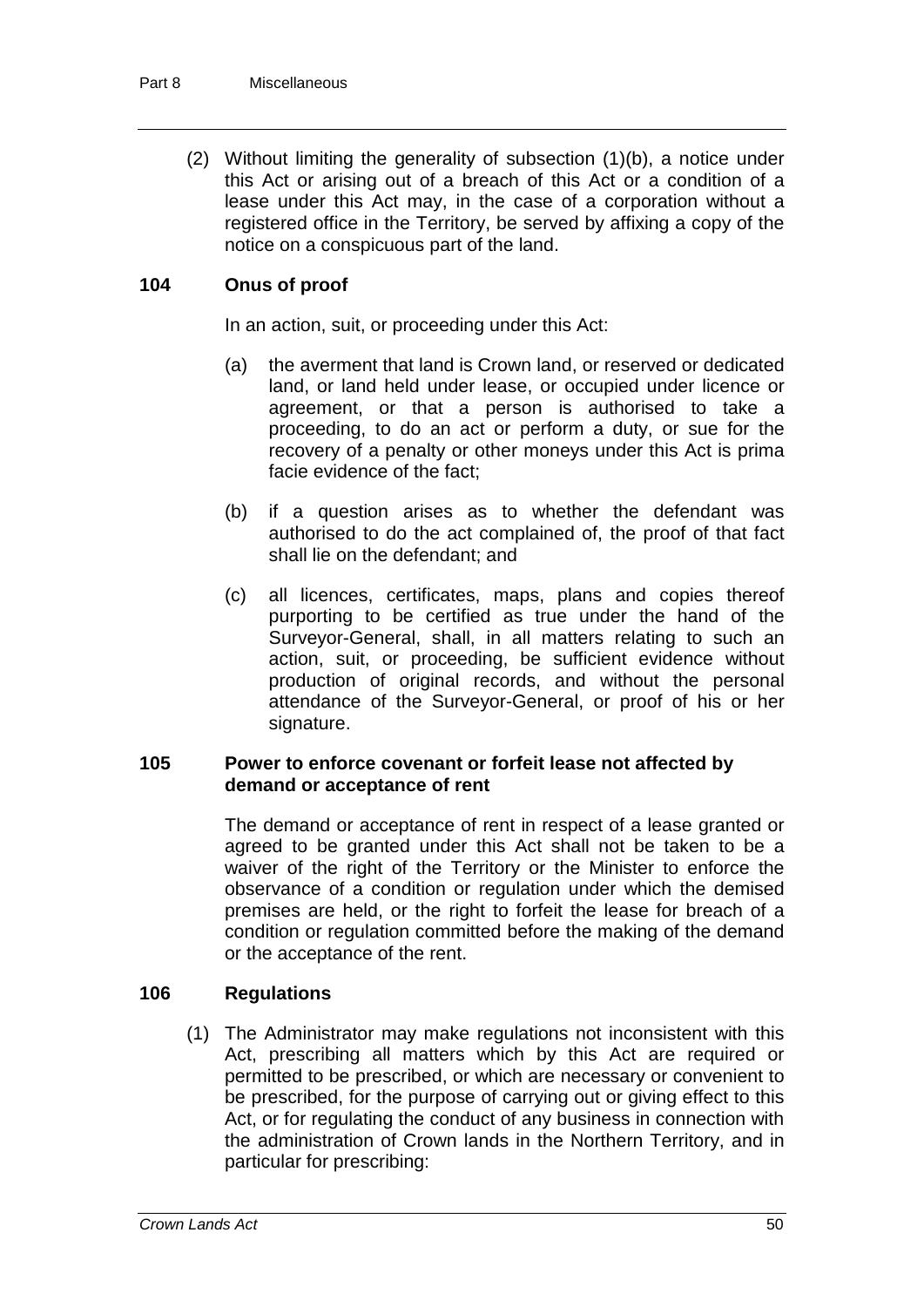- (a) matters for the regulation of persons holding licences under this Act;
- (b) the returns to be furnished by lessees and licensees;
- (c) the grounds for the determination by the Minister of licences under this Act and the manner of their determination;
- (d) matters relating to the management, use and control of commonage;
- (e) penalties not exceeding \$1,000 for offences against the Regulations;
- (f) matters in relation to the control, care, protection, preservation, improvement and management by the Minister, or by trustees, as the case may be, of any lands reserved for the recreation or amusement of the public or for any other public purpose and for the preservation of good order and decency on any such lands;
- (g) standard forms to be used for the purposes of this Act, including standard forms for provisions in leases; and
- (h) standard provisions that shall be implied in leases and other instruments, short forms of provisions of leases and other instruments and definitions of words and expressions used in leases and other instruments.

## **Part 9 Repeal and savings**

#### **107 Repeal**

The Acts specified in Schedule 2 are repealed.

#### **108 Savings**

(1) Without limiting the generality of section 12 of the *Interpretation Act* but subject to the *Pastoral Land Act 1992*, all titles, appointments (other than appointments as members of the Land Board of the Northern Territory), delegations, authorisations, permissions, leases, permits, licences, rights, privileges, obligations and liabilities made, given, granted, acquired, accrued or incurred under the Acts repealed by section 107, and all matters in process under those repealed Acts immediately before the commencement of this Act, shall continue as if made, given, granted, acquired, accrued, incurred, commenced or in process under the relevant corresponding provisions of this Act or, as the case may be, the *Pastoral Land Act 1992*, and those provisions, with the necessary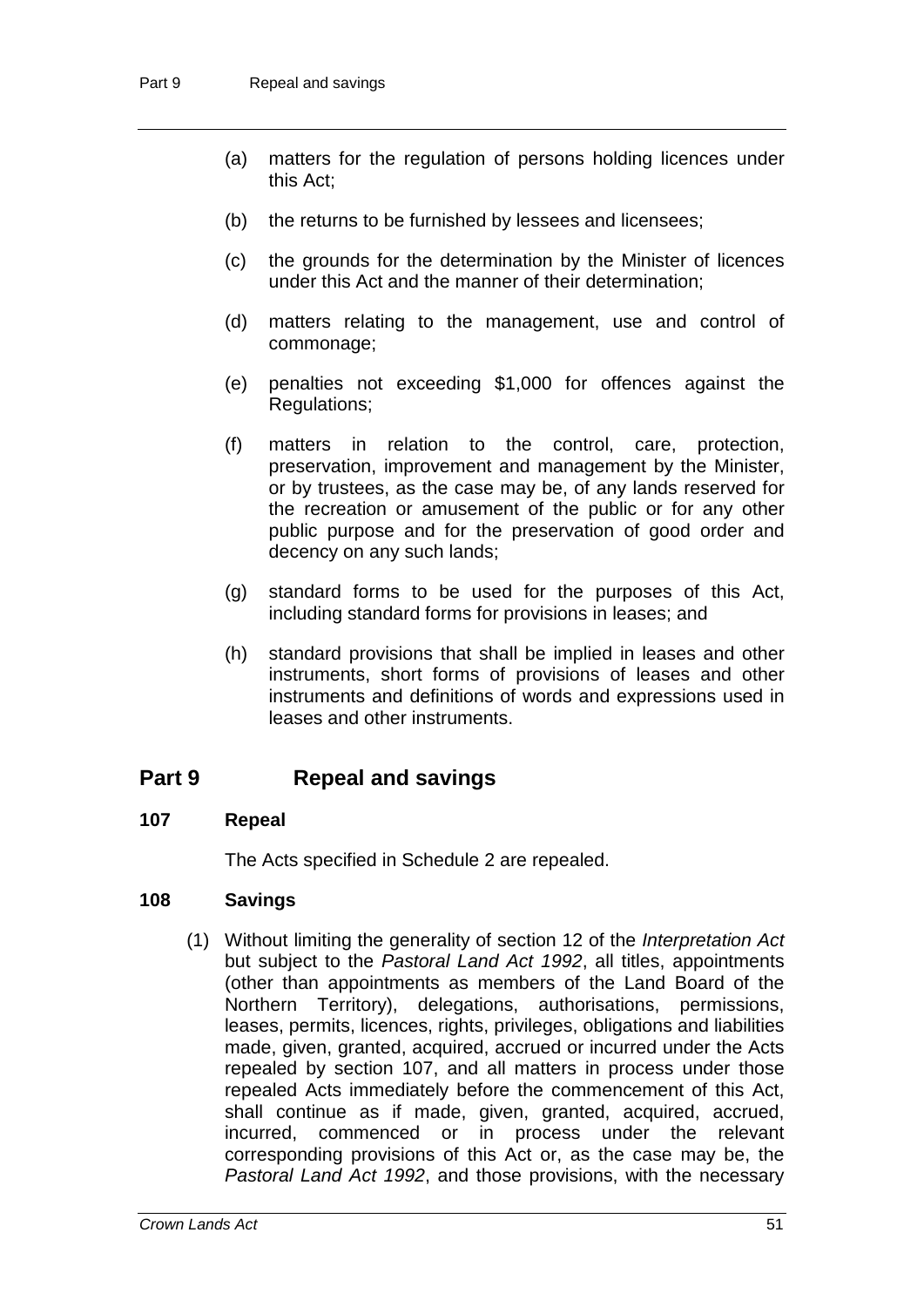changes, shall be construed accordingly.

(2) Notwithstanding the repeals effected by section 107, all regulations, by-laws and other instruments of a legislative or administrative character in force immediately before the commencement of this Act shall continue in force, and may be revoked or amended, as if made under the relevant corresponding provisions of this Act or, as the case may be, the *Pastoral Land Act 1992*, and, with the necessary changes, those provisions, and those regulations, by-laws and other instruments, shall be construed accordingly.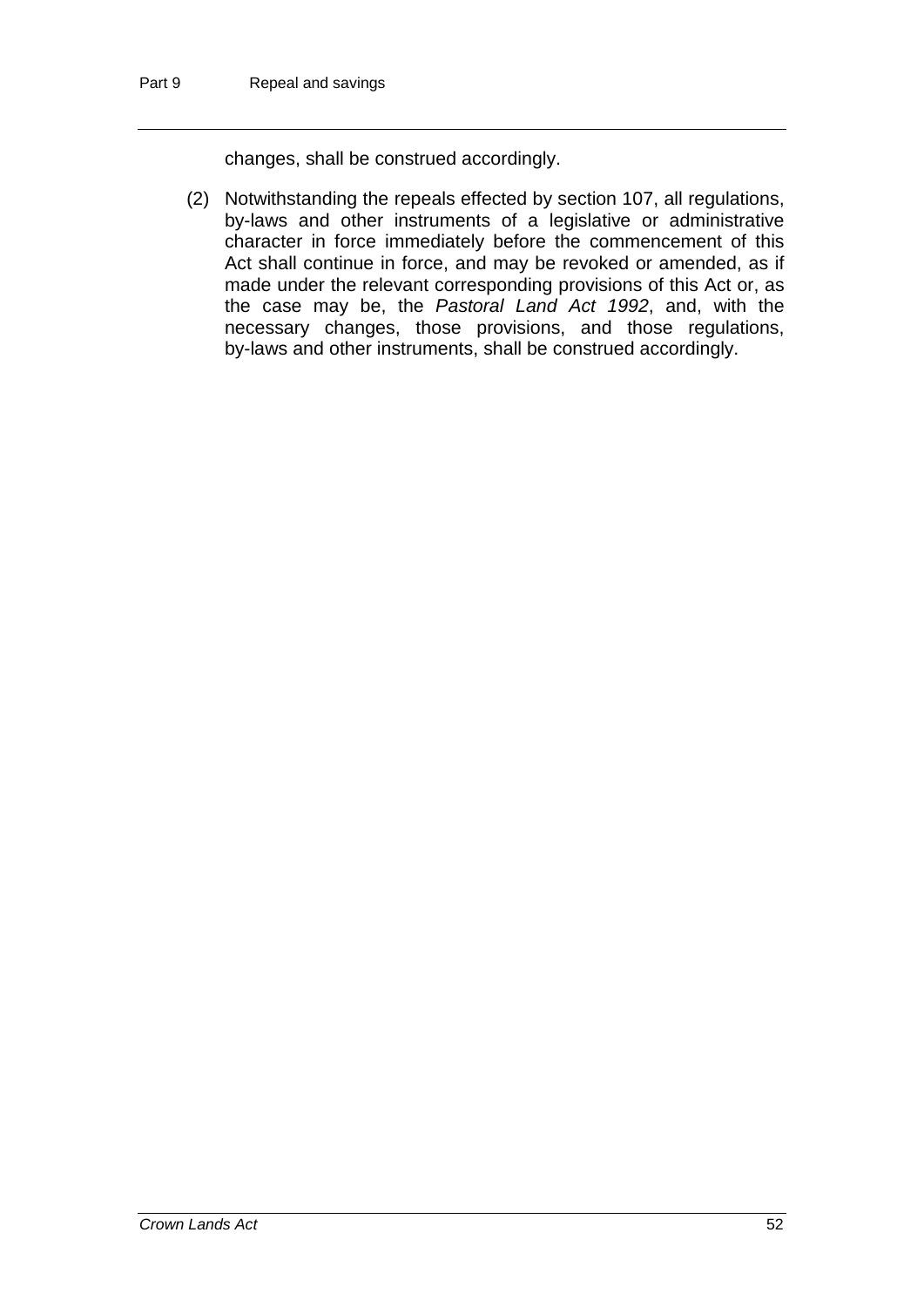## **Schedule 2 Acts repealed**

section 107

*Crown Lands Ordinance 1931* No. 2, 1931 *Crown Lands Ordinance 1933* No. 11, 1933

| Crown Lands Ordinance 1931         |
|------------------------------------|
| Crown Lands Ordinance 1933         |
| Crown Lands Ordinance 1934         |
| Crown Lands Ordinance (No. 2) 1934 |
| Crown Lands Ordinance 1935         |
| Crown Lands Ordinance (No. 2) 1935 |
| Crown Lands Ordinance (No. 3) 1935 |
| Crown Lands Ordinance 1938         |
| Crown Lands Ordinance 1939         |
| Crown Lands Ordinance 1943         |
| Crown Lands Ordinance 1946         |
| Crown Lands Ordinance 1948         |
| Crown Lands Ordinance 1950         |
| Crown Lands Ordinance 1952         |
| Crown Lands Ordinance (No. 2) 1952 |
| Crown Lands Ordinance (No. 3) 1952 |
| Crown Lands Ordinance 1953         |
| Crown Lands Ordinance 1954         |
| Crown Lands Ordinance (No. 2) 1954 |
| Crown Lands Ordinance 1955         |
| Crown Lands Ordinance (No. 2) 1955 |
| Crown Lands Ordinance 1956         |
| Crown Lands Ordinance 1957         |
| Crown Lands Ordinance 1959         |
| Crown Lands Ordinance (No. 2) 1959 |
| Crown Lands Ordinance 1961         |
| Crown Lands Ordinance 1962         |
| Crown Lands Ordinance (No. 2) 1962 |
| Crown Lands Ordinance (No. 3) 1962 |
| Crown Lands Ordinance (No. 4) 1962 |
| Crown Lands Ordinance 1963         |
| Crown Lands Ordinance (No. 2) 1963 |
| Crown Lands Ordinance (No. 3) 1963 |
| Crown Lands Ordinance 1964         |
| Crown Lands Ordinance (No. 2) 1964 |
| Crown Lands Ordinance (No. 3) 1964 |
| Crown Lands Ordinance 1965         |
| Crown Lands Ordinance (No. 2) 1965 |
| Crown Lands Ordinance 1966         |
| Crown Lands Ordinance (No. 2) 1966 |
| Crown Lands Ordinance 1967         |
| Crown Lands Ordinance (No. 2) 1967 |
| Crown Lands Ordinance 1968         |
|                                    |

*Crown Lands Ordinance 1934* No. 8, 1934 *Crown Lands Ordinance (No. 2) 1934* No. 13, 1934 *Crown Lands Ordinance 1935* No. 4, 1935 *Crown Lands Ordinance (No. 2) 1935* No. 19, 1935 *Crown Lands Ordinance (No. 3) 1935* No. 21, 1935 *Crown Lands Ordinance 1938* No. 2, 1938 *Crown Lands Ordinance 1939* No. 21, 1939 *Crown Lands Ordinance 1943* No. 4, 1943 *Crown Lands Ordinance 1946* No. 5, 1946 *Crown Lands Ordinance 1948* No. 2, 1949 *Crown Lands Ordinance 1950* No. 14, 1950 *Crown Lands Ordinance 1952* No. 17, 1952 *Crown Lands Ordinance (No. 2) 1952* No. 28, 1952 *Crown Lands Ordinance (No. 3) 1952* No. 39, 1952 *Crown Lands Ordinance 1953* No. 4, 1953 *Crown Lands Ordinance 1954* No. 4, 1954 *Crown Lands Ordinance (No. 2) 1954* No. 4, 1955 *Crown Lands Ordinance 1955* No. 16, 1955 *Crown Lands Ordinance (No. 2) 1955* No. 4, 1956 *Crown Lands Ordinance 1956* No. 32, 1956 *Crown Lands Ordinance 1957* No. 28, 1957 *Crown Lands Ordinance 1959* No. 7, 1959 *Crown Lands Ordinance (No. 2) 1959* No. 24, 1959 *Crown Lands Ordinance 1961* No. 36, 1961 *Crown Lands Ordinance 1962* No. 30, 1962 *Crown Lands Ordinance (No. 2) 1962* No. 22, 1963 *Crown Lands Ordinance (No. 3) 1962* No. 23, 1963 *Crown Lands Ordinance (No. 4) 1962* No. 26, 1963 *Crown Lands Ordinance 1963* No. 64, 1963 *Crown Lands Ordinance (No. 2) 1963* No. 11, 1964 *Crown Lands Ordinance (No. 3) 1963* No. 12, 1964 *Crown Lands Ordinance 1964* No. 38, 1964 *Crown Lands Ordinance (No. 2) 1964* No. 61, 1964 *Crown Lands Ordinance (No. 3) 1964* No. 62, 1964 *Crown Lands Ordinance 1965* No. 38, 1965 *Crown Lands Ordinance (No. 2) 1965* No. 49, 1965 *Crown Lands Ordinance 1966* No. 27, 1966 *Crown Lands Ordinance (No. 2) 1966* No. 29, 1966 *Crown Lands Ordinance 1967* No. 28, 1967 *Crown Lands Ordinance (No. 2) 1967* No. 33, 1967 *Crown Lands Ordinance 1968* No. 50, 1968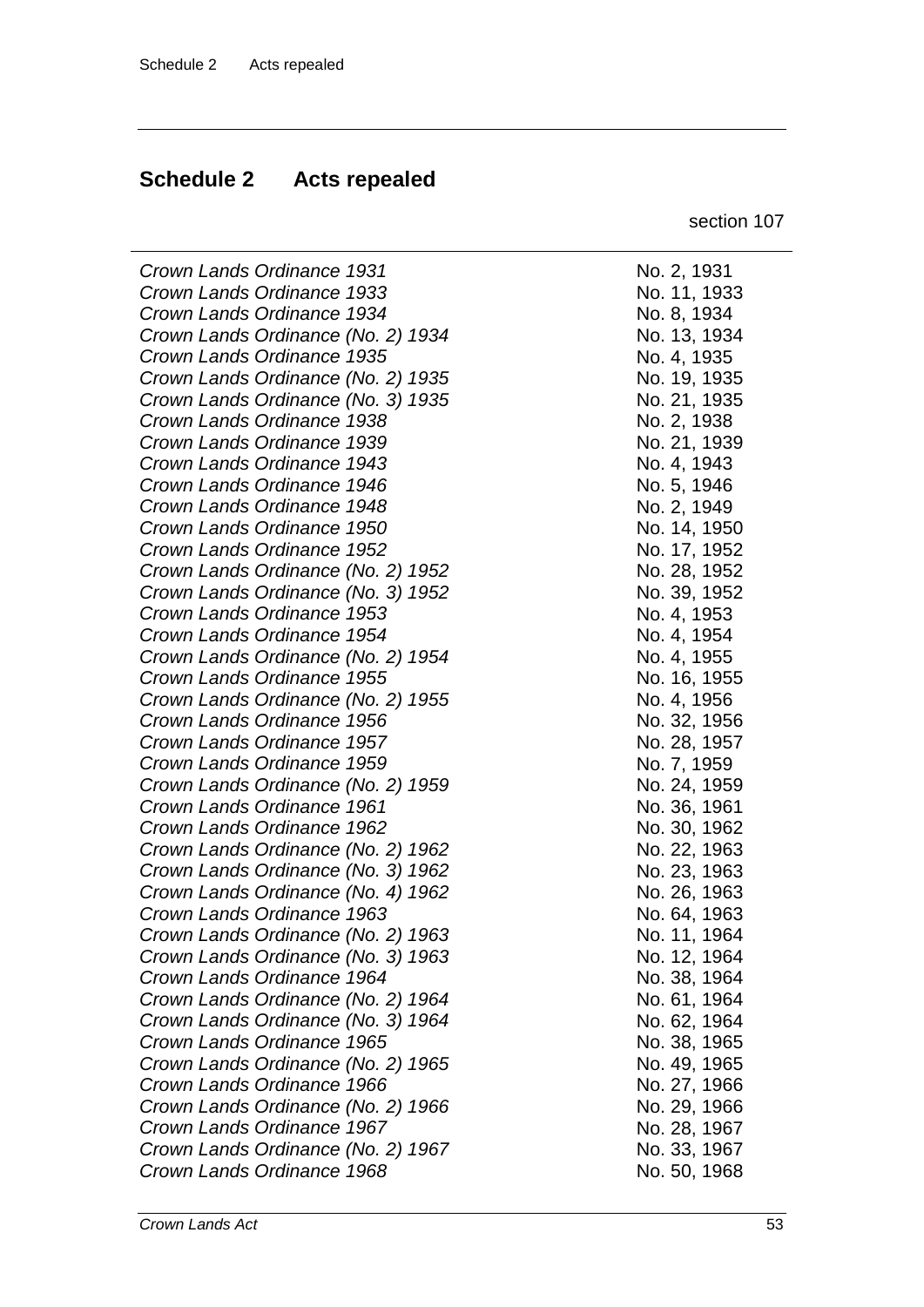| Crown Lands Ordinance (No. 2) 1968            | No. 51, 1968  |
|-----------------------------------------------|---------------|
| Crown Lands (Pastoral Lessees Preference)     | No. 73, 1968  |
| Ordinance 1968                                |               |
| Crown Lands Ordinance (No. 3) 1968            | No. 1, 1969   |
| Crown Lands Ordinance 1969                    | No. 60, 1969  |
| Crown Lands Ordinance (No. 2) 1969            | No. 4, 1970   |
| Crown Lands Ordinance 1970                    | No. 21, 1970  |
| Crown Lands Ordinance (No. 3) 1969 as amended | No. 31, 1970  |
| Crown Lands Ordinance (No. 3) 1969 Amendment  | No. 56, 1970  |
| Ordinance 1970                                |               |
| Crown Lands Ordinance (No. 2) 1970            | No. 78, 1970  |
| Crown Lands Ordinance (No. 3) 1970            | No. 79, 1970  |
| Crown Lands Ordinance (No. 4) 1970            | No. 80, 1970  |
|                                               |               |
| Crown Lands Ordinance (No. 5) 1970            | No. 2, 1971   |
| Crown Lands Ordinance 1971                    | No. 36, 1971  |
| Crown Lands Ordinance (No. 2) 1971            | No. 55, 1971  |
| Crown Lands Ordinance (No. 3) 1971            | No. 56, 1971  |
| Crown Lands Ordinance (No. 4) 1971            | No. 57, 1971  |
| Crown Lands Ordinance 1972                    | No. 9, 1972   |
| Crown Lands Ordinance (No. 4) 1972            | No. 55, 1972  |
| Crown Lands Ordinance (No. 5) 1972            | No. 57, 1972  |
| Crown Lands Ordinance (No. 3) 1972            | No. 58, 1972  |
| Crown Lands Ordinance (No. 2) 1972            | No. 61, 1972  |
| Crown Lands Ordinance (No. 6) 1972            | No. 62, 1972  |
| Crown Lands Ordinance 1973                    | No. 27, 1973  |
| Crown Lands Ordinance (No. 2) 1973            | No. 32, 1973  |
| Crown Lands Ordinance (No. 3) 1973            | No. 52, 1973  |
| Crown Lands Ordinance (No. 4) 1973            | No. 54, 1973  |
| Crown Lands Ordinance (No. 3) 1974            | No. 78, 1974  |
| Crown Lands Ordinance (No. 2) 1974            | No. 79, 1974  |
| Crown Lands Ordinance (No. 4) 1974            | No. 84, 1974  |
| Crown Lands Ordinance (No. 5) 1974            | No. 89, 1974  |
| Crown Lands Ordinance 1975                    | No. 26, 1975  |
| Crown Lands Ordinance (No. 2) 1975            | No. 8, 1976   |
| Crown Lands Ordinance (No. 3) 1975            | No. 9, 1976   |
| Crown Lands Ordinance (No. 4) 1975            | No. 15, 1976  |
| Crown Lands Ordinance 1976                    | No. 1, 1977   |
| Crown Lands Ordinance 1977                    | No. 46, 1977  |
|                                               |               |
| Crown Lands Ordinance 1978                    | No. 23, 1978  |
| Crown Lands Ordinance (No. 2) 1978            | No. 69, 1978  |
| Crown Lands Ordinance (No. 3) 1978            | No. 107, 1978 |
| Crown Lands Act 1979                          | No. 52, 1979  |
| Crown Lands Act (No. 2) 1979                  | No. 94, 1979  |
| Crown Lands Act (No. 3) 1979                  | No. 143, 1979 |
| Crown Lands Amendment Act 1980                | No. 17, 1980  |
| Crown Lands Amendment Act (No. 2) 1980        | No. 56, 1980  |
| Crown Lands Amendment Act 1982                | No. 94, 1982  |
| Crown Lands Amendment Act 1984                | No. 34, 1984  |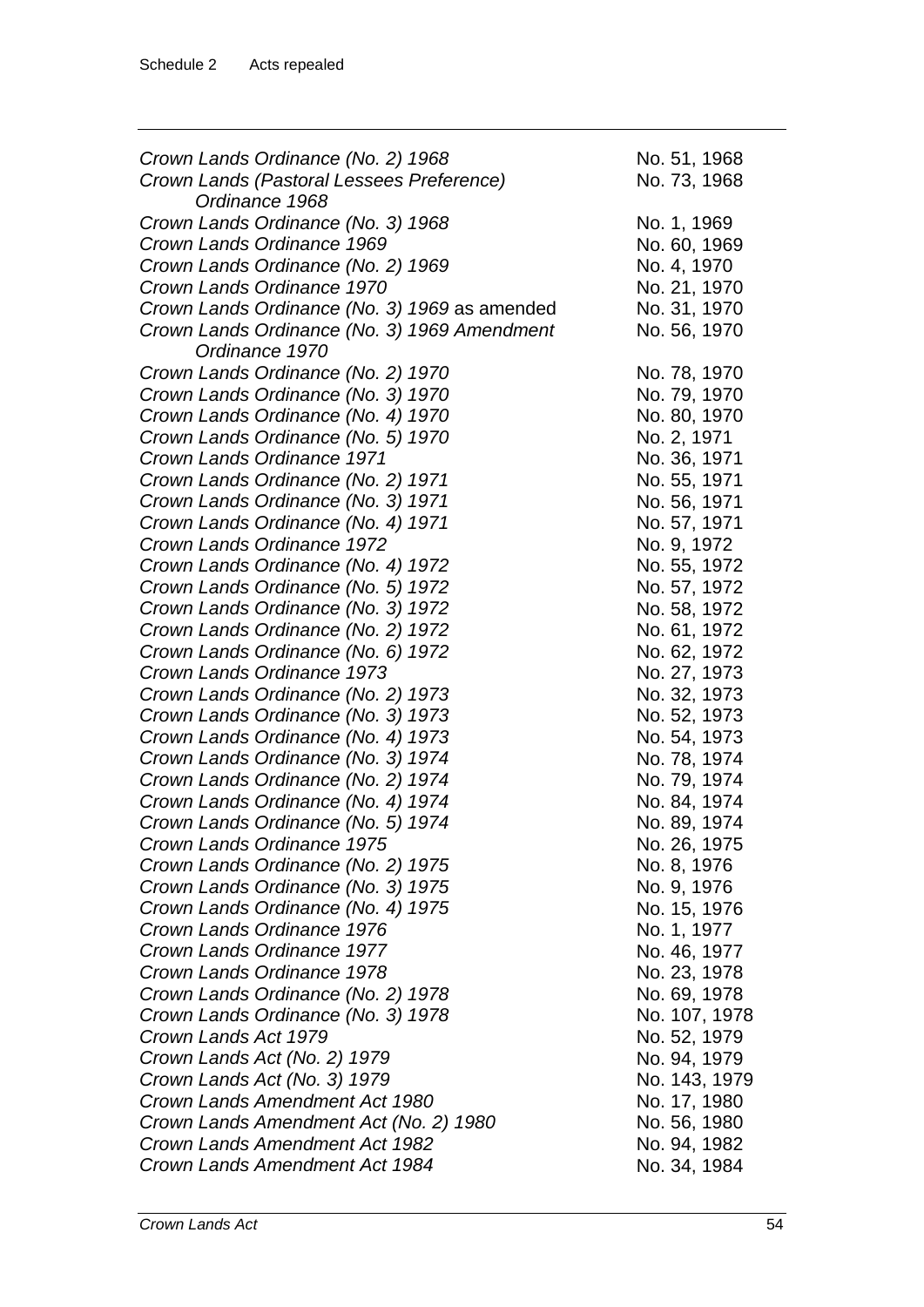| Crown Lands Amendment Act 1985                     | No. 5, 1985  |
|----------------------------------------------------|--------------|
| Crown Lands Amendment Act (No. 2) 1985             | No. 73, 1985 |
| Crown Lands Amendment Act 1987                     | No. 2, 1987  |
| Miscellaneous Acts Amendment (Aboriginal Community | No. 78, 1989 |
| Living Areas) Act 1989 (Part II only)              |              |
| Crown Lands Amendment Act 1989                     | No. 79, 1989 |
| Crown Lands Amendment Act 1991                     | No. 36, 1991 |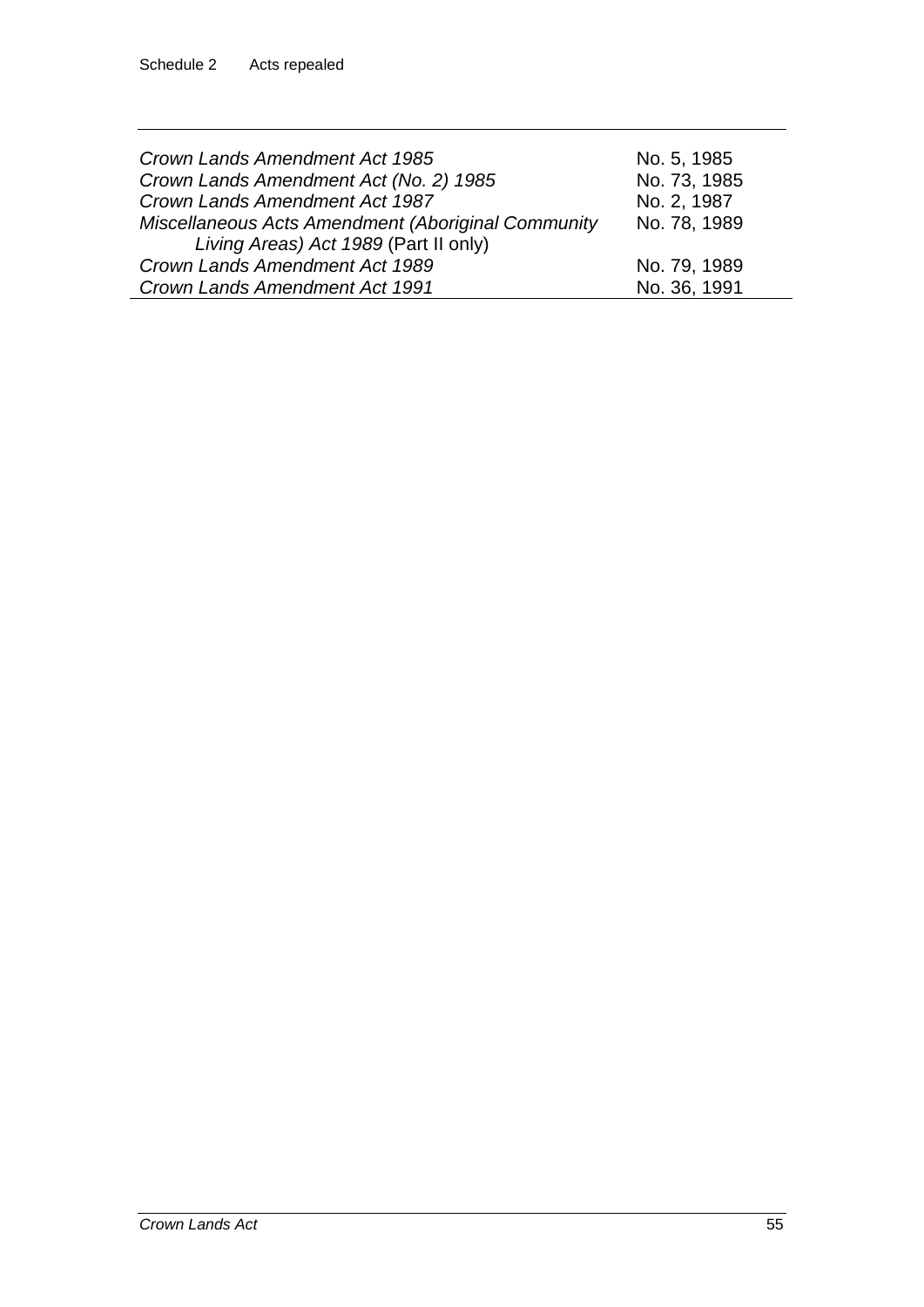#### **ENDNOTES**

**1 KEY**

Key to abbreviations

| $amd = amended$         | $od = order$                        |
|-------------------------|-------------------------------------|
| $app = appendix$        | $om = omitted$                      |
| $bl = by-law$           | $pt = Part$                         |
| $ch = Chapter$          | $r =$ regulation/rule               |
| $cl = clause$           | $rem = remainder$                   |
| div = Division          | renum = renumbered                  |
| $exp = expires/expired$ | $rep = repeated$                    |
| $f = form$              | $s = section$                       |
| Gaz = Gazette           | $sch = Schedule$                    |
| $h dg =$ heading        | $sdiv = Subdivision$                |
| ins = inserted          | <b>SL = Subordinate Legislation</b> |
| It = $long$ title       | sub = substituted                   |
| $nc = not commenced$    |                                     |

#### **2 LIST OF LEGISLATION**

# *Crown Lands Act 1992* **(Act No. 18, 1992)**

Assent date 30 April 1992<br>Commenced 26 June 1992 26 June 1992 (s 2, s 2 Pastoral Land Act 1992 (Act No. 17, 1992) and *Gaz* S33, 26 June 1992)

#### *Statute Law Revision Act 1992* **(Act No. 46, 1992)**

| Assent date | 7 September 1992 |
|-------------|------------------|
| Commenced   | 7 September 1992 |

# *Statute Law Revision Act (No. 2) 1993* **(Act No. 70, 1993)**

Assent date 9 November 1993<br>Commenced 9 November 1993 9 November 1993

# *Local Government (Consequential Amendments) Act 1993* **(Act No. 84, 1993)**

Assent date 31 December 1993<br>Commenced 1 June 1994 (s 2, s 1 June 1994 (s 2, s 2 *Local Government Act 1993* (Act No. 83, 1993) and *Gaz* S35, 20 May 1994)

#### *Planning (Consequential Amendments) Act 1993* **(Act No. 86, 1993)**

Assent date 31 December 1993<br>Commenced 18 April 1994 (s 2, s Commenced 18 April 1994 (s 2, s 2 *Planning Act 1993* (Act No. 85, 1993) and *Gaz* S28, 18 April 1994)

#### *Statute Law Revision Act 1994* **(Act No. 50, 1994)**

| Assent date | 20 September 1994 |
|-------------|-------------------|
| Commenced   | 20 September 1994 |

#### *Statute Law Revision Act (No. 2) 1998* **(Act No. 92, 1998)**

| Assent date | 11 December 1998                                         |
|-------------|----------------------------------------------------------|
| Commenced   | s 3: 1 April 1999 (Gaz S15, 1 April 1999);               |
|             | ss 6 and 15: 10 March 1999 (Gaz G9, 10 March 1999, p 2); |
|             | ss 7 and 11: 13 January 1999 (Gaz G1, 13 January 1999,   |
|             | p 6); s 25: 20 September 1999; rem: 11 December 1998     |
|             |                                                          |